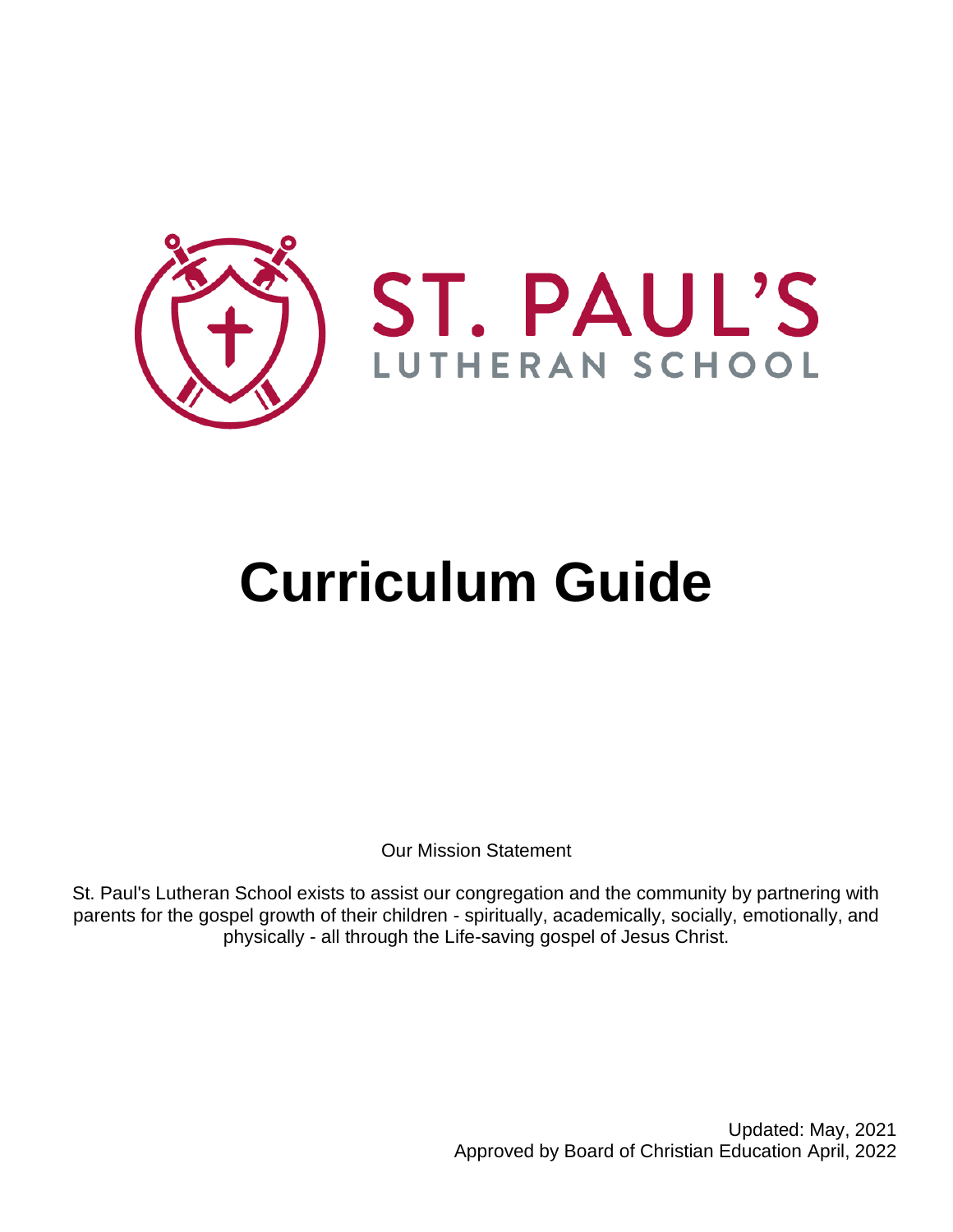# **Table of Contents**

|                | 1. Statement of Purpose        | p. 2  |
|----------------|--------------------------------|-------|
|                | 2. Aims                        | p. 2  |
|                | 3. Curriculum Overview         | p. 2  |
|                | 4. Religion                    | p. 5  |
|                | 5. Mathematics                 | p. 8  |
|                | 6. Language Arts               | p. 17 |
|                | 7. Social Studies              | p. 39 |
|                | 8. Science                     | p. 47 |
|                | 9. Health & Physical Education | p. 55 |
| 10. Music      |                                | p. 60 |
| 11. Art        |                                | p. 65 |
| 12. Technology |                                | p. 67 |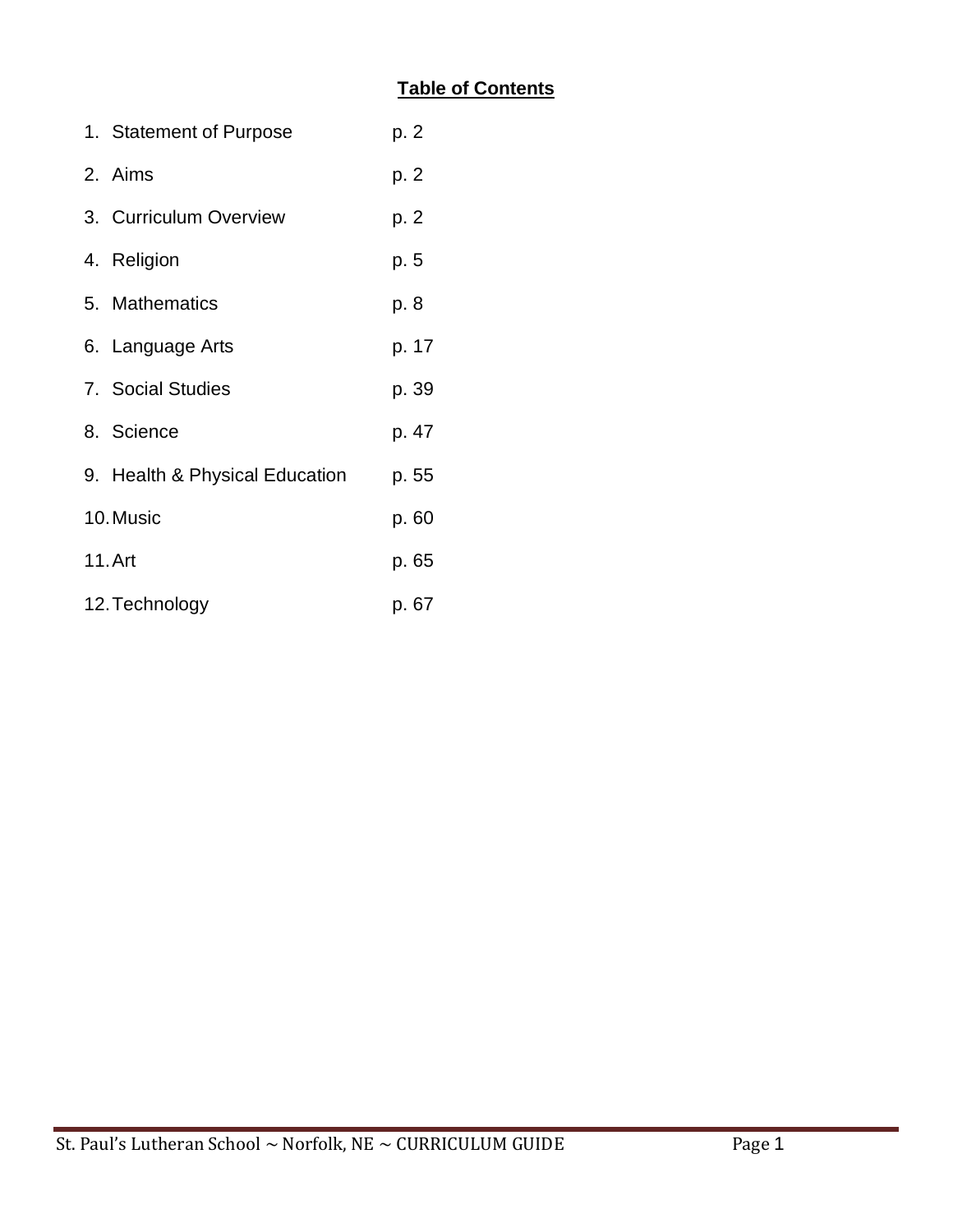#### **Statement of Purpose**

St. Paul's Lutheran Church has established, maintains, and fosters a Christian Elementary School in its midst with the thought of carrying out a program of unified Christian education. This school is set up to aid parents in any possible way to carry out their personal obligation in the Christian training of their children.

This Christian training aims to build up the individual child in the Christian faith and thereby purposes also to motivate him to live as a Christian in all of his present and future activities of life.

The members of St. Paul's Lutheran Church carry out such Christian education with the conviction that in the Holy Scripture, as God's inspired and errorless Word, we have a faultless standard and guide for everything that pertains to Christian faith and life.

#### **Vision Statements**

The following vision statements were approved by the Board of Christian Education on December 10, 2013, to guide the future ministry plans for our congregation's school. The school's curriculum guide is reviewed and revised according to the guidelines laid out in these vision statements.

We seek to help parents grow children up to be life-long, servant-minded disciples of Jesus Christ.

St. Paul's will provide to parents a high-expectations and 21<sup>st</sup> century curriculum to enable our students to excel and grow spiritually, academically, socially, emotionally, and physically in preparation for their future lives of service to their Lord.

We believe that the God-given vision for St. Paul's Lutheran School is to be the most appreciated leader in gospel-centered Christian education serving our congregation and community.

Our congregation boldly commits to offer over \$180,000 in financial aid every year to allow more and more parents the chance to have their children in our Lutheran school.

This high quality, affordable education will continue to be provided in a Christian family atmosphere, in a fully-equipped facility, founded upon and guided by the Word of God.

St. Paul's Lutheran School's vision includes:

- Enroll over 100 K-8 students every year
- Maintain a staff to student ratio of 1:15 in K-4, and 1:28 in 5-8
- Annually enroll 40+ students in our Little Lambs Preschool
- Annually review curriculum and programs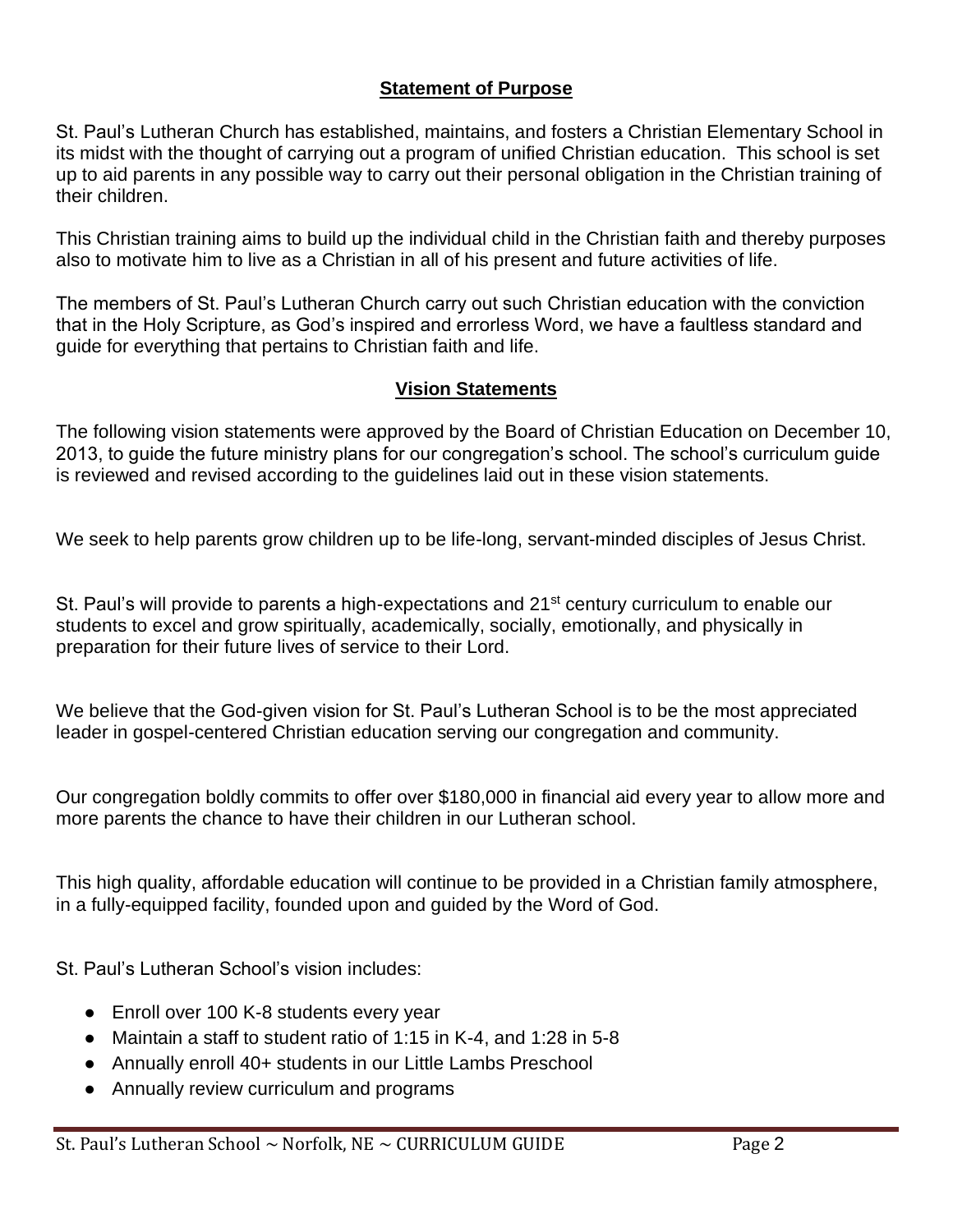● Have 1/2 of our WELS 8<sup>th</sup> grade graduates continue onto Nebraska Evangelical Lutheran High School or Luther Preparatory School.

St. Paul's Lutheran School is and will continue to be a school where 1000's of children come to learn more about their Savior's life, death, and resurrection for the forgiveness of sins and eternal life in heaven, while also learning the knowledge and skills needed for success in high school, college, and beyond.

#### **AIMS**

In teaching the children entrusted to our care, our school has the following aims:

- 1. We teach that God is the Creator and Preserver of the universe and man.
- 2. We give students a Christ-centered education. We want them to know and believe in Jesus Christ, their Savior, who came to suffer and die for their sins.
- 3. We guide students in Christian living out of love for their Savior. We also encourage stewardship of time, talents, and treasures.
- 4. We teach all subjects in the light of God's Word. Subjects such as language arts, science, math, music, art, and social studies are taught in a way which always keeps in mind the alldirecting influence of God in the ways of the world.
- 5. We teach children that all men are God's creation. Thus, they should be led to respect the rights and welfare of others—at home, in the classroom, on the playground, or wherever they may be.
- 6. We train citizens who recognize God as the Source of all government; who will use their talents in His service; and who finds it a joy and necessity to obey the laws of our land, and participate in the affairs of the community.
- 7. We give aid to the Christian home by helping train the children in the virtues of Christian obedience and proper church life, and to assist the parents in meeting the challenge of properly guiding their children.

# **CURRICULUM OVERVIEW**

- I. The Word of God is taught daily and permeates all the subject areas so that the child is led to:
	- A. THE STRENTHENING OF FAITH
		- 1. Confess his faith in the Triune God.
		- 2. Confess his sins and lost condition as shown to him by the law.
		- 3. Confess that Christ died for all men including him.
		- 4. Hear the Word of God often so that the Holy Spirit may thereby strengthen his faith.
		- 5. Participate actively in private and home devotions.
		- 6. Learn the basic Christian doctrines and all other fields of study within the framework of these doctrines.
		- 7. Seek Christian companionship.
	- B. THE EXERCISING OF FAITH
		- 1. Recognize that all he has is a gift from God.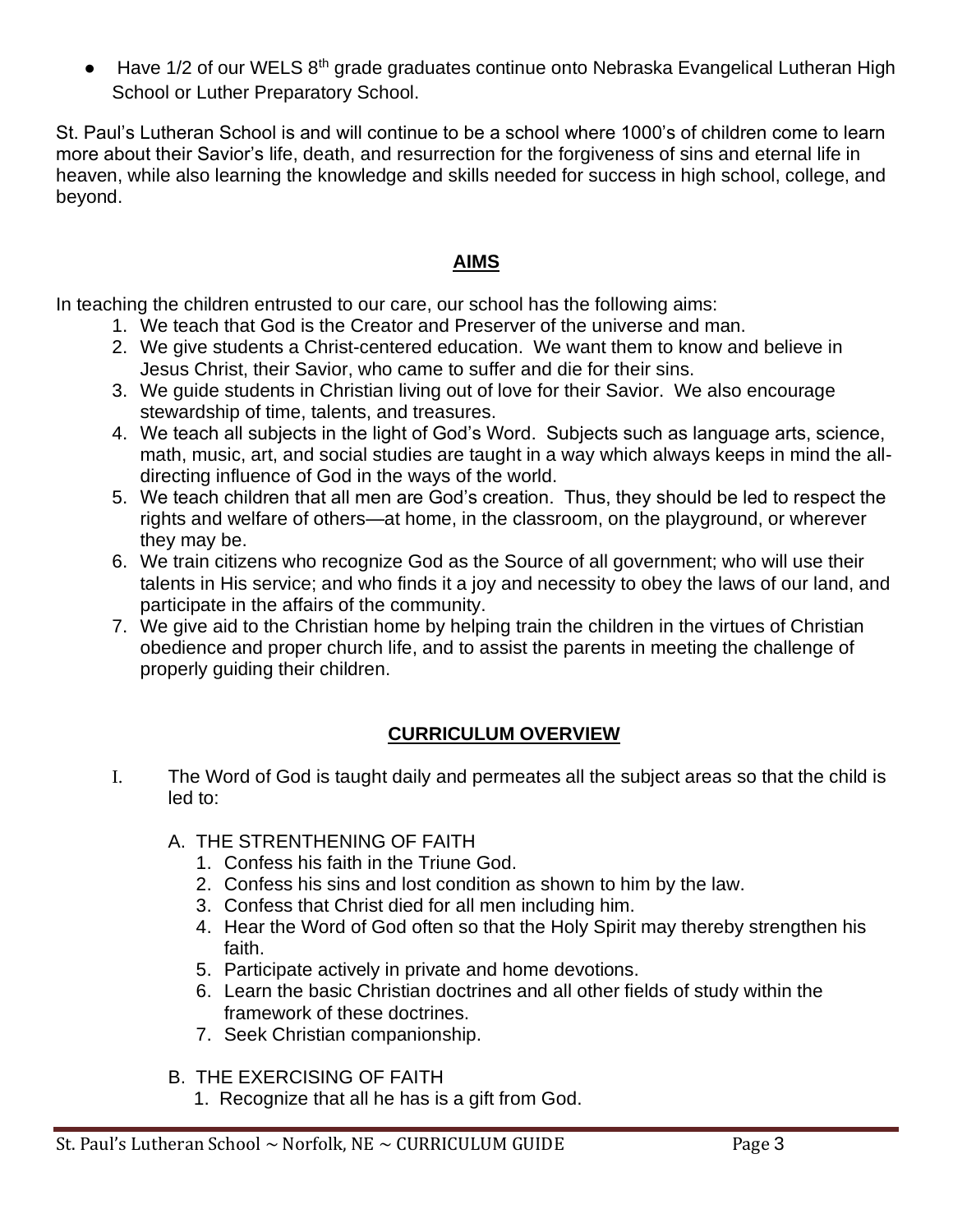- 2. Strive out of love and thankfulness to God to lead a God-pleasing life by using his time, talents, and foods to the glory of God.
- 3. Show his Christian joy by wanting to share the Gospel with others such as by bringing friends to church and giving to missions.
- 4. Be an active member of his congregation.
- 5. Treat his body and his neighbors as the temple of God.
- 6. Display a Christian attitude toward his neighbor.
- 7. Seek Christian companionship.
- C. THE ACCEPTANCE OF AUTHORITY
	- 1. Regard God as a Friend and Father to whom he can take any trouble and who is always ready to help in the way He knows best for us.
	- 2. Respect and obey God's representatives in the home, church, school, and state, as well as any other authority; and willingly accept their discipline.
- D. THE APPRECIATION OF GOD"S GOODNESS
	- 1. Recognize the world as God's creation.
	- 2. Lead this life as a child of God who has been redeemed by Jesus Christ and sanctified by the Holy Spirit.
- II. All subjects are taught so that the child:
	- A. Meets all requirements of a basic elementary education.
	- B. Is prepared to enter a Lutheran or public high school.
	- C. Becomes a useful Christian to his society.
	- D. Develops his full potential.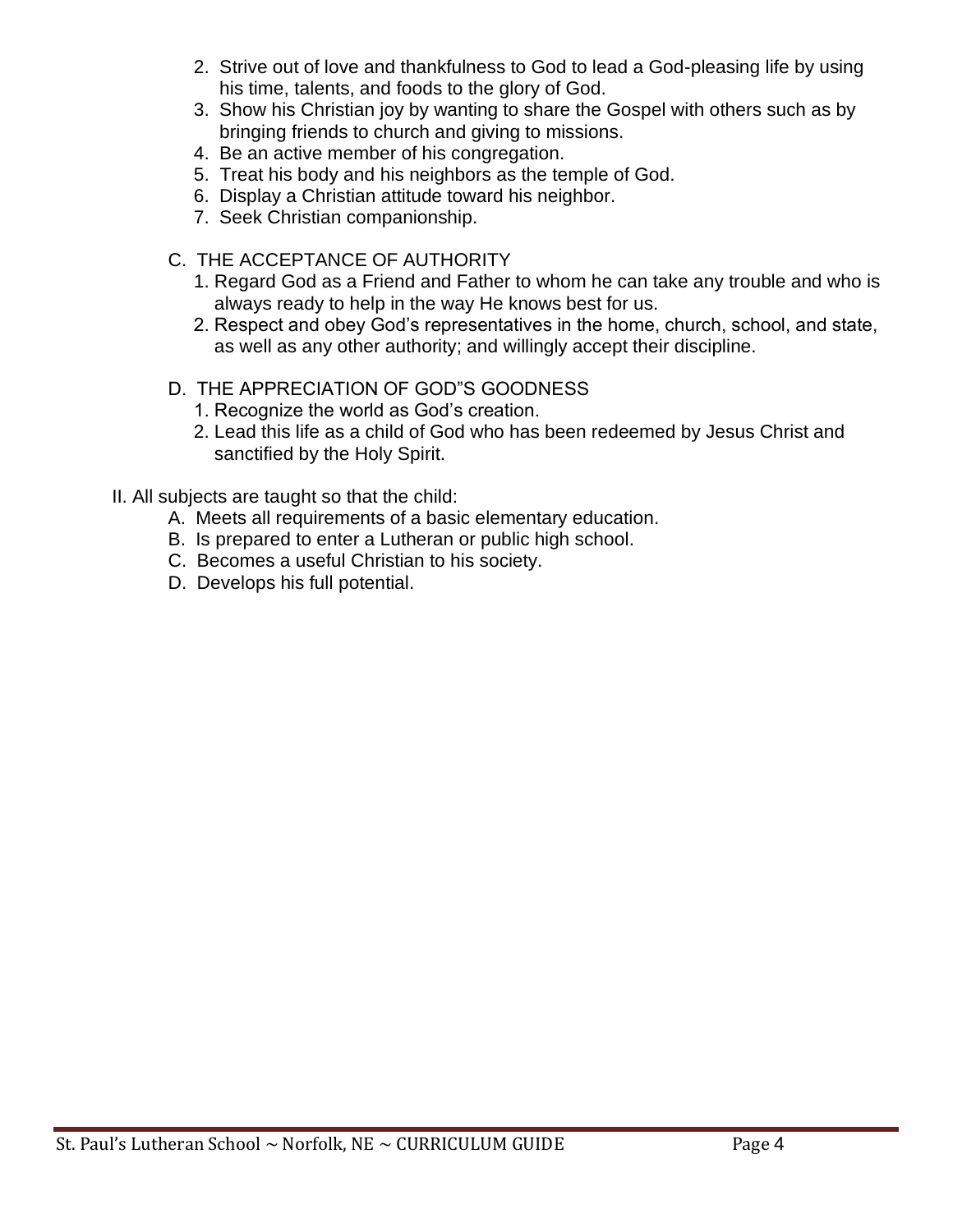#### **Subject: RELIGION**

#### **Introduction**

Through God's Word each individual child is brought to realize:

#### **I.** *The sinfulness of man*

- A. Man was created in the image of God: perfect and holy.
- B. Man became a sinner deserving eternal damnation.
- C. Man, in no way, can save himself.

#### **II.** *The Grace of God*

- A. God has established salvation for all.
	- 1. God loves the undeserving sinner and wants all to be saved.
	- 2. He accomplished man's salvation by sending His Son Jesus Christ to atone for man's sins.
	- 3. By His obedient life and innocent death in man's stead, Christ redeemed the world from sin, death, and hell.
	- 4. God makes this redemption man's own by the working of the Holy Spirit through the Means of Grace.
- B. Man's life in his time of grace.
	- 1. God preserves man by providing all he needs for body and life.
	- 2. God protects man from all harm and danger.
	- 3. God causes all things to work together for the believer's good.

#### **III.** *The Response of a Christian*

- A. The Christian recognizes himself as a child of God.
- B. The Christian matures in faith through the regular use of the Word and Sacrament.
- C. The Christian gives his life gladly in service to Christ and to his church.
- D. The Christian conforms his life to the law of God out of faith and love towards Christ.
- E. The Christian turns daily to God in prayer.
- F. The Christian witnesses for Christ in his daily life.

#### **I. CATECHISM**

#### **A. GENERAL OBJECTIVES**

- 1. To impart knowledge of the chief truths of God's Word.
- 2. To reinforce the students in their Christian convictions and attitudes.
- 3. To lead the students to live a God-pleasing life, which is the fruit of faith.
- 4. To strengthen and keep them in this faith until their end.

#### **B. SPECIFIC OBJECTIVES**

- 1. To study systematically the basic Christian Doctrines as outlined in Luther's Small Catechism.
- 2. To memorize and understand the six chief parts of Luther's Small Catechism.
- 3. To learn and understand the table of duties.
- 4. To memorize and understand selected Bible passages.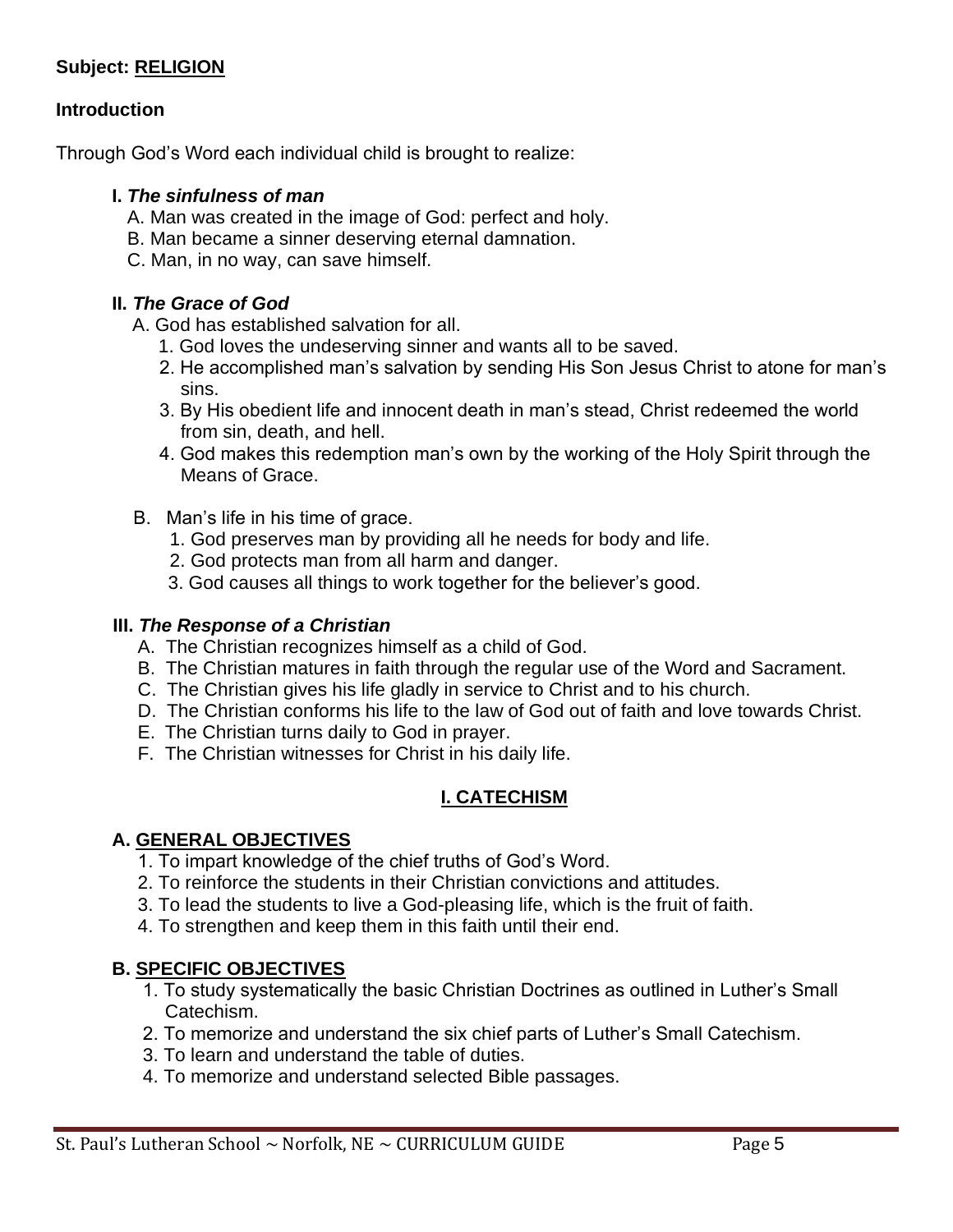- 5. To know the meaning of a selected vocabulary considered for understanding Christian Doctrine.
- 6. To be able to apply this knowledge of Christian truths and doctrines in everyday life.

# **II. BIBLE HISTORY**

# **A. GENERAL OBJECTIVES**

- 1. To lead the child to know his God as He reveals Himself as Creator, Redeemer, and Sanctifier.
- 2. To lead the child to know the Law, which shows him that by nature he is a sinner deserving eternal damnation.
- 3. To lead the child to know the Gospel, which shows him that Jesus is his only Savior.
- 4. To lead the child to live a God-pleasing life, which is a fruit of faith.

# **B. SPECIFIC OBJECTIVES**

- 1. To make the Bible account a living experience for the pupil, applicable to life.
- 2. To show the guiding hand of God in the lives of individuals and nations.
- 3. To facilitate the teachings of doctrines of the Bible as they are set forth in Luther's Small Catechism.
- 4. To introduce the chronological order of the plan of salvation from creation through the establishment of the New Testament church.
- 5. To acquaint the pupils with the external arrangement of the Bible.
- 6. To acquaint the pupils with the life and customs of the people of Bible times.
- 7. To familiarize the pupils with the geography of the Bible lands.
- 8. To lead the pupils into the language of the Bible.

# *Course of Study (Christ-Light as purchased through NPH)*

PreK - "Jesus Loves Me" curriculum ©1985 by CPH & NT & OT 48 Lesson Books -Selected Bible Accounts

Kind. - NT & OT 48 Lesson Books - Selected Bible Accounts

- Grade 1 NT & OT Lessons Level II (alternating OT one year and NT the next)
- Grade 2 NT & OT Lessons Level IV (alternating OT one year and NT the next)
- Grade 3 NT & OT Lessons Level IV (alternating OT one year and NT the next)
- Grade 4 NT & OT Lessons Level IV (alternating OT one year and NT the next)
- Grade 5 NT & OT Lessons Level VI (alternating OT one year and NT the next) - "Foundations of Faith" Catechism Lessons
- Grade 6 NT & OT Lessons Level VI (alternating OT one year and NT the next)
	- "Faith Foundations" Catechism Lessons
- Grade 7 Personal Bible Study Class (with Principal) & Confirmation Instruction Class with Pastor (alternating John & Acts are studied in one year and Romans in the next)
- Grade 8 Personal Bible Study Class (with Principal) & Confirmation Instruction Class with Pastor (alternating John & Acts are studied in one year and Romans in the next)

# **III. HYMNOLOGY**

# **A. GENERAL OBJECTIVES**

 To learn that hymns and chorales from Christian Worship, Christian Worship Supplement, and Let All the People Praise You are an expression of God's Word.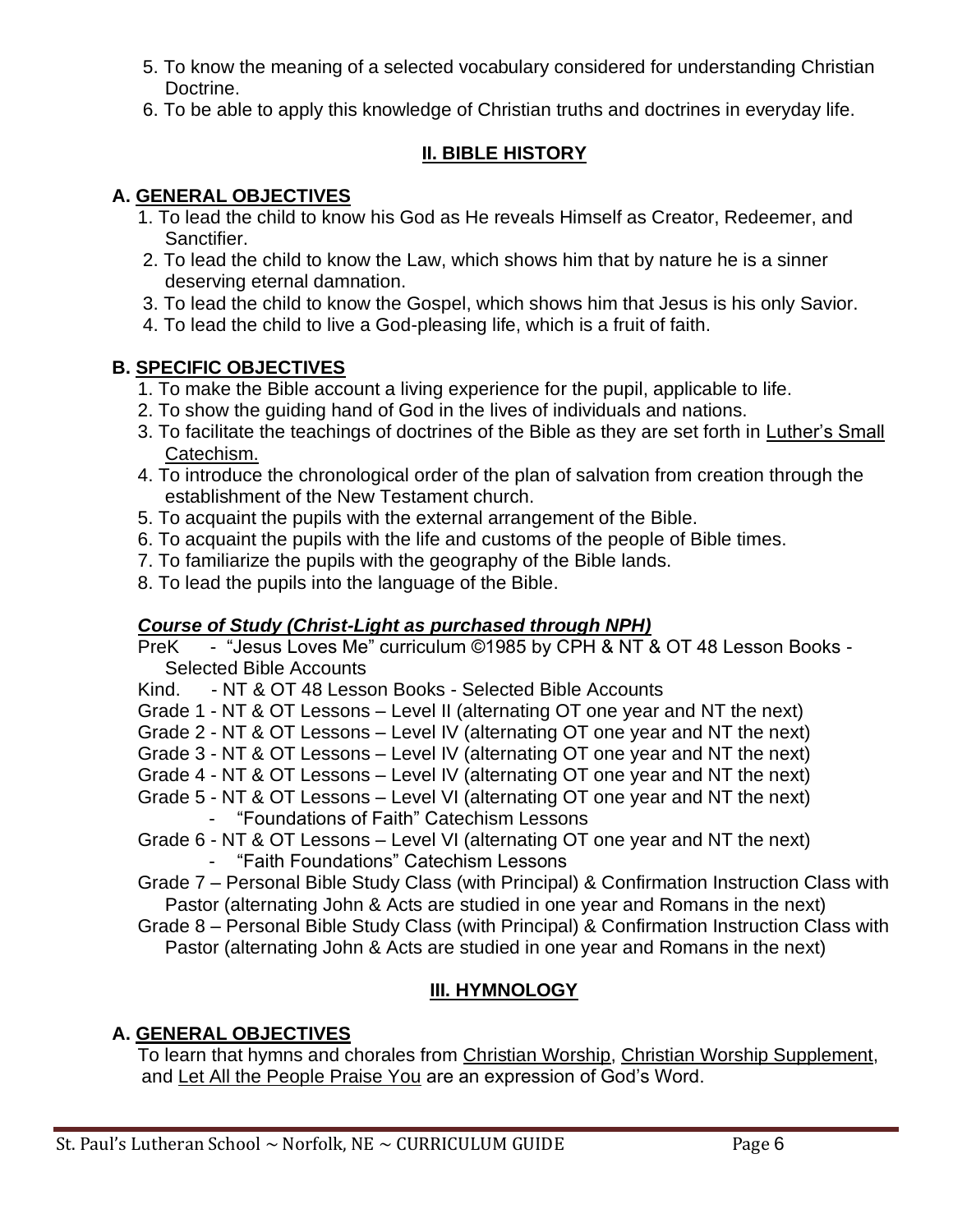# **B. SPECIFIC OBJECTIVES**

- 1. To familiarize the child with the historical background of hymns.
- 2. To lead the child to understand the Scriptural truths expressed in the hymns.
- 3. To foster an appreciation for a more meaningful use of the musical heritage of our Lutheran church.
- 4. To have the child memorize selected hymns.
- 5. To help the child sing hymns with confidence and conviction.
- 6. To afford a ready source of comfort, hope, and strength to the child in the trials of life, especially in the hour of death.
- 7. To familiarize the child with the melody so that he can sing with joy as ease.

# **IV. CONFIRMATION INSTRUCTION CLASS**

#### **A. GENERAL OBJECTIVES**

- 1. To give students knowledge of the basic teachings of Christianity, as they are clearly taught and presented, as God reveals them, in the Holy Scriptures.
- 2. To teach students the Lutheran faith, using Luther's Small Catechism as a study guide.
- 3. To prepare students for reception of the Lord's Supper and responsible church membership.
- 4. To give students an overview of church history, emphasizing how God's plan of salvation unfolded to the person of Jesus Christ and how the church through the age has proclaimed the good news and shared its faith.
- 5. To help students apply their faith to real life situations.
- 6. To develop in students skills to study and learn the Holy Scriptures in order to make them a part of their daily lives.

# **B. SPECIFIC OBJECTIVES**

To achieve the purpose described above, we will make use of:

- 1. Encouraging "hands on" investigation and application of the truths of Scripture.
- 2. Memorization of key Bible passages and the six chief parts of the Catechism in order to develop a storehouse of knowledge for the student.
- 3. Supplemental materials and Bible studies to guide the students in their learning and retention, as well as application of Scriptural truths to everyday life.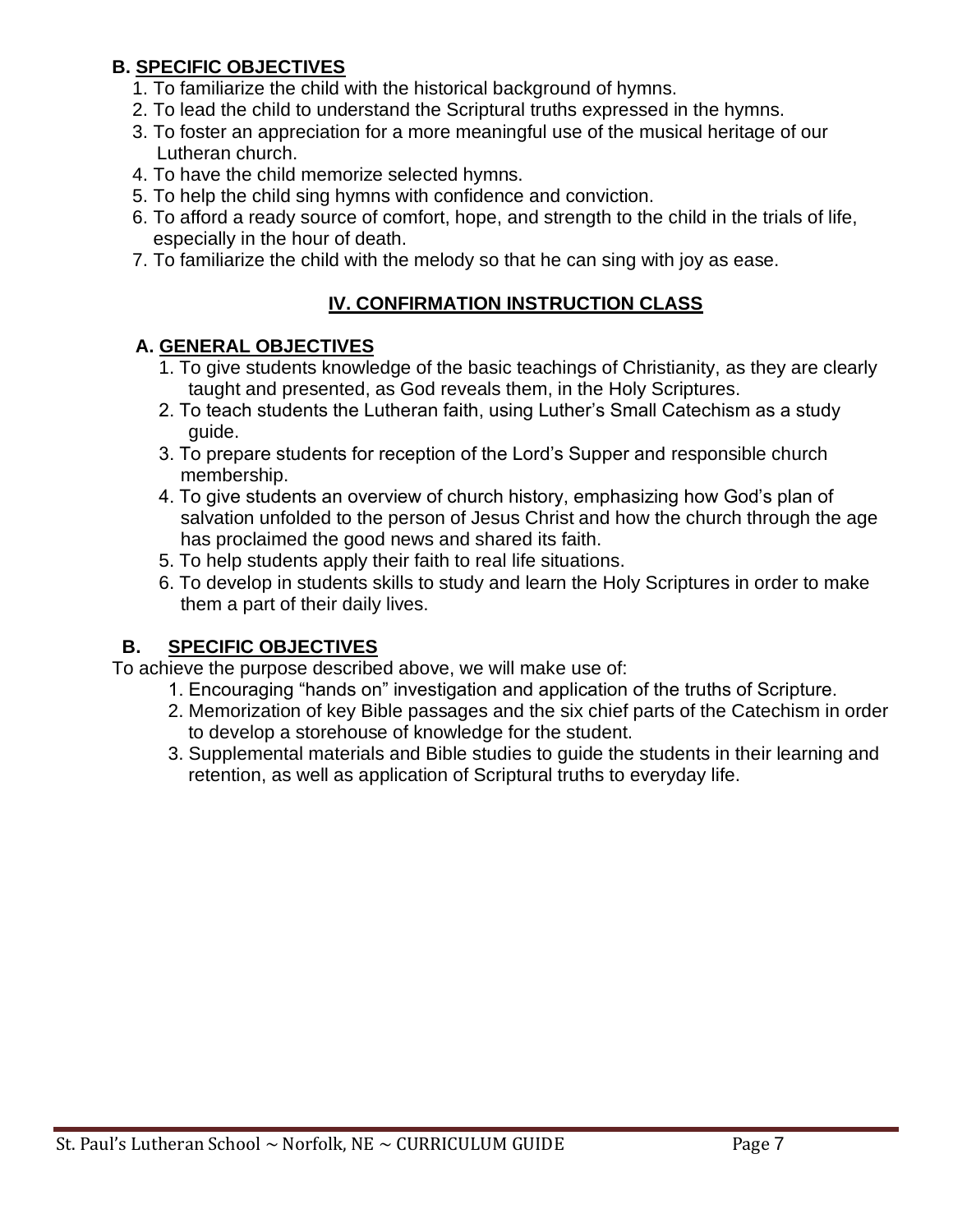#### **Subject: MATHEMATICS**

#### **Philosophy**

We believe mathematics is the exploration of God's creation through the world of numbers. Knowledge of mathematics builds a foundation for the understanding of numbers, operations, measurement, geometry, algebra, statistics, problem solving, and mathematical reasoning. A good understanding of mathematics also equips students to better understand many science and technology concepts since science, mathematics, and technology are inter-related.

#### **Scripture**

"We take captive every thought to make it obedient to Christ" (2 Corinthians 10:5b).

#### **Curriculum Resource**

St. Paul's Lutheran School uses *Saxon Math* textbooks and curriculum supplements.

#### **General Objectives**

All students will…

- A. recognize the order of God's creation through the theories of mathematics.
- B. become problem solvers and develop concepts through the use of manipulatives, visuals, and print.
- C. gain a broad perspective of mathematics content structure and the inter-relationships among the various instruction branches of math.
- D. become competent in the use of technological tools for thinking and learning.
- E. develop the concepts of order, neatness, exactness, honesty and self-discipline.

#### **By the end of Kindergarten, students will be able to:**

- A. Identify positions (front, behind, under, beside, before, after, top, middle, and bottom)
- B. Sort objects by color, size, shape
- C. Recognize patterns in the world around them, including numbers, and create patterns up to three places
- D. Recognize and reproduce triangle, square, rectangle, circle, both in plane and space shapes
- E. Using nonstandard units of measure, the students will recognize shorter, longer, heaviest, lightest, more capacity, and less capacity
- F. Sequence 3 events
- G. Tell time to the hour on analog and digital clocks
- H. Become familiar with the use of money, recognizing penny, nickel and dime, and being able to count coins up to 10 cents
- I. Read and write numeral through 20
- J. Count up to 100 by ones and tens
- K. Compare relative quantities (fewer, same, more)
- L. Understand ordinals up to tenth
- M.Collect data and make pictographs, real graphs and bar graphs of the data
- N. Write and solve addition sentences up to 10 with the use of pictures or manipulatives
- O. Write and solve subtraction sentences up to 6 with the use of pictures or manipulatives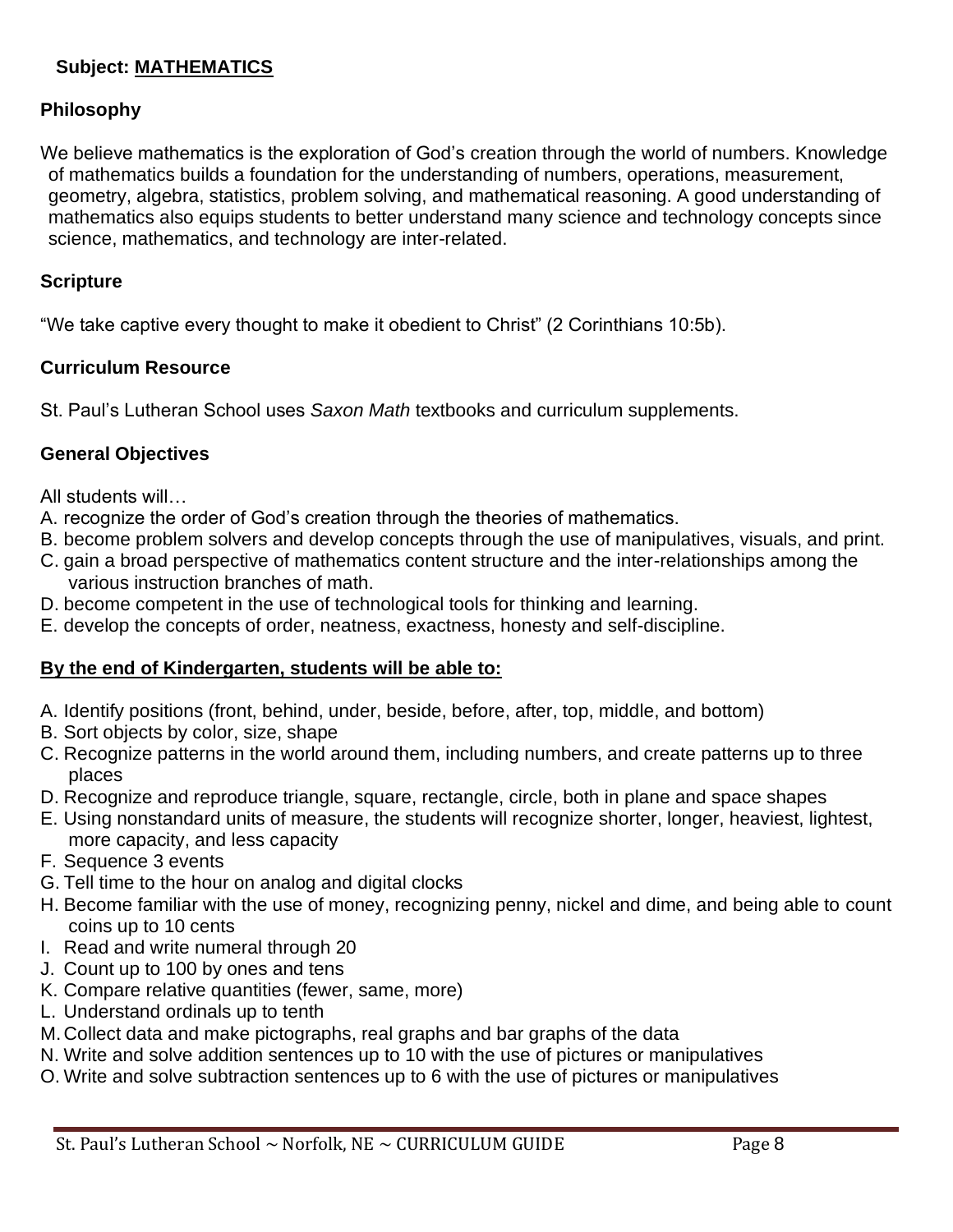#### **Classroom Resources for Kindergarten**

Pattern, sorting and counting manipulatives, Balance scale, Variety of containers for capacity, Units for measurement, Clocks, Coins, Shapes

# **By the end of grade 1, students will be able to:**

- A. Demonstrate an understanding of the concept of place value using various models.
- B. Read and write numerals through 100.
- C. Order any set of numbers between 1 and 100.
- D. Count up to 100 by ones and skip count by twos, fives, and tens.
- E. Use models to visualize addition and subtraction.
- F. Write an addition or subtraction sentence that describes a modeled situation.
- G. Demonstrate the commutative, the associative, and the identity properties for addition.
- H. Find the sum of three one-digit numbers.
- I. Work two-digit addition and subtraction problems.
- J. Perform two-digit addition and subtraction calculations.
- K. Make estimates before making measurements, performing computations, and solving word problems.
- L. Identify coins and determine the value of a given set of coins.
- M. Identify two-dimensional (plane shapes) and three-dimensional figures (space shapes) and describe similarities and differences between figures.
- N. Identify congruent figures and lines of symmetry.
- O. Measure length, height, weight, and capacity of objects using both nonstandard and standard units (English and metric units).
- P. Order a set of objects given some measurable attribute.
- Q. Determine time to the half hour and hour using both a traditional and digital clock.
- R. Collect data and make pictographs and bar graphs of the data.
- S. Draw conclusions and make informal predictions based on experience or graphed data.
- T. Identify some events that are sure to happen and some that are not sure to happen (probability).
- U. Orally identify halves, thirds, and fourths of regions.
- V. Duplicate, continue, and reverse a pattern of concrete objects.
- W. Identify and describe patterns that occur in real-life situations (ordering of events).
- X. Routinely use the skills learned in math class at other times during the school day.
- Y. Appreciate and use their knowledge of numbers in situations outside the classroom.

# **By the end of grade 2, students will be able to:**

- A. Demonstrate an understanding of the concept of place value using various models.
- B. Read, write, and order any set of numerals between 1 and 1,000.
- C. Write a number sentence that describes the relationship between any pair of whole numbers.
- D. Count by ones to any whole number, and skip count by twos, threes, fours, fives, and tens.
- E. Identify whether a number is even or odd.
- F. Find the sum of three single-digit addends.
- G. Estimate and find the sum or difference of two-digit and three-digit numbers.
- H. Round two-digit numbers to the nearest ten, and round three-digit numbers to the nearest ten and to the nearest hundred.
- I. Write number sentences that describe modeled multiplication sentences.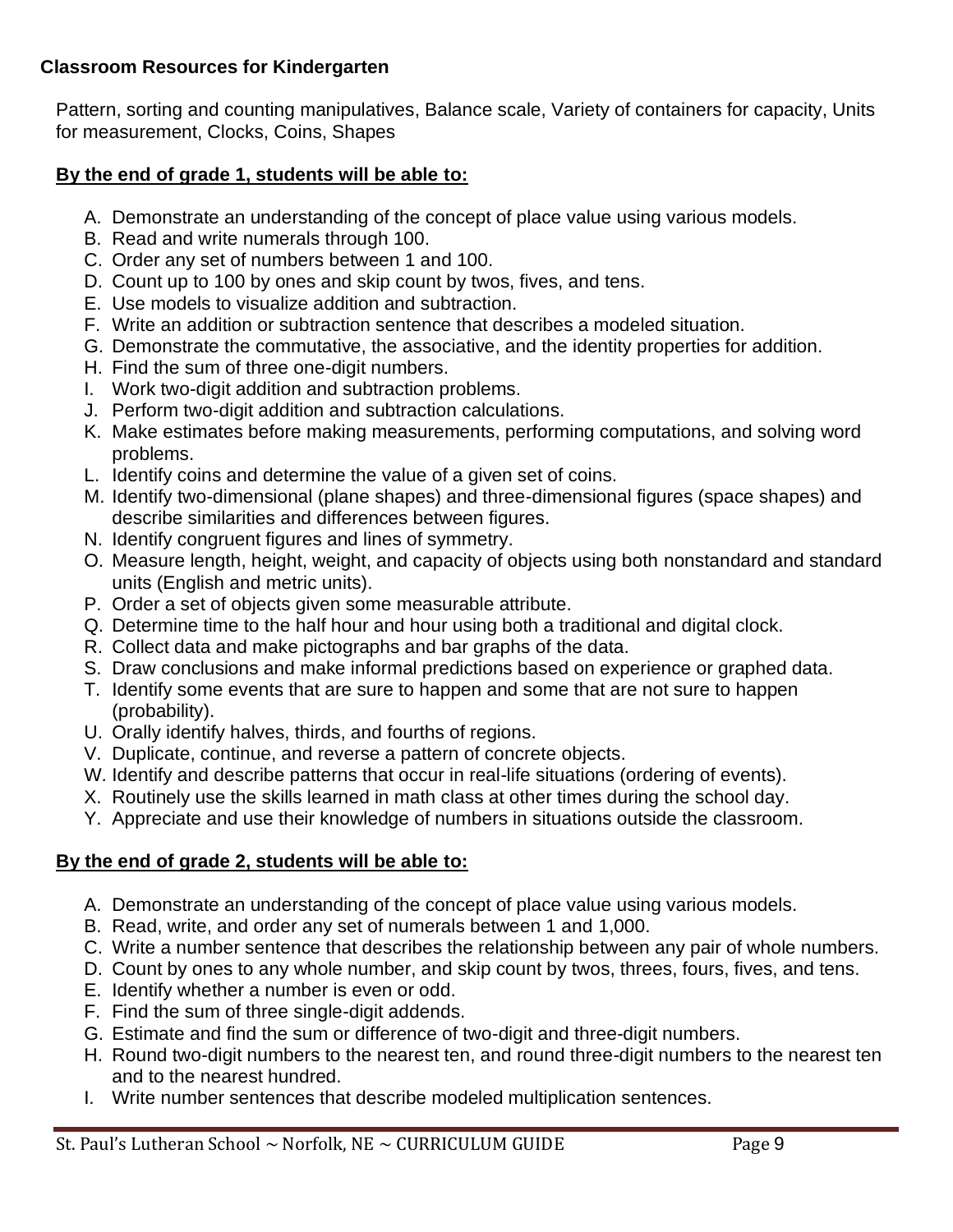- J. Use a calculator to make mathematical discoveries and to do up to three-digit addition and subtraction problems.
- K. Identify coins and bills and determine the value of a given set of coins and bills.
- L. Identify, describe, and compare two- and three- dimensional figures.
- M. Identify congruent and symmetrical figures.
- N. Estimate and measure length, perimeter, capacity, weight (mass), temperature, and area by using various nonstandard, metric, and English units.
- O. Tell time on a traditional (analog) clock to the nearest hour, half-hour, quarter-hour, and five minutes.
- P. Collect data and make pictographs and bar graphs of the data.
- Q. Describe data displayed on a graph and make predictions and draw conclusions based on the graphed data.
- R. Determine the likelihood that an event will occur.
- S. Explore division by dividing objects into equal groups.
- T. Recognize different physical representations for the same fraction.
- U. Give the appropriate fraction symbol and name for a fraction model.
- V. Use different strategies to determine basic facts.
- W. Identify and extend patterns of objects and symbols.
- X. Make estimates before making measurements, performing computations, and solving word problems.
- Y. Use the information learned in math class to solve problems in other school subjects and in daily life.

#### **Classroom Resources for Grades 1-2**

Various types of counters, graph paper, 100 chart, calendars and schedules, number line, classroom clocks, 2-dimensional shapes, 3-dimensional shape blocks, play money and real money, base ten blocks, measuring cups, rulers and yardsticks, scale, thermometer

#### **By the end of grade 3, students will be able to:**

- A. Know addition, subtraction, multiplication, and division facts through 9
- B. Count by ones to any whole number needed and skip count by twos, threes, fives, and tens.
- C. Read, write, order, and use numerals through 999,000 and decimals to the hundredths.
- D. Write a number sentence that describes the relationship between any pair of whole numbers.
- E. Identify the place value of any numeral up to 6 spaces to the left of the decimal point and two spaces to the right of the decimal point.
- F. Round a number to the nearest ten, hundred, or thousand.
- G. Estimate and find the sum of three or more whole numbers and the sum or difference of two-, three-, and four-digit numbers.
- H. Write number sentences that describe modeled multiplication or division sentences.
- I. Do mental calculations by using various properties of addition and subtraction.
- J. Demonstrate the relationship between addition and multiplication, subtraction and division, and multiplication and division.
- K. Find the product of two one-digit whole numbers and a one-digit number multiplied by a twodigit number.
- L. Find the quotient when the dividend is a two-digit whole number and the divisor is a one-digit whole number.
- M. Use a calculator to make mathematical discoveries.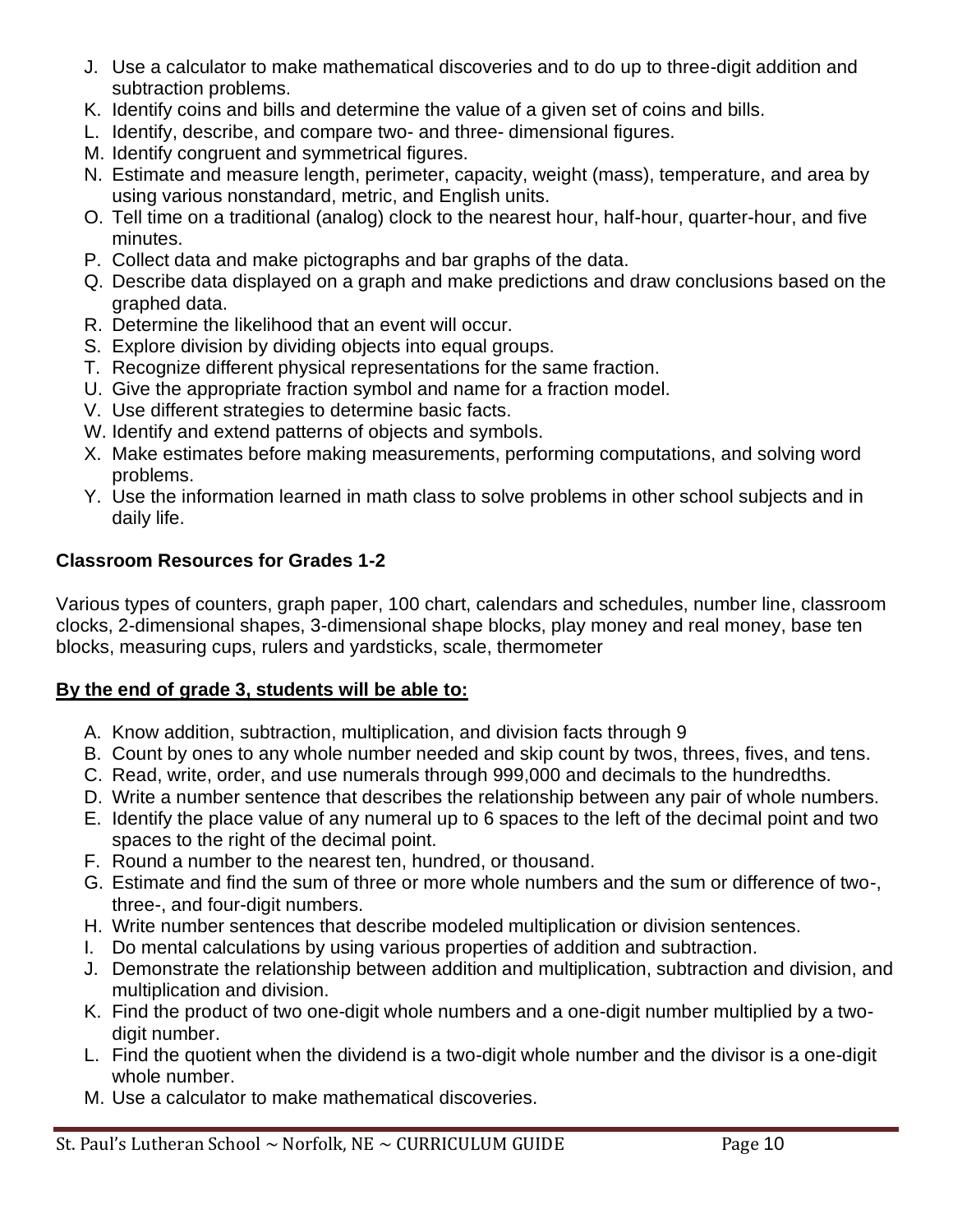- N. Compare, order, and round money amounts; make change for dollar amounts.
- O. Add and subtract money.
- P. Identify, describe, and compare two- and three-dimensional figures.
- Q. Identify congruent and symmetrical figures.
- R. Find the area and the perimeter of two-dimensional figures by using both nonstandard units and standard units.
- S. Tell time to quarter hours and minutes.
- T. Understand elapsed time.
- U. Choose the appropriate metric or English unit for making a measurement.
- V. Convert linear measurements from centimeters to meters, inches to feet, and vice versa.
- W. Collect and display data in the form of tables, bar graphs, and pictographs. Formulate questions and make predictions based on organized data.
- X. Locate or name ordered pairs on a coordinate grid.
- Y. Compare and order fractions and mixed numbers using concrete models. (To be able to do these students will need to be able to model several different equivalent fractions for a given fraction.)
- Z. Use different strategies to determine basic multiplication and division facts.
- AA. Determine the relationship that exists between each pair of elements in a given set of ordered pairs and then use this relationship (rule) to generate additional ordered pairs.
- BB. Understand fractions as parts of regions and sets.
- CC. Compare greater and lesser fractions.
- DD. Understand decimals greater than 1.
- EE. Add and subtract simple fractions and decimals.

#### **By the end of grade 4, students will be able to:**

- A. Know addition, subtraction, multiplication and division facts through 9.
- B. Read, write, order, and use numerals through 1,000,000,000 and decimals to the hundredth, and mixed numbers.
- C. Write a number sentence that describes the relationship between any pair of whole numbers.
- D. Round a number to the nearest ten, hundred, thousand, ten thousand, or hundred thousand and round money amounts to the nearest \$.10, \$1.00, or \$00.
- E. Estimate and find the sum or difference of two-, three-, and four-digit numbers.
- F. Illustrate how the distributive property of multiplication over addition can be used to find the product of a one-digit number and a two- or three-digit number.
- G. Estimate and find the product of any two-digit number multiplied by a one- or two-digit number.
- H. Estimate and find the quotient of a two-digit whole number dividend and a one-digit whole number divisor.
- I. Do mental calculations by using various properties of addition, subtraction, and multiplication.
- J. Add several numbers, and subtract or multiply a given pair of whole numbers.
- K. Estimate and find the sum, difference, or product of decimals to the nearest hundredth.
- L. Make change for dollar amounts and add and subtract money.
- M. Identify and construct models of a line; a line segment; an angle, including its sides; a right angle; two parallel lines; two intersecting lines; and two perpendicular lines.
- N. Identify congruent, similar, and symmetrical figures.
- O. Transform plane figures, i.e., be able to illustrate the reflection, the rotation, and the translation of a geometric figure using concrete models.
- P. Estimate and measure length, perimeter, capacity, weight (mass), temperature, and area by using various nonstandard, metric, and English units.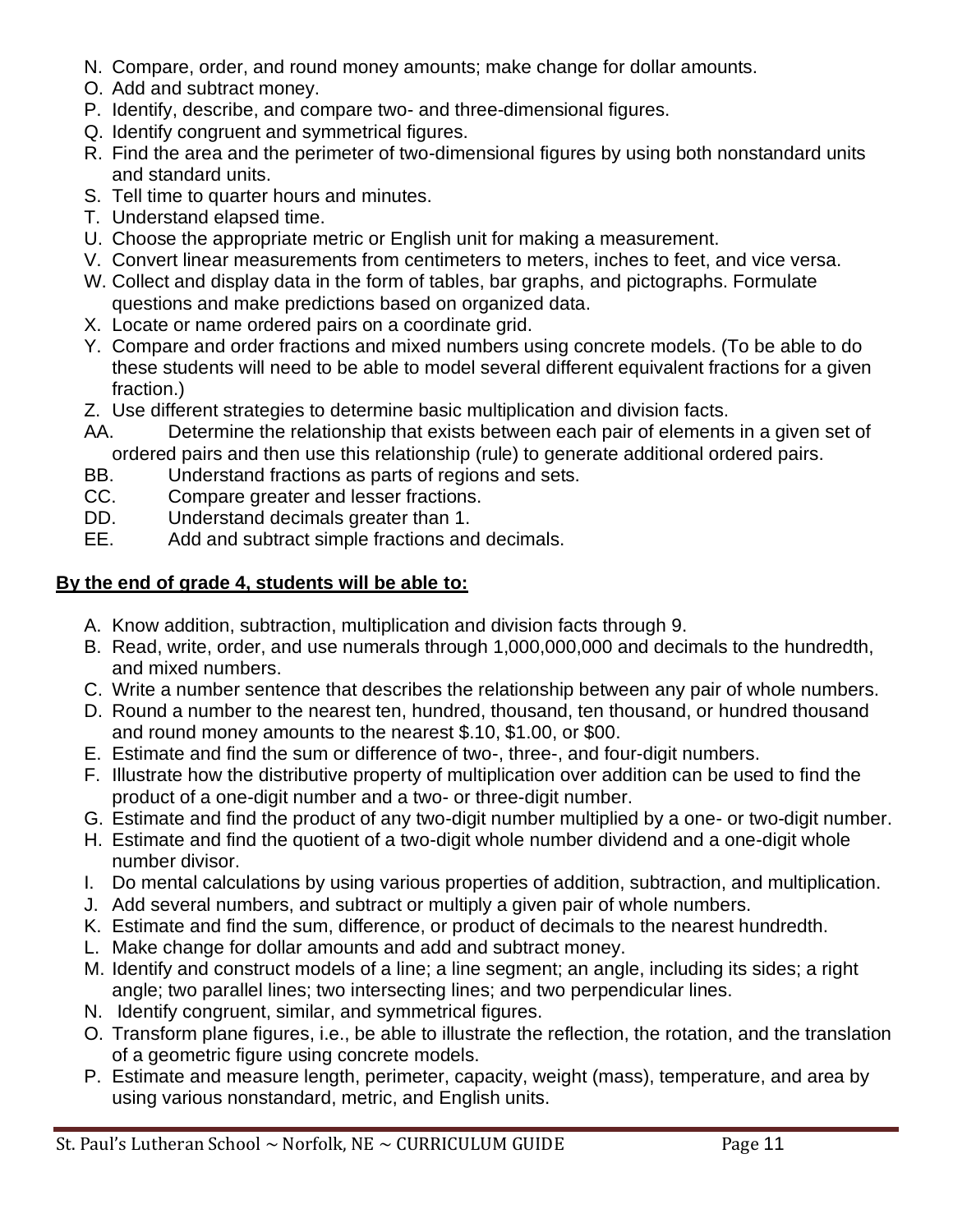- Q. Convert linear measurements in centimeters, decimeters, or meters from one unit to another or in inches, feet, or yards from one unit to another.
- R. Collect, record, and organize data into tables, charts, bar graphs, line graphs, and pictographs.
- S. Formulate questions and make predictions based on organized data.
- T. Find the likelihood (probability) of an event and make predictions.
- U. Find the mean (average), median, and range for a set of data.
- V. Understand, and construct stem and leaf plots.
- W. Locate or name ordered pairs on a coordinate grid.
- X. Find factors and multiples of numbers and identify prime and composite numbers.
- Y. Order fractions, mixed numbers, and decimals.
- Z. Find equivalent fractions and simplify fractions.
- AA. Find the sum of any two fractions or mixed numbers, which have a common denominator.
- BB. Relate fractions to decimals and mixed numbers.
- CC. Add and subtract decimals.

# **By the end of grade 5, students will be able to:**

- A. Know addition, subtraction, multiplication, and division facts through 9.
- B. Read, write, round, order, and use numerals through billions, decimals to thousandths, fractions, and mixed numbers.
- C. Estimate and find the sum or difference of two digit whole numbers, the product of a one-, two- , or a three-digit whole number by a one-, two-, or a three-digit whole number, and to find the quotient for division problems that have one- or two-digit divisors.
- D. Estimate and find the sum or difference of any two decimals to the thousandths.
- E. Multiply and divide decimals by whole numbers.
- F. Use a calculator to find the sum or difference of any two decimal numerals, the product of any decimal and whole number, and the quotient of a decimal divided by a whole number.
- G. Understand the difference between prime and composite numbers.
- H. Determine the prime factorization of a number. (Finding the prime factorization is easier if students know the tests for divisibility by 2, 3, 4, 5, and )
- I. Find the greatest common factor and the least common multiple of two or more numbers.
- J. Develop the ability to find equivalent fractions for a given fraction and to reduce fractions.
- K. Add and subtract fractions and mixed numbers with like and unlike denominators.
- L. Multiply a whole number by a fraction, a fraction by a whole number, and a fraction by a fraction.
- M. Convert a common fraction or mixed numeral to a decimal and a decimal to a common fraction or mixed numeral. Simplify an expression, including symbols of inclusion.
- N. Use formulas to compute the circumference of a circle, and the area of a square, a rectangle, a triangle, and a parallelogram.
- O. Describe the relationships that exist between various units of volume and between volume and capacity for the metric system.
- P. Convert from one unit of measure to another unit of measure within the same measurement system.
- Q. Express a relationship as a ratio; determine if two ratios are equal.
- R. Represent situations and number patterns with tables, graphs, verbal rules, and equations that include variables.
- S. Analyze tables and graphs to identify properties and relationships.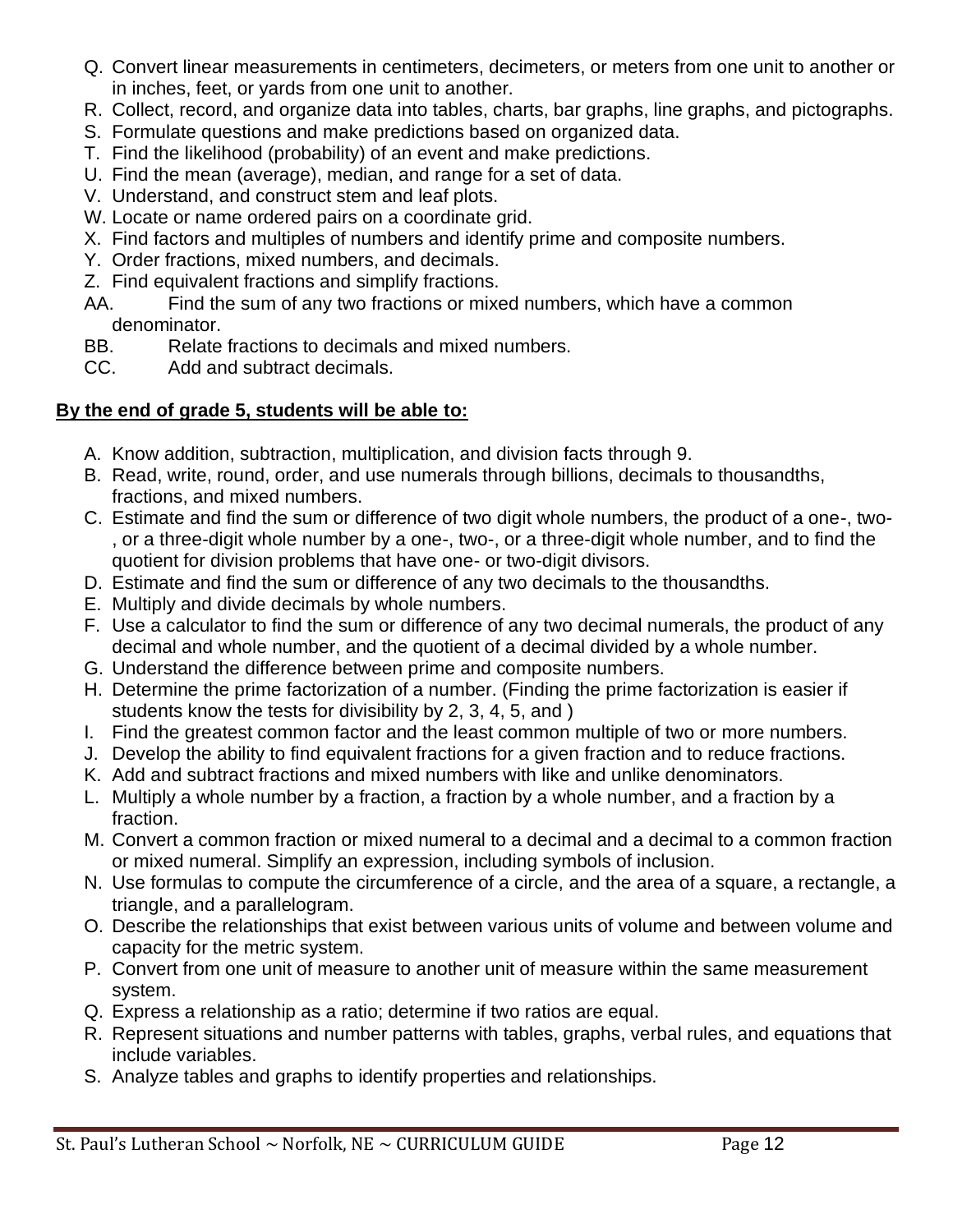- T. Systematically collect, organize, and summarize data in a table or a pictograph. Construct, read, and interpret tables, charts, and graphs. Compute measures of central tendency (mean, median, mode and range).
- U. Determine the probability of a simple event by conducting experiments.
- V. Determine all possible outcomes from given sets.
- W. Identify by name polygons with 4, 5, 6, 8, or 10 sides and classify plane figures, angles, and space figures.
- X. Construct circles and identify the radius, diameter, chord, center, and circumference of circles.
- Y. Measure and draw angles using a protractor.

#### **Classroom Resources for Grades 3-5**

100 Counting Chart, Various counters, Math Charts, Flashcards, Place Value Chart, Judy Clocks (Big and Small), Calculators, Math Games, Rulers, Yardstick, Meter Stick, Spinners, Fraction Pieces, iPad apps

# **By the end of grade 6 (***Saxon Course 1***), students will be able to:**

- A. Know addition, subtraction, multiplication, and division facts through 9
- B. Read, write, round, compare, order, and use whole numbers, decimals, fractions, and mixed numbers.
- C. Estimate and find the sum, difference, or product of any two whole numbers or decimals.
- D. Estimate and find the quotient of a decimal divided by a whole number or by a decimal with two digits.
- E. Express a number which has repeated factors in exponential form and evaluate expressions written in exponential form.
- F. Find the greatest common factor and the least common multiple of two or more numbers.
- G. Estimate and find sums and differences of fractions and mixed numbers.
- H. Find the products of mixed numbers and fractions.
- I. Demonstrate the meaning of percent with concrete models and express a given percent as a decimal fraction or decimal and vice versa.
- J. Use the concepts of ratio, proportion, and percent to solve application problems.
- K. Express large numbers in scientific notation and rewrite numbers written in scientific notation in regular decimal notation.
- L. Use a calculator to find a given power of a given number and a given percent of a given number.
- M. Simplify expressions that include symbols of inclusion.
- N. Approximate the area of irregular figures; compute the area of common polygons (triangle, parallelogram, square, and rectangle) by using formulas; and compute the circumference and the area of a circle of a given radius and vice versa.
- O. Determine and describe the effect changing the linear dimensions of a figure has on the area of the figure.
- P. Convert from one unit of measure to another unit of measure within the same measurement system.
- Q. Find the sum of any two integers using various models.
- R. Represent situations and number patterns with tables, graphs, verbal rules, and equations.
- S. Analyze tables and graphs to identify properties and relationships.
- T. Plot integers on a number line and solve simple linear equations.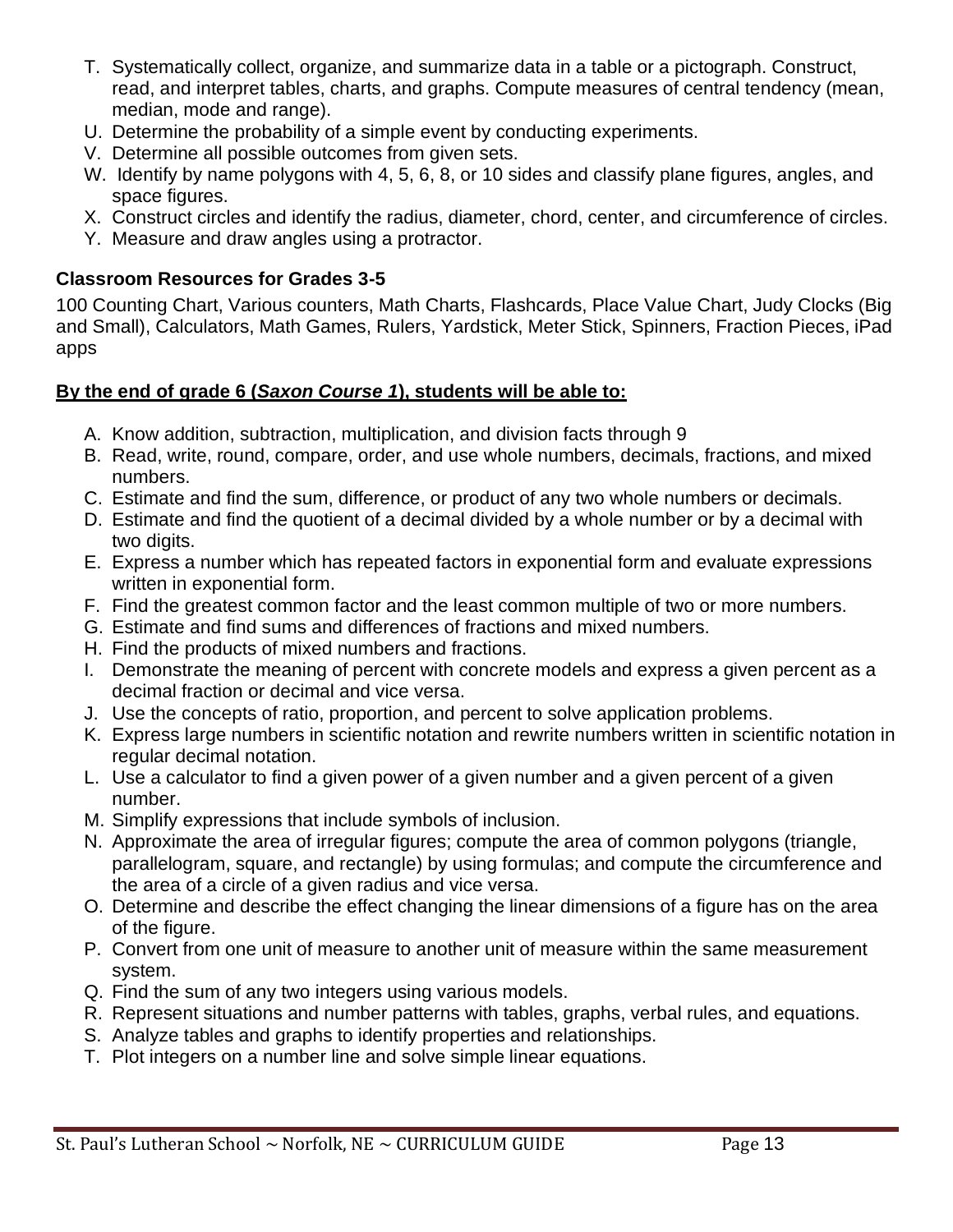- U. Systematically collect, organize, and summarize data; construct, read, and interpret tables, charts, and graphs; and compute measures of central tendency (mean, median, and mode) and the range.
- V. Express probability as a fraction, a ratio, a decimal, or a percent.
- W. Make and refine predictions by determining probabilities for different sample sizes.
- X. Classify angles, pairs of lines, triangles, quadrilateral, and polygons.
- Y. Identify congruent, similar, or symmetric figures.
- Z. Identify transformations of given figures.

### **By the end of grade 7 (***Saxon Course 2***), students will be able to:**

- A. Know addition, subtraction, multiplication, and division facts through 9
- B. Read, write, round, compare and order, and use whole numbers, decimals, fractions, and mixed numbers.
- C. Estimate and find the sum, difference, or product of any two whole numbers and decimals on paper.
- D. Estimate and find the quotient of any two whole numbers or of a decimal divided by a whole number or a decimal with two digits on paper.
- E. Convert between whole numbers, fractions, decimals, and percents mentally, on paper.
- F. Estimate and find sums, differences, products, and quotients of fractions and mixed numbers on paper, and with a calculator.
- G. Use the concepts of ratio, proportion, and percent to solve application problems.
- H. Evaluate expressions written in exponential form which have integral exponents and find the product of two powers which have the same base.
- I. Multiply large numbers and small numbers, using scientific notation.
- J. Use a calculator to find the square root and the square of a given number.
- K. Find the missing terms and the sum of a sequence of numbers.
- L. Find the area of a trapezoid and the surface area of three-dimensional figures.
- M. Find and use formulas for finding volume of prisms, cylinders, cones, and pyramids.
- N. Determine and describe the effect changing the linear dimensions of a figure has on its volume.
- O. Convert from one unit of measure to another unit of measure within the same measurement system and between metric and standard unit systems.
- P. Interpret and use scale drawings.
- Q. Represent situations and number patterns with tables, graphs, verbal rules, and equations.
- R. Analyze tables and graphs to identify properties and relationships.
- S. Graph ordered pairs on a four-quadrant grid.
- T. Find the sum, difference, product, or quotient of any two integers and the absolute value of any integer.
- U. Solve simple linear equations and solve simple linear inequalities. (Students should also be able to graph the solution on a number line.)
- V. Translate word phrases and sentences into algebraic expressions and evaluate algebraic expressions.
- W. Systematically collect, organize, and summarize data (students should be able to use box and whisker graphs, stem and leaf plots, and histograms to display information); construct, read, and interpret tables, charts, and graphs; and compute measures of central tendency (mean, median, and mode) and the range.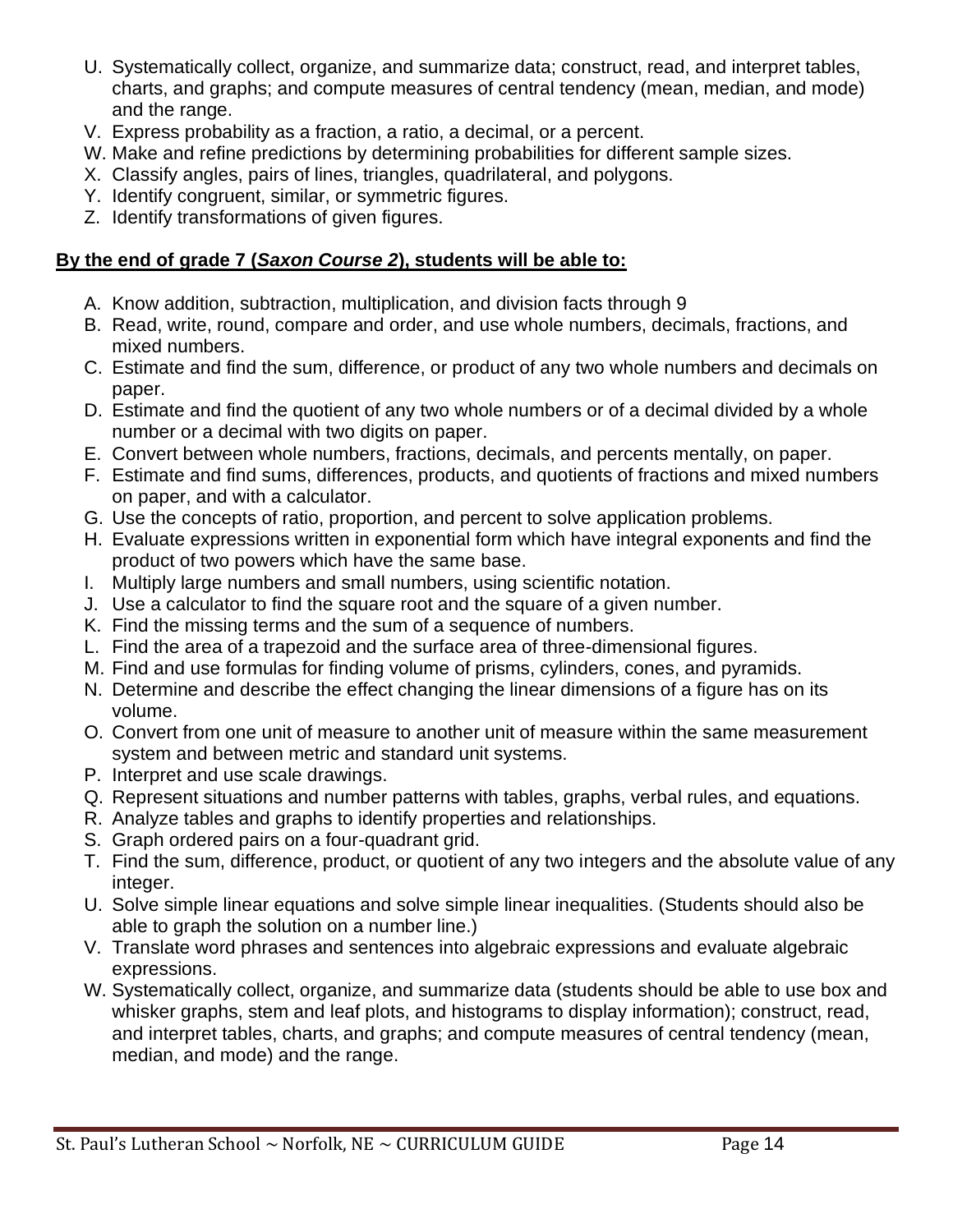- X. Determine the empirical probability of simple events by conducting experiments and the theoretical probability of simple events by constructing a sample space for the set of all possible outcomes and the set of all favorable outcomes.
- Y. Make and refine predictions by determining probabilities for different sample sizes.
- Z. Identify and classify angles, pairs of lines, triangles, quadrilaterals, and polygons.
- AA. Identify congruent, similar, or symmetric figures and identify transformations of given figures.
- BB. Use compass and straightedge to construct the perpendicular bisector of a line segment, perpendicular lines, parallel lines, congruent angles, angle bisectors, and triangles.

#### **By the end of Grade 8 (***Saxon Course* **3), students will be able to:**

- A. Know addition, subtraction, multiplication, and division facts through 9
- B. Read, write, round, compare and order, and use whole numbers, decimals, fractions, and mixed numbers.
- C. Estimate and find the sum, difference, product, or quotient of any two decimals.
- D. Convert between whole numbers, fractions, decimals, and percents mentally, and on paper.
- E. Estimate and find sums, differences, products, and quotients of fractions and mixed numbers.
- F. Use the concepts of ratio, proportion, and percent to solve application problems.
- G. Use a calculator to perform all arithmetic operations, including work with percents, square roots, powers, and use of calculator memory.
- H. Identify a real number as rational or irrational and find a real number that lies between any two distinct real numbers.
- I. Describe some properties of rational, irrational, and real numbers.
- J. Use radical notation and fractional notation to write square and cube roots.
- K. Find the nth term in an arithmetic or geometric sequence.
- L. Find the product or quotient of two powers that have the same base.
- M. Multiply and divide large numbers and small numbers using scientific notation.
- N. Find the perimeter and the area of two-dimensional figures and find the volume and surface area of prisms, pyramids, cones, cylinders, and spheres.
- O. Convert from one unit of measure to another unit of measure within the same measurement system and between metric and standard unit systems.
- P. Construct congruent line segments, congruent angles, the perpendicular bisector of a line segment, an angle bisector, the perpendicular from a point to a line, and the perpendicular to a point on a line.
- Q. Construct a geometric figure congruent to a given geometric figure.
- R. Construct a model of a three-dimensional figure shown from different perspectives.
- S. Identify similar triangles and find the missing parts of similar triangles.
- T. Graph similar figures, reflections, and translations in a coordinate plane.
- U. Identify transformations of given figures.
- V. Solve a formula for any given variable.
- W. Translate word phrases and sentences into algebraic expressions and evaluate algebraic expressions.
- X. Use the Pythagorean Theorem to determine the measure of one side of a triangle, given the measure of the other two sides, and to determine whether a triangle is a right triangle.

# **By the end of Algebra 1, students will be able to:**

A. Know addition, subtraction, multiplication, and division facts through 9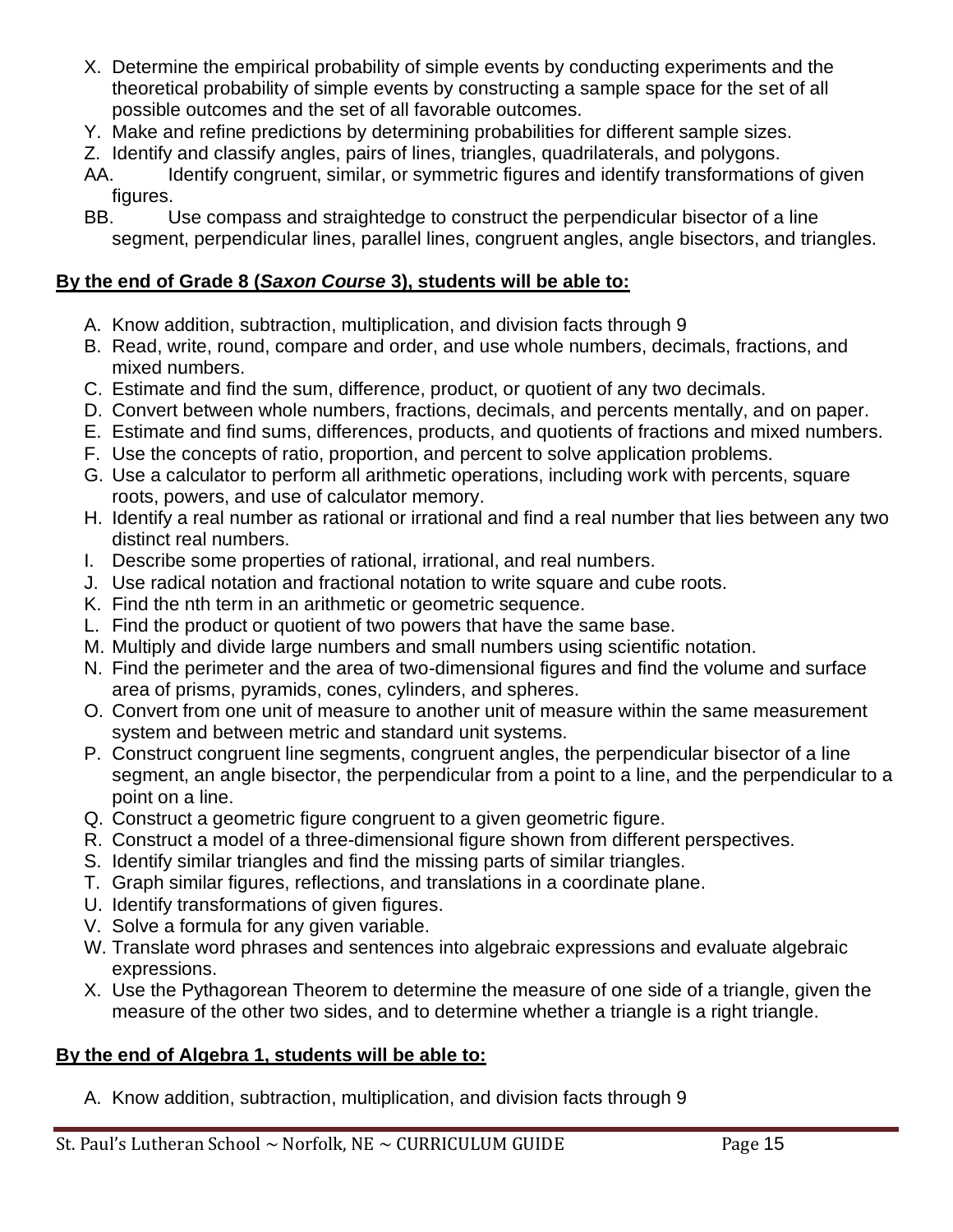- B. Identify a chord of a circle and complementary or supplementary angles.
- C. Discover and describe the relationships between angles formed by two lines and a transversal.
- D. Find the slope, the x-intercept, and the y-intercept of a linear equation in two variables.
- E. Graph relations of real numbers in order to determine whether the relation represents a function.
- F. Add and subtract polynomial expressions.
- G. Solve a system of two equations in two unknowns using elimination, substitution, and graphing.
- H. Solve a system polynomial equation by factoring, completing the square, and using the quadratic formula.
- I. Solve word problems involving direct or inverse variation or applications of the Pythagorean Theorem or which require writing and solving a simple linear equation or inequality.
- J. Find horizontal, vertical, and diagonal lengths in the coordinate plane.
- K. Systematically collect, organize, and summarize data; construct, read, and interpret tables, charts, and graphs.
- L. Find the mean, median, and mode of a given set of numbers.
- M. interpret and display data from frequency tables, bar graphs, line graphs, circle graphs, histograms, scattergrams, stem-and-leaf plots, and box-and-whisker plots.
- N. Determine the probability of independent and dependent events.
- O. Determine the empirical probability of simple events and compound events by conducting experiments and determine the theoretical probability of simple and compound events by constructing sample spaces for the sets of all possible outcomes and the sets of all favorable outcomes.

#### **Classroom Resources for Grades 6-8**

Graphing Calculators, Scientific Calculators, Math Games, Rulers, Yardstick, Meter Stick, Spinners Fraction Pieces, Polygon Cutouts, 3-D Prisms, Dice, Compasses, Protractors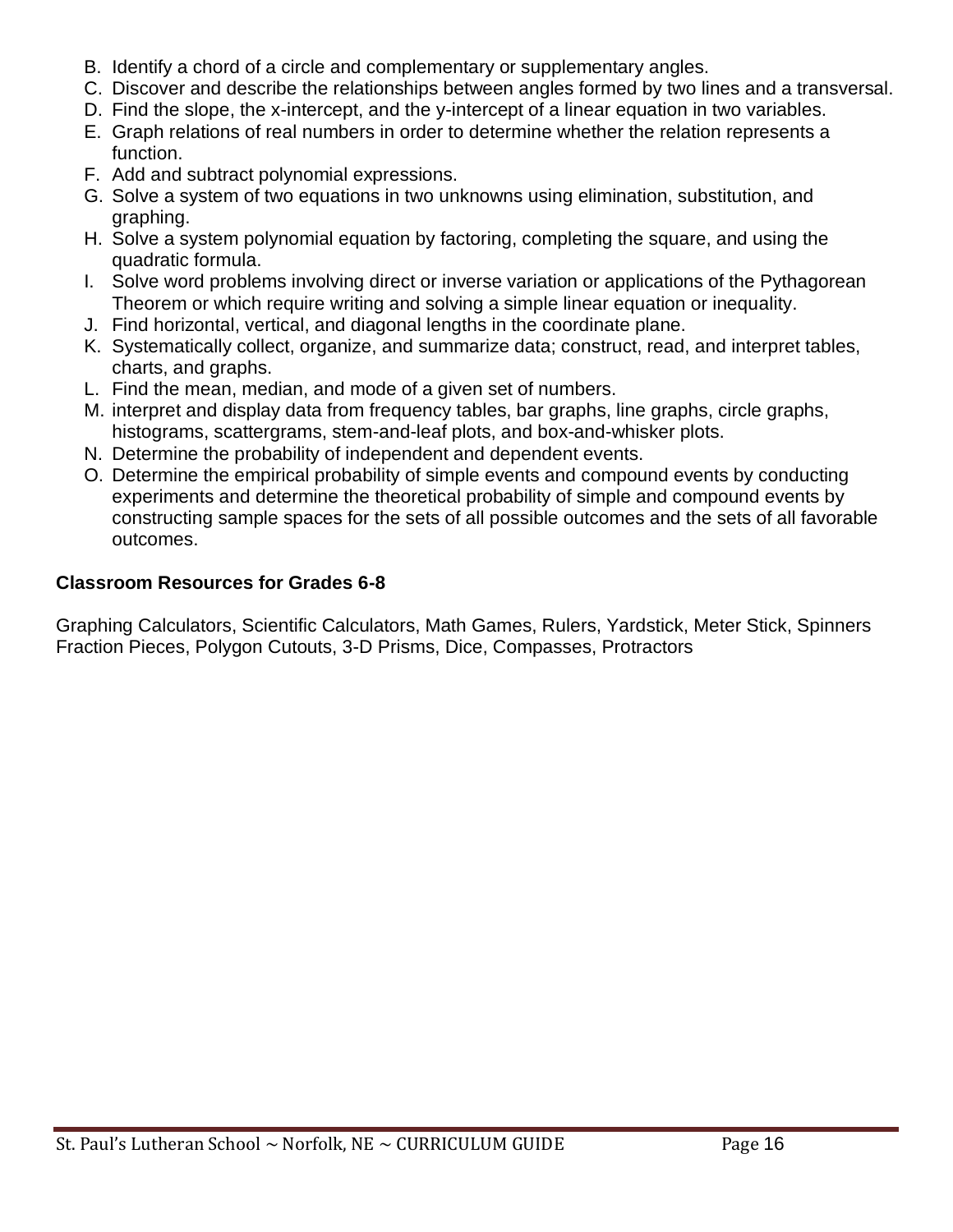# **SUBJECT: Language Arts**

#### **Philosophy**

We believe the ability to communicate clearly – to listen, to read, to write, and to speak serves as a vital core to productive Christian living. God's gifts of listening, reading, writing, and speaking are essential for studying God's Word, sharing the gospel, learning, being successful in the workplace, enriching and expanding our lives, and living as responsible citizens.

#### **Purpose**

Our language arts curriculum prepares our students to become proficient listeners, readers, writers, and speakers.

#### **Scripture**

May these words of my mouth and the meditation of my heart be pleasing in your sight, Lord, my Rock and my Redeemer" (Psalm 19:14)

#### **GENERAL OBJECTIVES**

Through Christ-centered language arts instruction, teacher strive to lead each child to:

- 1) Work to the best of their God-given abilities to communicate well, both orally and with written words
- 2) Understand how the English language is spoken and written
- 3) Write concisely and expressively
- 4) Communicate to spread God's Word and serve others
- 5) Create original writings
- 6) Recognize reading and writing as necessary for success in future careers
- 7) Observe patterns and rules of the English language
- 8) Discover the art of proficient writing
- 9) Appreciate God's gift of language and all that we are capable of doing through it.
- 10)Use phonics to help them figure out unknown words.
- 11)Read for enjoyment and to gain knowledge
- 12)Develop skills and strategies to comprehend and retain information from various texts
- 13)Read fluently out loud
- 14)Experience all the different types of literature
- 15)Regularly read God's Word for inspiration, edification, and instruction.
- 16)Communicate to spread God's Word and serve others.
- 17)Evaluate what is communicated in the world according to God's Word.
- 18)Express ideas or persuade others through oral communication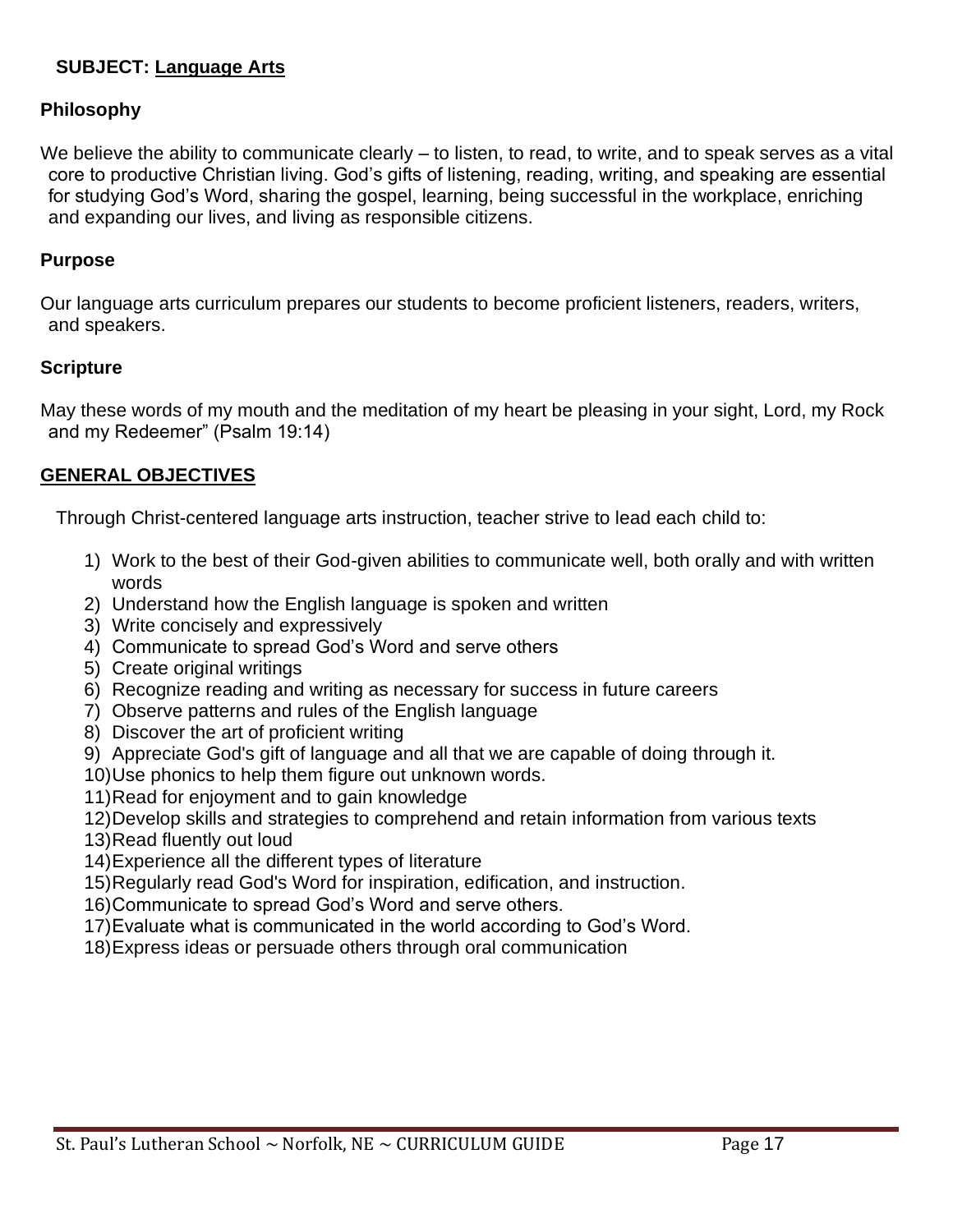# **Objectives: Kindergarten**

### **Listening Skills**

By the end of kindergarten**,** students are expected to:

- 1. listen critically to interpret and evaluate with a Christian viewpoint
- 2. determine the purposes for listening such as to get information, to solve problems, and to enjoy and appreciate
- 3. respond appropriately and courteously to directions and questions
- 4. participate in rhymes, songs, conversations, and discussions
- 5. listen critically to interpret and evaluate with a Christian viewpoint
- 6. listen responsively to stories and other texts aloud, including selections from classic and contemporary works
- 7. identify the musical elements of literary language such as its rhymes or repeated sounds
- 8. predict and draw conclusions about stories
- 9. demonstrate active listening behaviors such as facing the speaker, making eye contact, and maintaining attention
- 10. listen to literature presented using a variety of media, including teacher reading, computer, or recording
- 11. identify the topic or main idea of a selection

#### **Reading Skills**

By the end of kindergarten**,** students are expected to:

- 12. distinguish fiction from nonfiction, including fact and fantasy, and understand that the Bible is the true words of God himself
- 13. demonstrate knowledge that print moves from left to right and top to bottom
- 14. demonstrate understanding that words are made up of letters and sentences are made up of words
- 15. state the names of all the letters of the alphabet and state the sound that each letter represents
- 16. identify punctuation (e.g., period, exclamation mark, question mark)
- 17. identify variations in text (e.g. font, size, bold, italic, upper/lowercase)
- 18. explain that the purpose of print is to carry information (e.g. environmental print, nametags, street signs)
- 19. demonstrate voice to print match (e.g., student points to print while reading or as someone reads)
- 20. identify the parts of a book (e.g., cover, pages, title)
- 21. segment spoken sentences into individual words
- 22. blend and segment phonemes in spoken words (e.g., initial, medial, and final sounds [phonemes]; recognize same sounds in different words)
- 23. identify, blend, and segment syllable sounds in spoken words
- 24. identify and produce oral rhymes
- 25. blend and segment spoken onsets and rimes to form simple words (e.g., v-an, gr-ab)
- 26. learn and apply letter-sound correspondences of a set of consonants and vowels to to read grade-level (phonetic and non-phonetic) words in text
- 27. develop vocabulary by listening to and discussing both familiar and conceptually challenging selections read aloud from the Bible or other books
- 28. build background knowledge and activate prior knowledge to identify text-to-self, text-to text, and textto-world connections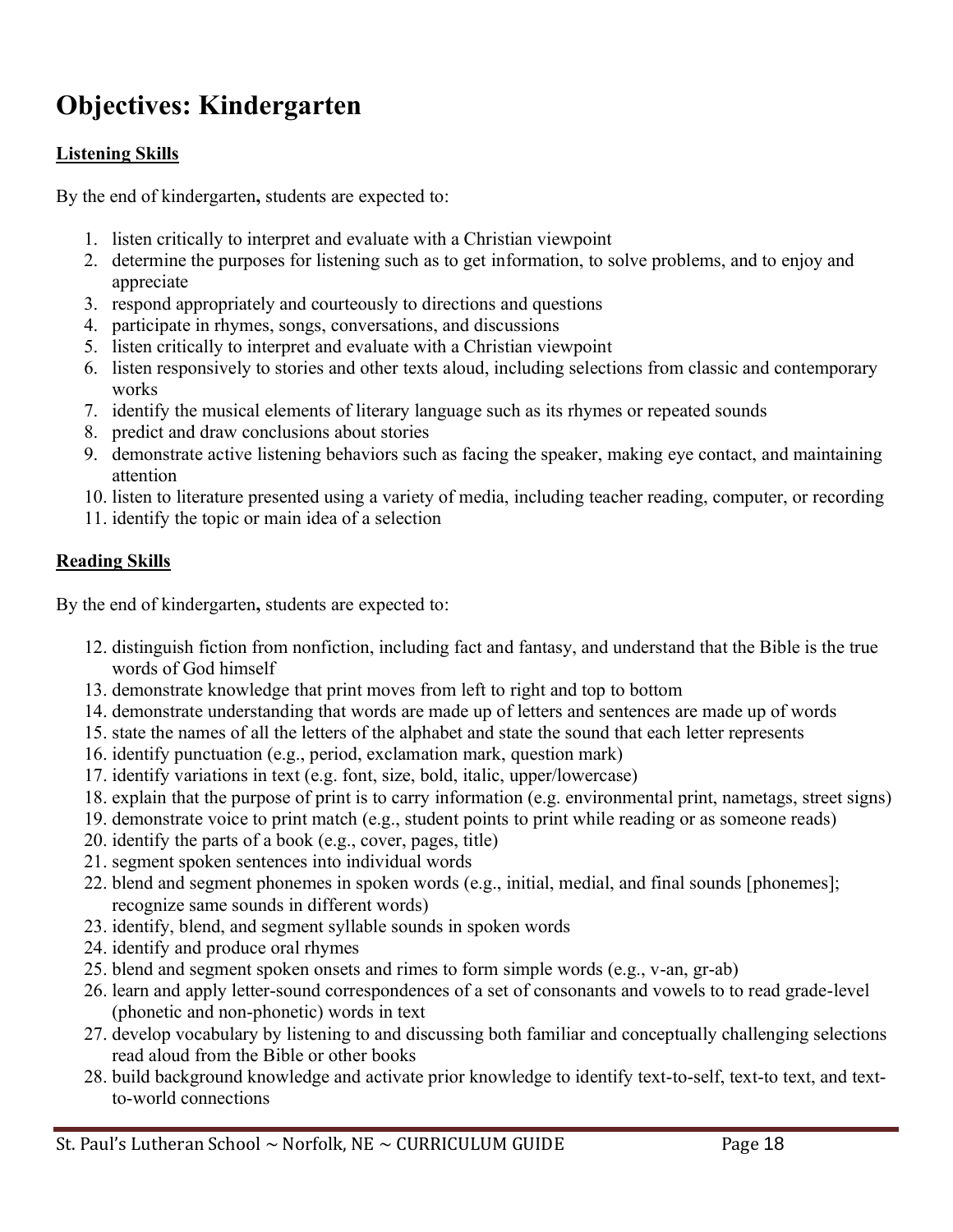- 29. examine word structure elements and word patterns to determine meaning (e.g., plural forms, simple compounds)
- 30. identify words that name people, places, or things and words that name actions
- 31. establish purposes for reading or listening such as to be informed, to follow directions, and to be entertained
- 32. retell major events and key details from a literary text
- 33. listen to text of increasing length and/or complexity to develop stamina
- 34. identify the basic characteristics of literary and informational text
- 35. state the roles of the author and illustrator of a book
- 36. identify elements of literary text (e.g. characters, setting, events)
- 37. make predictions about a text using prior knowledge, pictures, illustrations, and titles
- 38. draw conclusions from information gathered
- 39. construct and/or answer clarifying questions (who, what, when, where, why, how) and support answers with evidence from the text
- 40. respond to text (e.g., verbally, in writing, or artistically)

#### **Writing Skills**

By the end of kindergarten**,** students are expected to:

- 41. respond by writing or drawing pictures to stories read aloud from the Bible or other books
- 42. write one's own name and other important words
- 43. write each letter of the alphabet, both capital and lowercase using D'Nealian handwriting
- 44. use phonological knowledge to map sounds to letters to write messages
- 45. write messages that move left-to-right and top-to-bottom on the page
- 46. gain increasing control of penmanship such as pencil grip, paper position, and beginning stroke
- 47. record or dictate questions for investigating
- 48. record or dictate is/her own knowledge of a topic in various ways such as by drawing pictures, making lists, and showing connections among ideas
- 49. participate in teacher-led prewriting activities to develop an understanding of the writing process
- 50. write brief personal narratives and simple informational text daily (i.e., journal writing, etc.)
- 51. read and explain own writings and drawings

#### **Speaking Skills**

By the end of kindergarten**,** students are expected to:

- 52. present dramatic interpretations of experiences, (Bible) stories, poems or plays
- 53. choose and adapt spoken language appropriate to the audience, purpose, and occasion, including the use of appropriate volume and rate
- 54. verbal and nonverbal communication in effective ways when making announcements, giving directions, or making introductions
- 55. ask and answer relevant questions and make contributions in small or large group discussions
- 56. gain increasing control of grammar when speaking such as using subject-verb
- 57. agreement, complete sentences, and correct tense
- 58. name or describe people, places, things, locations, sizes, numbers, shapes, colors, & actions
- 59. use vocabulary to describe clearly ideas, feelings, and personal experiences
- 60. clarify and support spoken messages using appropriate props such as objects, pictures, or charts
- 61. retell a spoken message by summarizing or clarifying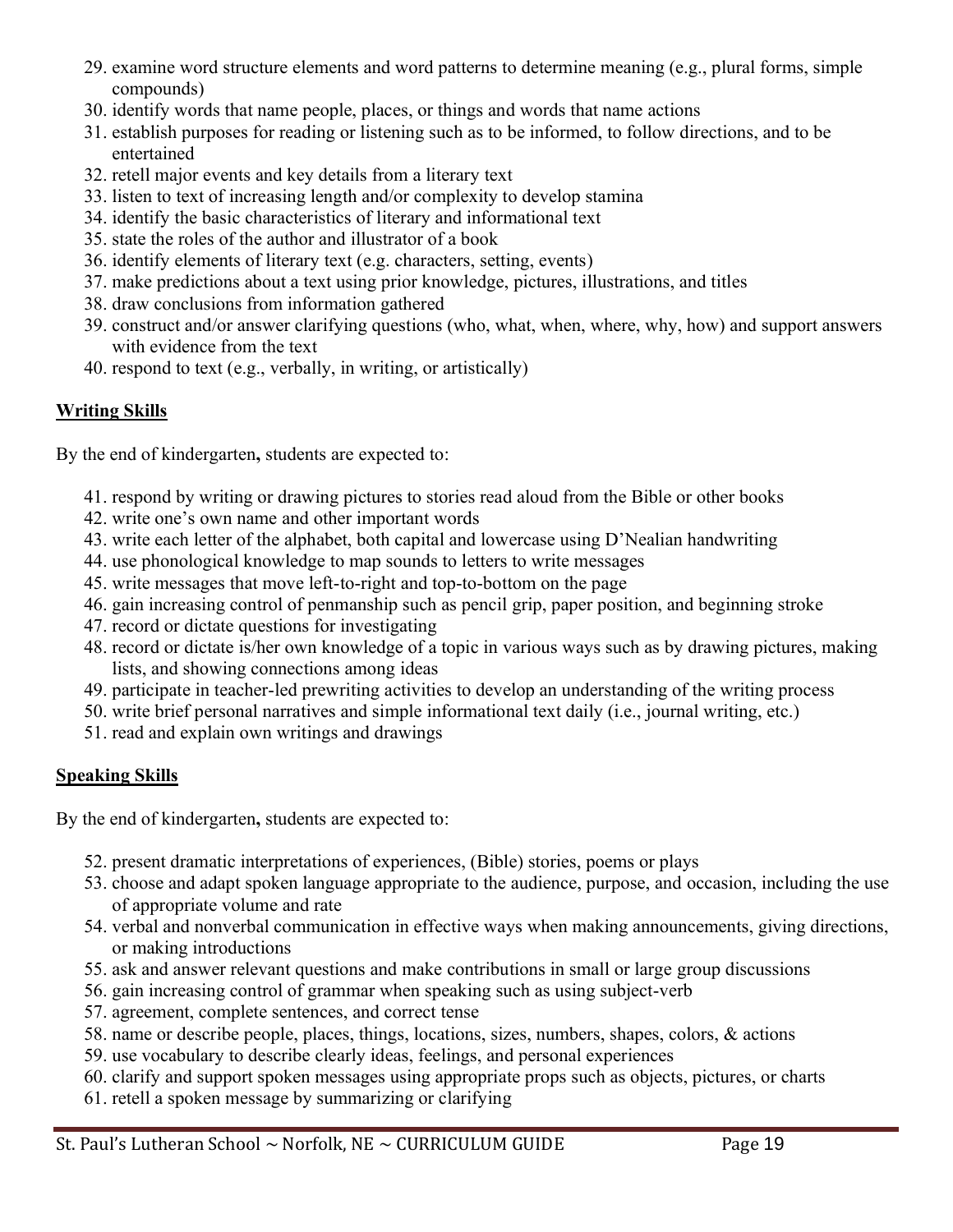- 62. connect experiences and ideas with those of others through speaking and listening
- 63. compare language and oral traditions (family stories) that reflect customs, regions, & cultures 64. focus on an audience
- 65. use pictures to orally retell a story with a beginning, middle, and end, with or without prompts
- 66.accept contributions of teacher to improve speaking performance

# **Objectives: 1st Grade**

# **Listening Skills**

By the end of grade one**,** students are expected to:

- 1) demonstrate active listening behaviors such as taking turns to speak
- 2) Identify topics
- 3) follow two-step oral directions
- 4) listen responsively to stories out of the Bible and other texts read aloud
- 5) listen for specific information in order to respond with appropriate feedback on Bible stories and other texts
- 6) listen to and identify the musical elements of literary language such as its rhymes or repeated sounds, especially to lyrics in songs in choir

# **Reading Skills**

By the end of grade one**,** students are expected to:

- 1) recognize that print represents spoken language and conveys meaning
- 2) know that print moves left-to-right across the page and top-to-bottom
- 3) understand that written words are separated by spaces and composed of letters that represent sounds
- 4) know the difference between individual letters and printed words
- 5) know the order of alphabet and be able to identify each letter
- 6) know the difference between capital and lowercase letters
- 7) know how readers use capitalization and punctuation to comprehend
- 8) understand that spoken words are represented in written language by specific sequence of letters
- 9) identify and isolate initial and final sounds of a spoken word
- 10) learn and apply letter-sound correspondences of a set of consonants and vowels to begin to read
- 11) learn and apply the most common letter-sound correspondences, including the sounds represented by single letters consonant blends such as bl, tr, st; consonant; diagraphs such as th, sh, ck; and vowel diagraphs and dipthongs such as ca, ye, ee
- 12) blend initial letter-sounds with common vowel spelling patterns to read words
- 13) decode by using all letter-sound correspondences within a word
- 14) recognize that there are correct spellings for words
- 15) use common spelling patterns to read words
- 16) use structural cues to recognize words such as compounds, base words and inflections such as s, es, ed, ing
- 17) recognize high frequency irregular words such as said, was, where, and is
- 18) read both regular and irregular words automatically through multiple opportunities to read and reread
- 19) recognize that different parts of book such as cover, title page, and table of contents offer information
- 20) recognize the distinguishing features of a paragraph
- 21) be able to demonstrate the concept of words by dividing spoken sentences into individual words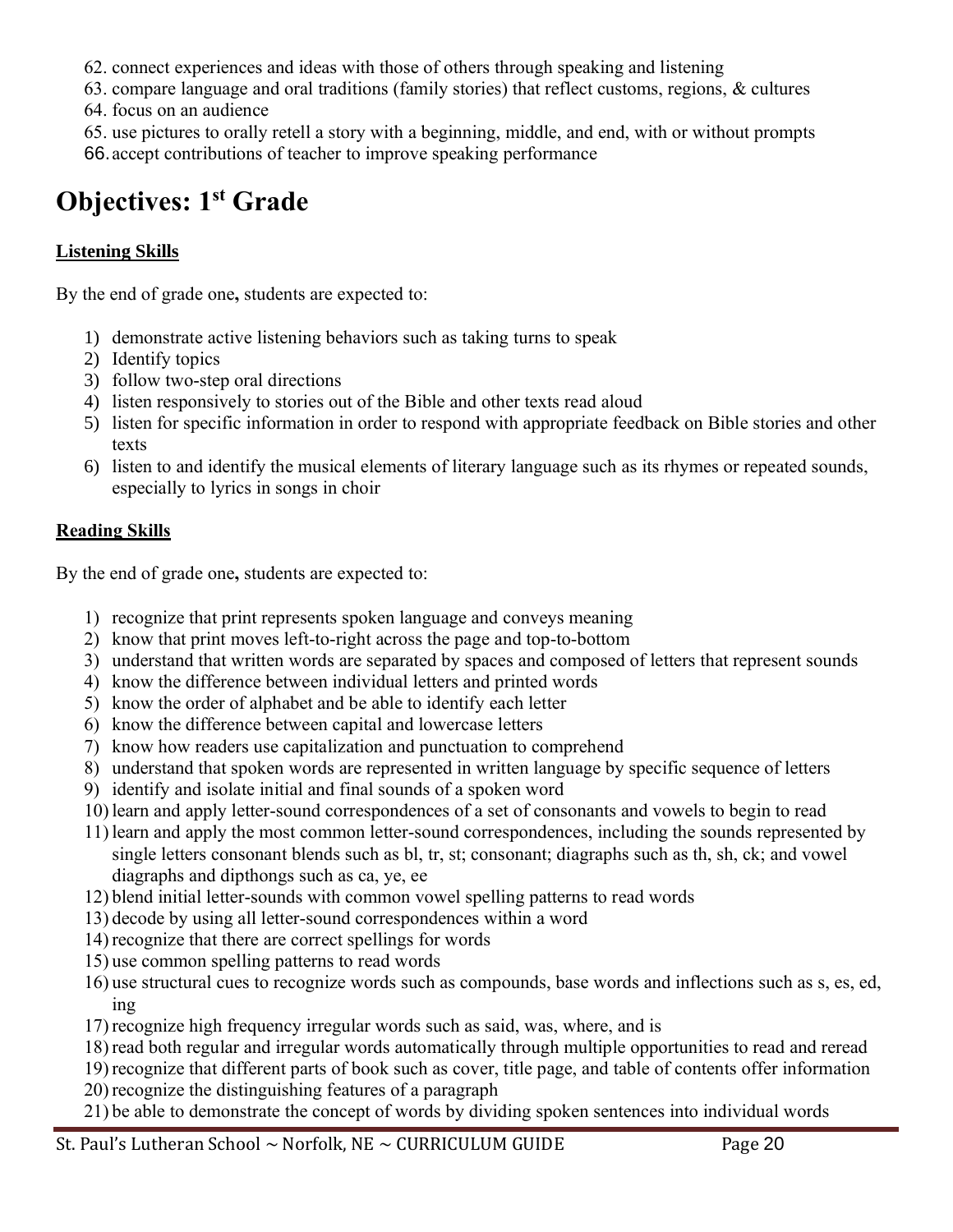- 22) be able to identify segment and combine syllables within spoken words such as by clapping syllables and moving manipulatives to represent syllables in words
- 23) produce rhyming words and distinguish them from non-rhyming words
- 24) read regularly in independent-level materials
- 25) read regularly in instructional-level materials that are challenging yet manageable
- 26) read orally from familiar texts with fluency (accuracy, expression appropriate
- 27) phrasing and attention to punctuation) and self-select independent level reading
- 28) read the Bible, fiction, nonfiction, and poetry, including classic and contemporary works for pleasure and / or information
- 29) understand simple story structure
- 30) understand the importance of a setting to the story's meaning, especially in Bible stories
- 31) recognize a story's plot or problem
- 32) to connect one's own experiences with life experiences, languages, customs and culture of others
- 33) retell or act out the order of important events in stories
- 34) draw and discuss visual images based on text descriptions
- 35) identify similarities and differences across texts such as topics, characters and problems

#### **Writing Skills**

By the end of grade one**,** students are expected to:

- 1) write one's own name
- 2) write each letter of the alphabet, both capital and lowercase, using correct D' Nelian formation, appropriate size and spacing
- 3) write messages that are more left-to-right and top-to-bottom on the page
- 4) gain an increasing control of penmanship such as pencil grip, paper position, stroke and posture
- 5) use basic capitalization in proper names such as the names of God, personal and pet names
- 6) use basic punctuation such as periods, question marks, and exclamation points
- 7) use paragraph frame to organize writing
- 8) focus on one topic
- 9) elaborate message when prompted
- 10) share writing with others
- 11) use basic sentence structure for simple sentences
- 12) use subject and verb agreement in simple sentences
- 13)spell basic high frequency words correctly
- 14) use phonetic strategies to spell unknown words

#### **Speaking Skills**

By the end of grade one**,** students are expected to:

- 1) respond appropriately and courteously to directions and questions
- 2) participate in rhymes, songs, conversations and discussions
- 3) interpret and evaluate stories from the Bible and other texts responsively
- 4) connect experiences and ideas with those of others through speaking
- 5) choose and adapt spoken language appropriate to the audience, purpose and occasion, including use of appropriate volume and rate
- 6) ask and answer relevant questions and make contributions in small and large group discussions
- 7) present dramatic interpretations of experiences, stories, poems or plays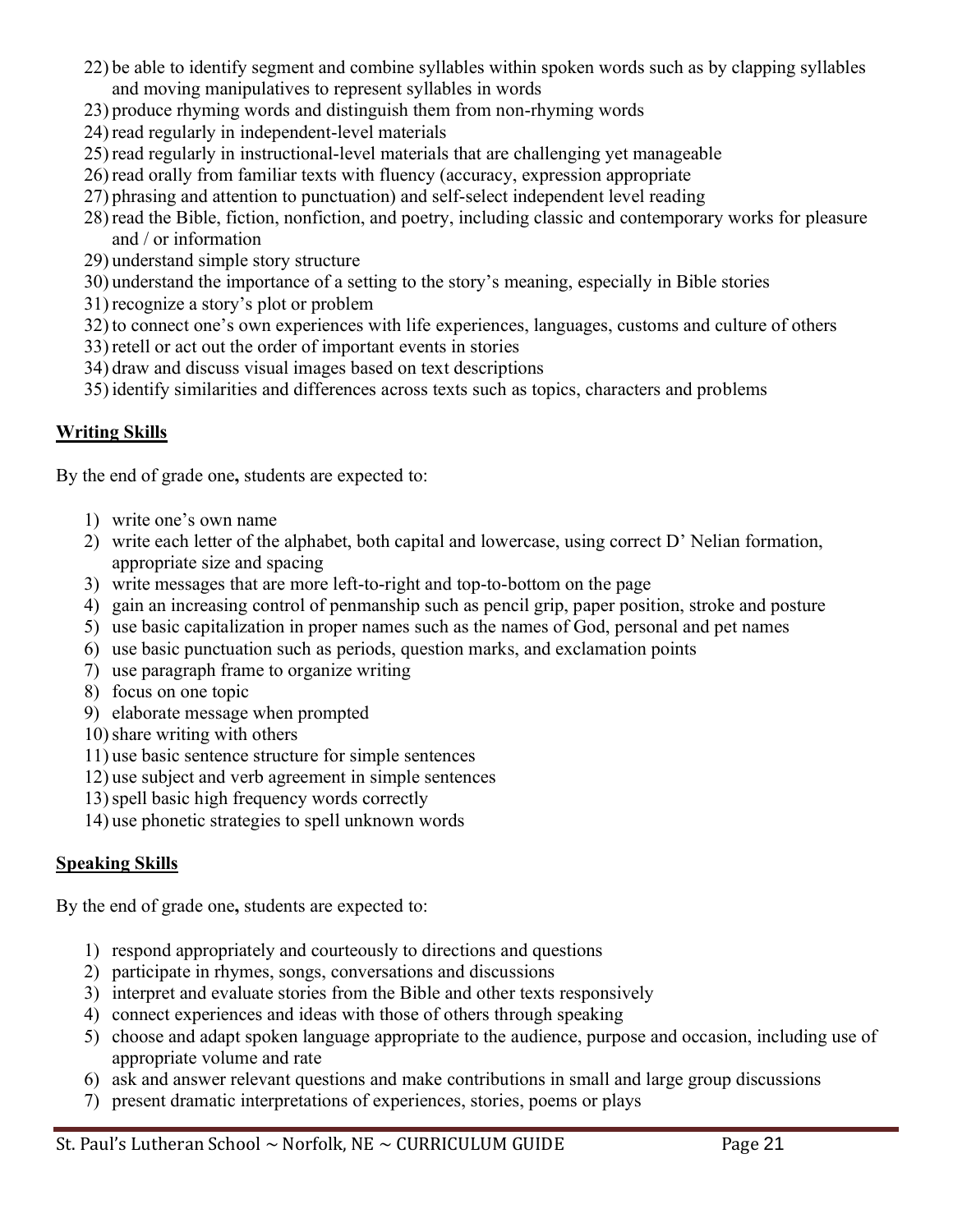- 8) gain increasing control of grammar when speaking such as subject-verb agreement, complete sentences, and complete tense
- 9) use the vocabulary of school such as numbers, shapes, colors, directions and categories
- 10) use vocabulary to describe clearly ideas, feelings, and experiences
- 11) clarify and support spoken messages using appropriate props such as objects, pictures and charts
- 12) retell a spoken message by summarizing or clarifying

# **Objectives: grade 2**

# **Listening Skills**

By the end of grade two**,** students are expected to:

- 1) demonstrate active listening behaviors (i.e. asking relevant questions)
- 2) listen and identify details that support the topic
- 3) follow oral directions with three or four steps
- 4) listen responsively to stories out of the Bible and other texts read aloud, including selections from classic and contemporary works
- 5) listen for specific information in order to respond with appropriate feedback on Bible stories and other texts
- 6) identify the content of verbal communication and nonverbal cues

# **Reading Skills**

By the end of grade two**,** students are expected to:

- 1) decode by using all letter-sound correspondences within a word
- 2) blend initial letter-sounds with common vowel spelling patterns to read words
- 3) use structural cues such as prefixes and suffixes to recognize words such as un, and ly
- 4) read regularly in independent-level materials where no more than 1 in 20 words is difficult for reader
- 5) read regularly in instructional-level materials that are challenging yet manageable
- 6) read orally from familiar texts for fluency (accuracy, expression appropriate phrasing and attention to punctuation)
- 7) self-select independent-level reading by drawing on personal interests, by relying on knowledge of authors and different types of texts and text difficulty
- 8) read silently for increasing periods of time
- 9) read classic and contemporary works such as Bible stories and poetry
- 10) read from a variety of genres for pleasure and to acquire information
- 11) read to accomplish various purposes, both assigned and self-selected
- 12) discuss meanings of words and develop vocabulary through meaningful concrete experiences
- 13) develop vocabulary by listening to and discussing both familiar and conceptually challenging selections read aloud
- 14) develop vocabulary through reading
- 15) use resources, and references such as beginners' dictionaries, glossaries, available technology and context to build word meanings and to confirm punctuation of words
- 16) make and explain inferences from texts such as determining important ideas, and causes and effects, making predictions, and drawing conclusions
- 17) identify similarities and differences across texts such as in topics, characters, and problems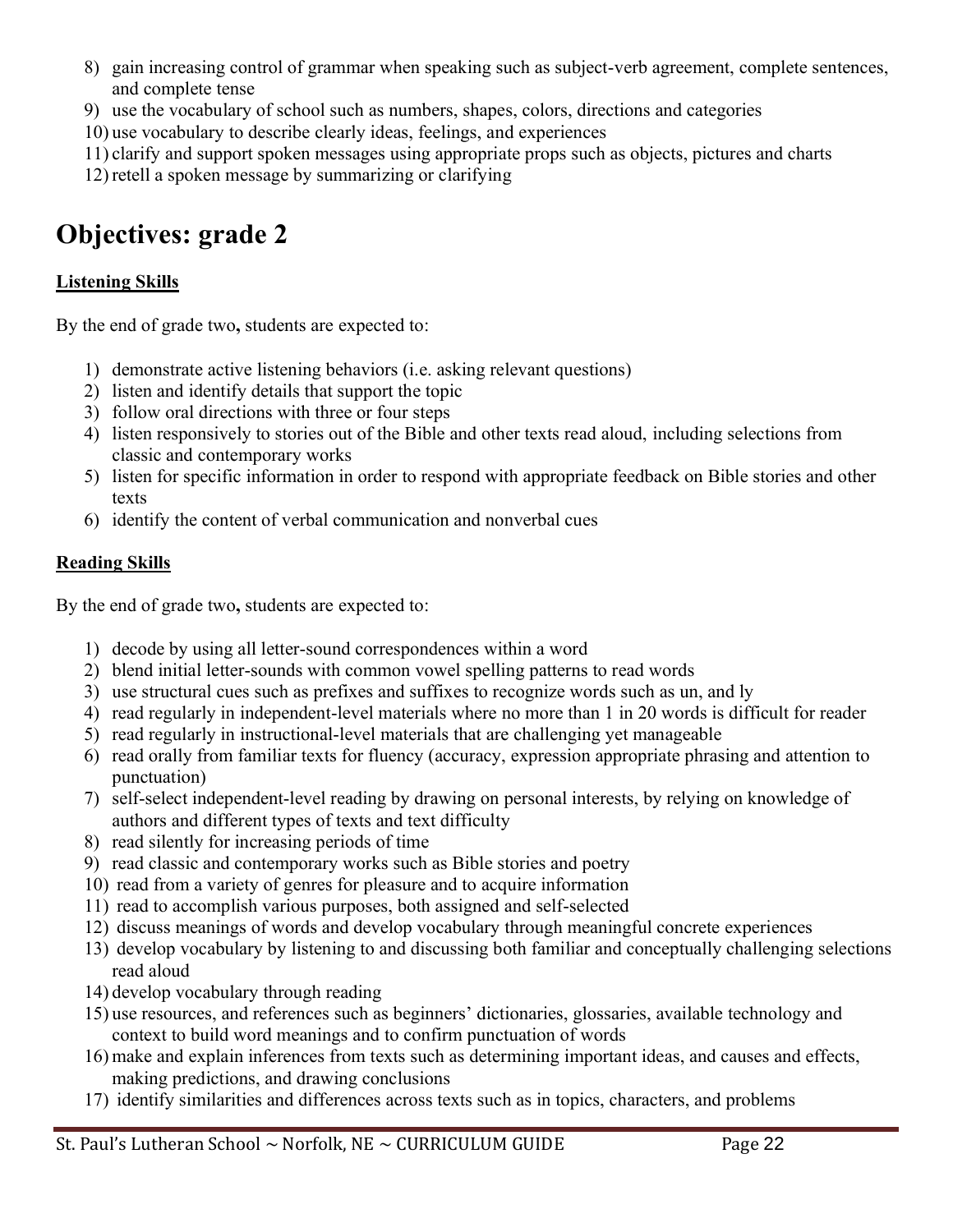- 18) produce summaries of text selections
- 19) represent text information in different ways, including story maps, graphs, and charts
- 20) respond to stories and poems in ways that reflect understanding and interpre-tation in discussion, in writing, and through movement, music, art and drama
- 21) demonstrate an understanding of informational text through writing, illustrating, developing demonstrations, and using available technology
- 22) support interpretations or conclusions with examples drawn from text
- 23) connect ideas and themes across texts
- 24) distinguish different forms of text such as lists, newsletters, and signs
- 25) understand the different functions of text
- 26) identify text as written for entertainment or for information
- 27) understand and identify simple literary terms such as title, author, and illustrator
- 28) analyze characters, including their traits, relationships, and changes
- 29) recognize and use parts of book to locate information, including table of contents, chapter titles, guide words, and indices
- 30) use multiple sources, such as encyclopedia, technology, and experts to locate information that addresses questions, interpret and use graphic sources of information such as maps, charts, graphs, and diagrams
- 31) locate and use important areas of the library
- 32) demonstrate learning through productions and displays such as murals, written and oral reports and dramatizations
- 33) draw conclusions from information gathered

#### **Writing Skills**

By the end of grade two**,** students are expected to:

- 1) gain increasing control of aspects of penmanship such as pencil grip, paper position, stroke and posture, and using correct letter formation, appropriate size and spacing
- 2) use basic capitalization and punctuation correctly such as names and first letters in capitalizing sentences, using periods, and question marks
- 3) use more complex capitalization and punctuation with increasing accuracy such as proper nouns (i.e. names of God, personal, and pet names), abbreviations, commas, apostrophes, and question marks
- 4) use singular and plural forms of regular nouns
- 5) use a variety of single sentences
- 6) use singular and plural pronouns correctly
- 7) combine sentences correctly
- 8) use phonetic strategies and common visual patterns to spell unfamiliar words
- 9) spell a growing number of high frequency words correctly
- 10) begin learning cursive writing at the beginning of second semester using D'Nelian formation

#### **Speaking Skills**

By the end of grade two**,** students are expected to:

- 1) respond appropriately and courteously to directions and questions
- 2) participate in rhymes, songs, conversations and discussions
- 3) interpret and evaluate stories from the Bible and other information and texts critically
- 4) identify verbally the musical elements of literary language such as rhymes, repeated sounds, or instances of onomatopoeia, especially to lyrics to songs sung in the choir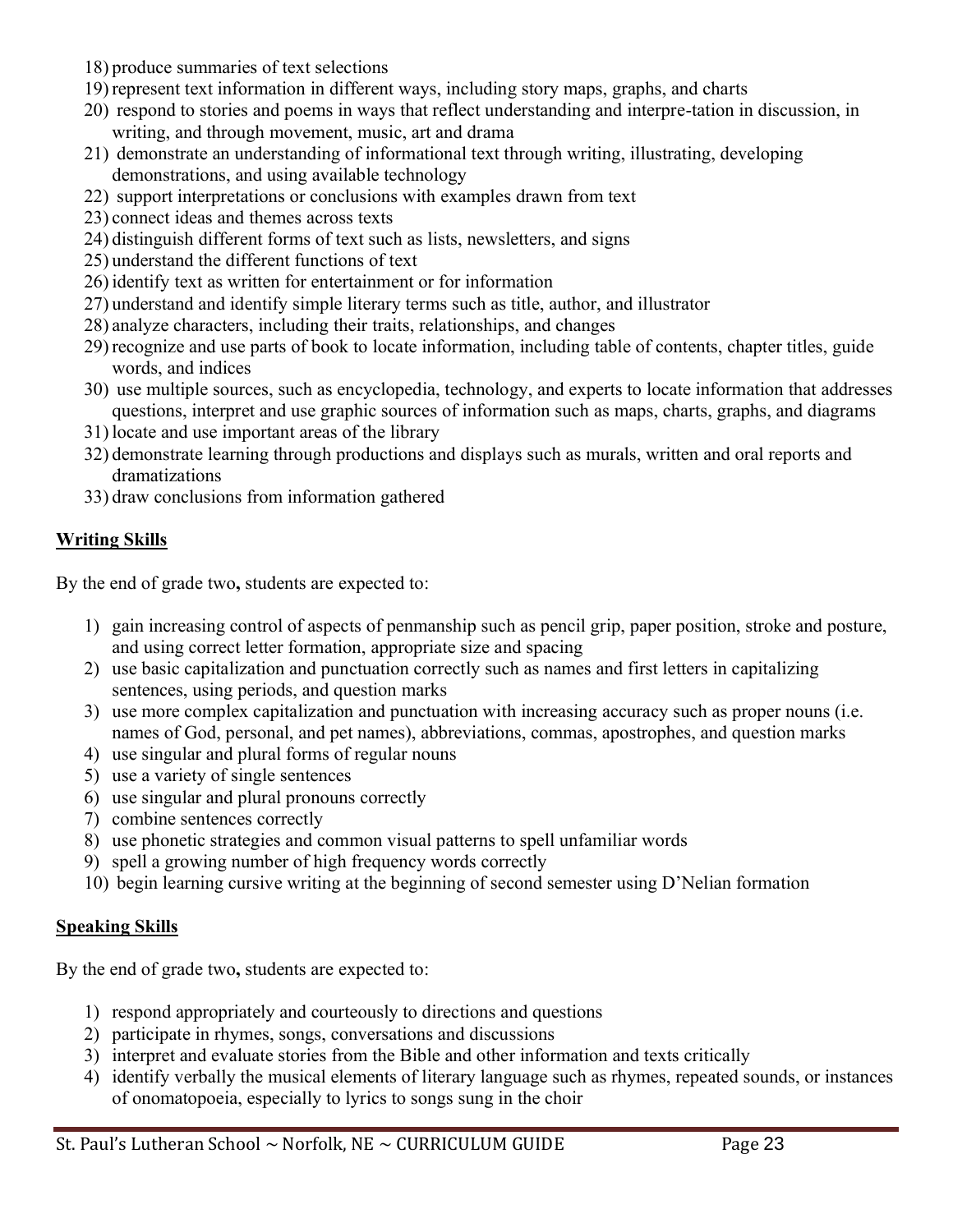- 5) verbally connect experiences and ideas with others
- 6) verbally compare language and oral traditions (family stories) that reflect customs, regions, and cultures
- 7) speak appropriately to audience, purpose, and occasion
- 8) make announcements, give directions, and make introductions
- 9) ask and answer relevant questions
- 10) make complete sentences and have increasing control of grammar using subject-verb agreement and correct tense
- 11) describe clearly ideas, feelings, and experiences
- 12) clarify spoken messages by using appropriate objects, pictures, or charts

# **Objectives: grade 3**

#### **Listening Skills**

By the end of grade three**,** students are expected to:

- 1) demonstrate active listening behaviors (i.e. appropriate feedback and contributions of relevant information)
- 2) listen to and summarize information
- 3) listen to acquire new vocabulary
- 4) follow oral directions and monitor for clarity
- 5) listen responsively to Bible stories and other texts read aloud, including selections from classic and contemporary works
- 6) use listening to define and solve problems
- 7) evaluate oral presentations

#### **Reading Skills**

By the end of grade three**,** students are expected to:

- 1) use a variety of word identification strategies
- 2) read with fluency and understanding at appropriate difficulty levels
- 3) develop vocabulary through reading by using resources and references such as dictionaries, glossaries, available technology, and context
- 4) use prior knowledge to determine a purpose for reading
- 5) make connections from text to world during reading
- 6) form mental pictures to organize and visualize the content of text
- 7) ask questions and support answers by connecting prior knowledge with literal and inferential information found in the text
- 8) draw inferences, such as conclusions or generalizations, and support them with text evidence and/ or personal experiences
- 9) organize information and events logically
- 10) analyze the characteristics of various types of text
- 11)summarize a story
- 12) describe in own words new information gained from texts, relate it to prior knowledge, and compare this information to God's plan and purpose for our lives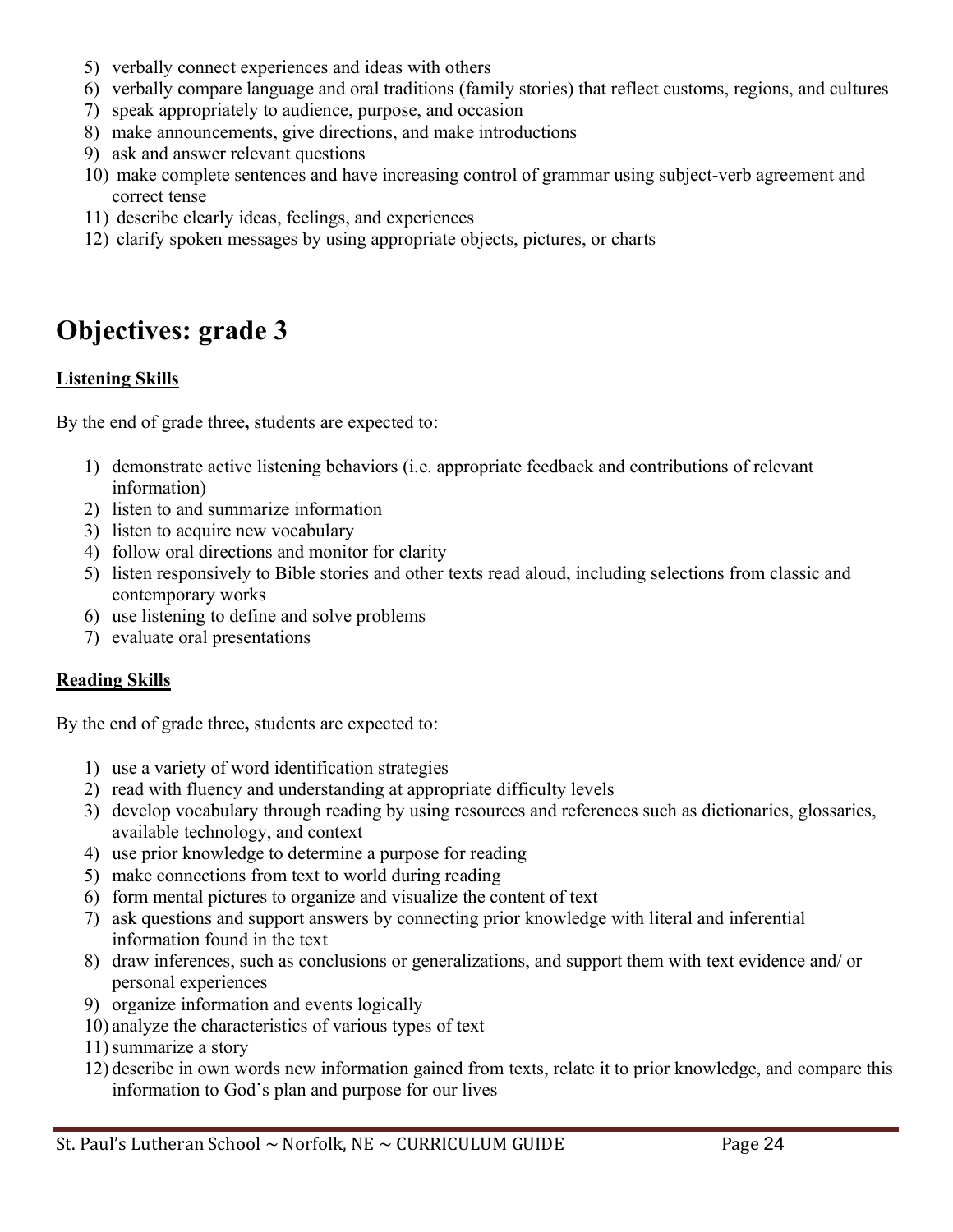#### **Writing Skills**

By the end of grade three**,** students are expected to:

- 1) recognize and implement the 6+1 Trait Writing model: ideas, organization, voice, word choice, sentence fluency, conventions, and presentation
- 2) focus on a central idea
- 3) create well-developed introductory and concluding paragraphs include descriptive details that elaborate the central idea
- 4) revise writing for organization, precise vocabulary, and purposefully selected information, edit for spelling of appropriate words, usage, punctuation, capitalization, and sentence structure
- 5) utilize available resources to edit personal writing (i.e. Dictionary, thesaurus, available technology, etc)
- 6) write for a specific purpose and audience
- 7) write informational pieces with at least two paragraphs
- 8) write on demand to a specified prompt within a give time frame
- 9) use capitalization and punctuation such as commas, apostrophes, quotation marks, proper nouns, and abbreviations with increasing accuracy
- 10) write with more proficient spelling
- 11) students should, as in all things, give God glory through their writing

#### **Speaking Skills**

By the end of grade three**,** students are expected to

- 1) Use pronouns and adjectives appropriately in speech
- 2) clarify and explain words and ideas orally
- 3) respond appropriately when being introduced
- 4) adapt spoken language to the audience, purpose and occasion
- 5) support spoken ideas and opinions with examples, evidence and elaboration
- 6) provide supportive verbal and non verbal cues to participants in a discussion to encourage an exchange of ideas and opinions
- 7) express opinions and solve problems
- 8) gain increasing control of grammar when speaking such as subject verb agreement, complete sentences and correct tense
- 9) use vocabulary to describe clearly ideas, feelings and experiences
- 10) use God pleasing vocabulary to clearly describe ideas, feelings, and experiences

# **Objectives: 4th Grade**

#### **Listening Skills**

By the end of grade four**,** students are expected to:

- 1) demonstrate active listening behaviors (i.e. beginning note taking)
- 2) listen and evaluate information
- 3) listen to understand, organize, and remember directions for doing tasks and assignments
- 4) listen and respond to Bible stories, along with other literature readings, including inferring underlying themes and messages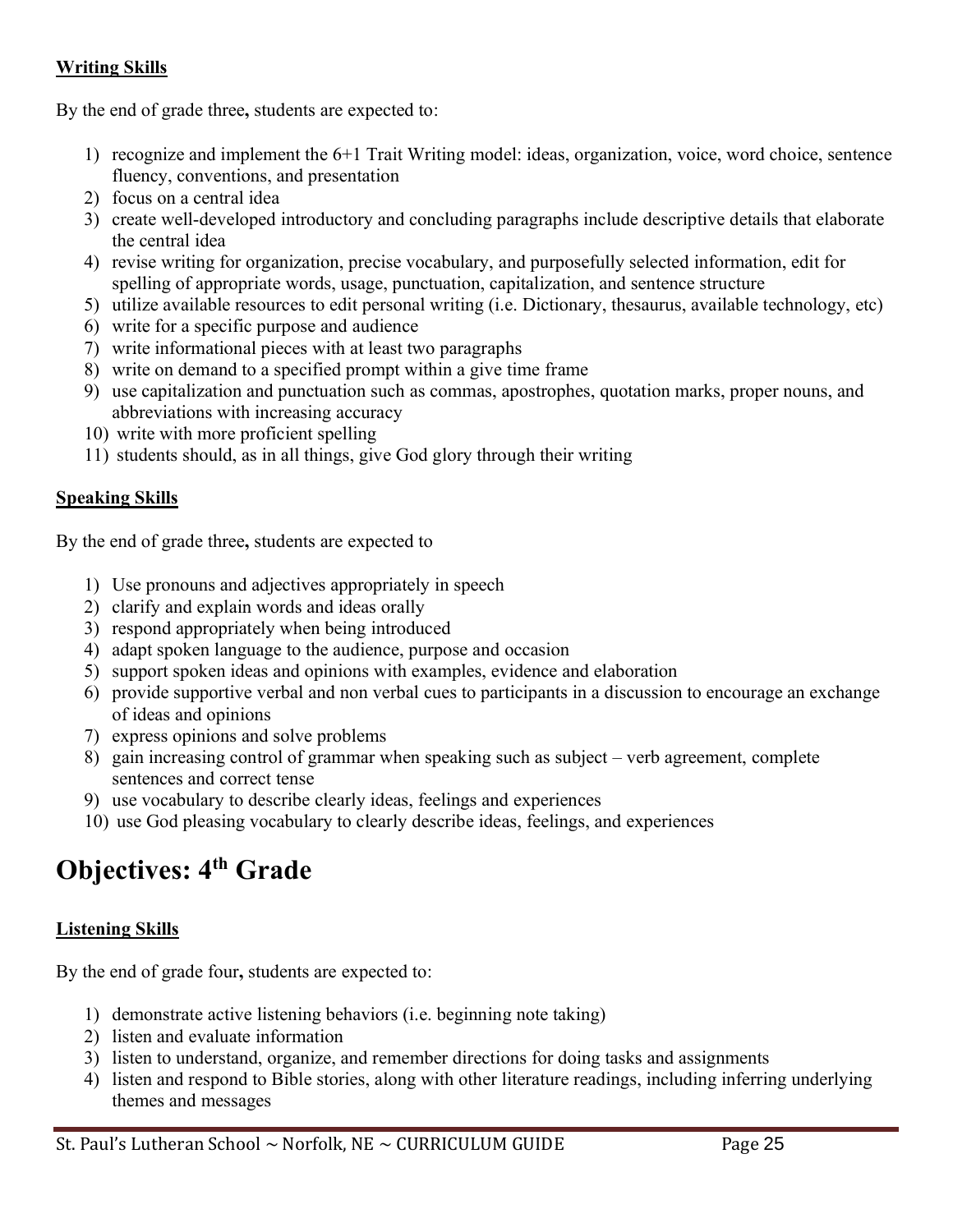- 5) identify or infer the purpose, content, organization, and delivery of verbal communication and nonverbal cues
- 6) evaluate oral presentations
- 7) use listening to define and solve problems

# **Reading Skills**

By the end of grade four**,** students are expected to:

- 1) read a variety of texts, including the Bible, brochures, newspapers, magazine articles, poetry, mysteries, or realistic fiction
- 2) read critically to compare information from two or more sources
- 3) respond to texts by keeping a reading journal and using graphic organizers
- 4) compare and contrast fiction and non-fiction
- 5) determine author's purpose
- 6) use inferences to expand understanding of content knowledge
- 7) sort relevant and irrelevant information, based on the purpose of reading
- 8) generate questions that reflect active engagement in the text
- 9) use additional resources to support answers to questions formulated before, during, and after reading
- 10) make connections that demonstrate a deeper understanding of text related to self, text, and /or world
- 11) form mental pictures reflecting vivid details and personal connections with the text

# **Writing Skills**

By the end of grade four**,** students are expected to:

- 1) focus on one aspect of a topic
- 2) create an introduction that hooks the reader
- 3) write several related paragraphs on the same topic
- 4) develop strong closure
- 5) revise writing to utilize elements of style, including word choice and sentence variation
- 6) edit for spelling of appropriate words, usage, punctuation, capitalization, and sentence structure without the aid of a checklist
- 7) use available technology for publishing
- 8) write for a general audience (i.e. newspaper and website, etc.)
- 9) write to define, clarify, develop ideas, and express creativity
- 10) write on demand to a specific prompt within a given time frame
- 11) write summaries based on the main idea of a reading selection
- 12) write complex narrative, descriptive, expository, and persuasive compositions that have topic sentences, concrete sensory supporting details, a context to allow the reader to imagine the event, and a logical conclusion
- 13) write with more proficient spelling
- 14) use capitalization and punctuation, such as apostrophes, quotation marks, and commas
- 15) use descriptive language such as action verbs, specific nouns, vivid adjectives, and adverbs to add interest to writing
- 16) describe characters and setting
- 17) format writing appropriately according to audience, purpose, and form
- 18) indicate paragraphs using indentation
- 19) students should, as in all things, give God glory through their writing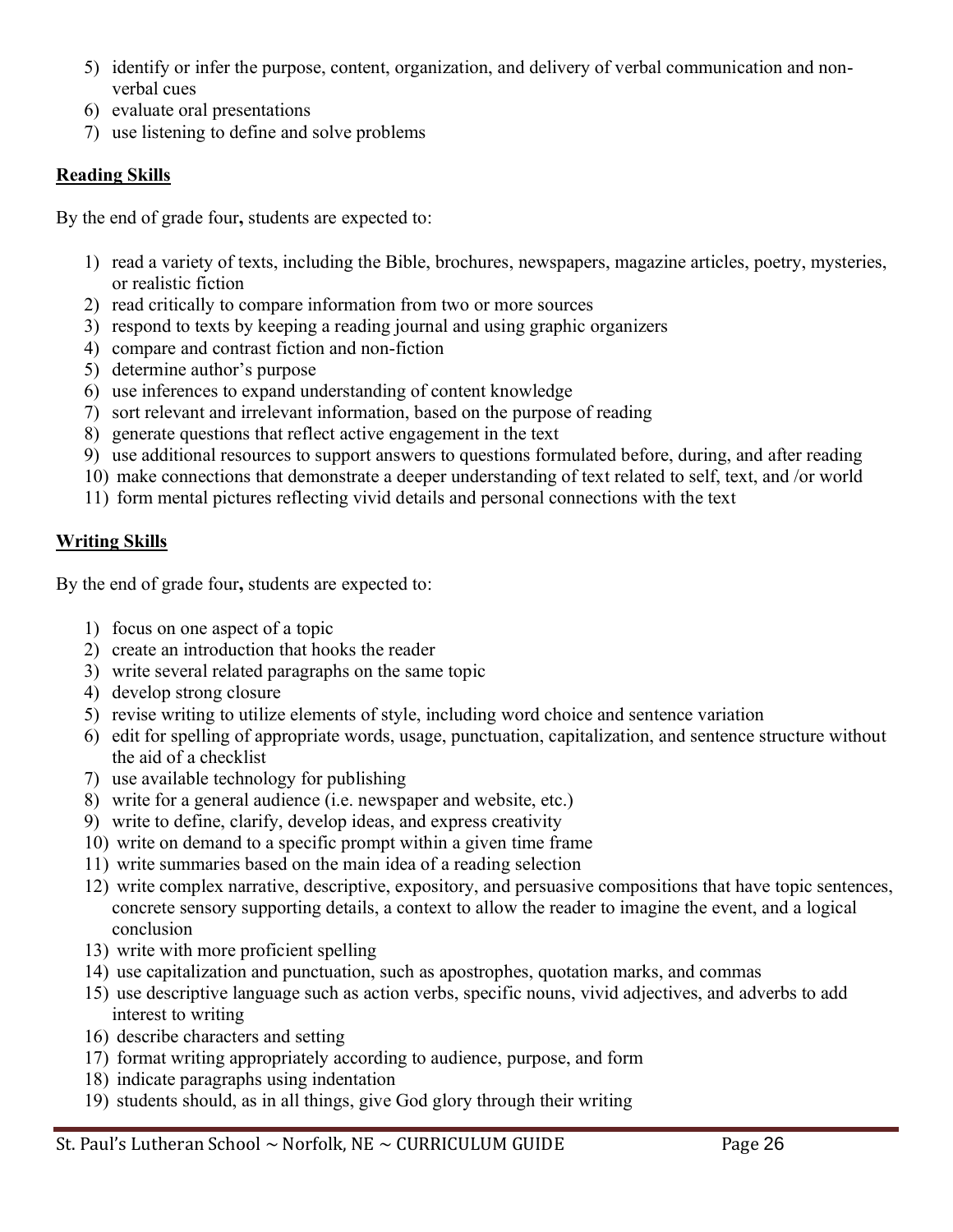#### **Speaking Skills**

By the end of grade four**,** students are expected to:

- 1) use subject-related information and vocabulary
- 2) adjust language and vocabulary to fit an audience, topic, or purpose
- 3) make proper introductions and respond courteously
- 4) adapt spoken language, including word choice
- 5) give precise directions and instructions for more complex activities and tasks
- 6) participate in formal and informal discussions about a variety of topics
- 7) encourage others to participate in discussions
- 8) ask and answer relevant questions and make contributions in small or large group discussions
- 9) gain increasing control of grammar, such as subject/verb agreement, verb tense, adverb forms, and complete sentences
- 10) use God pleasing vocabulary to clearly describe ideas, feelings, & experiences

# **Objectives: 5th Grade**

#### **Listening Skills**

By the end of grade five**,** students are expected to:

- 1) listen to God's Word and respond to it
- 2) be active listeners involved in gaining information and solving problems
- 3) eliminate barriers to effective listening
- 4) interpret speakers' messages and recognize their point of view
- 5) distinguish between a speaker's opinion and verifiable facts
- 6) compare oral traditions through different cultures
- 7) listen to oral reading of classical and contemporary works
- 8) demonstrate listening skills by responding to a spoken message
- 9) locate the main idea of a spoken message
- 10) tell the difference between fact and opinion in the media

#### **Reading Skills**

By the end of grade five**,** students are expected to:

- 1) read the Bible independently
- 2) read Bible texts and locate evidence of the Law and Gospel
- 3) read from a variety of sources like folk tales, myths, legends, biographies, autobiographies, fiction, poems, non-fiction, and content areas
- 4) identify alliteration, assonance, rhyming patterns, and mental imagery within poetry
- 5) read assigned and self-selected texts
- 6) read texts that reflect a variety of cultures
- 7) read aloud
- 8) adjust reading rate depending on purpose
- 9) read silently with comfort for a sustained amount of time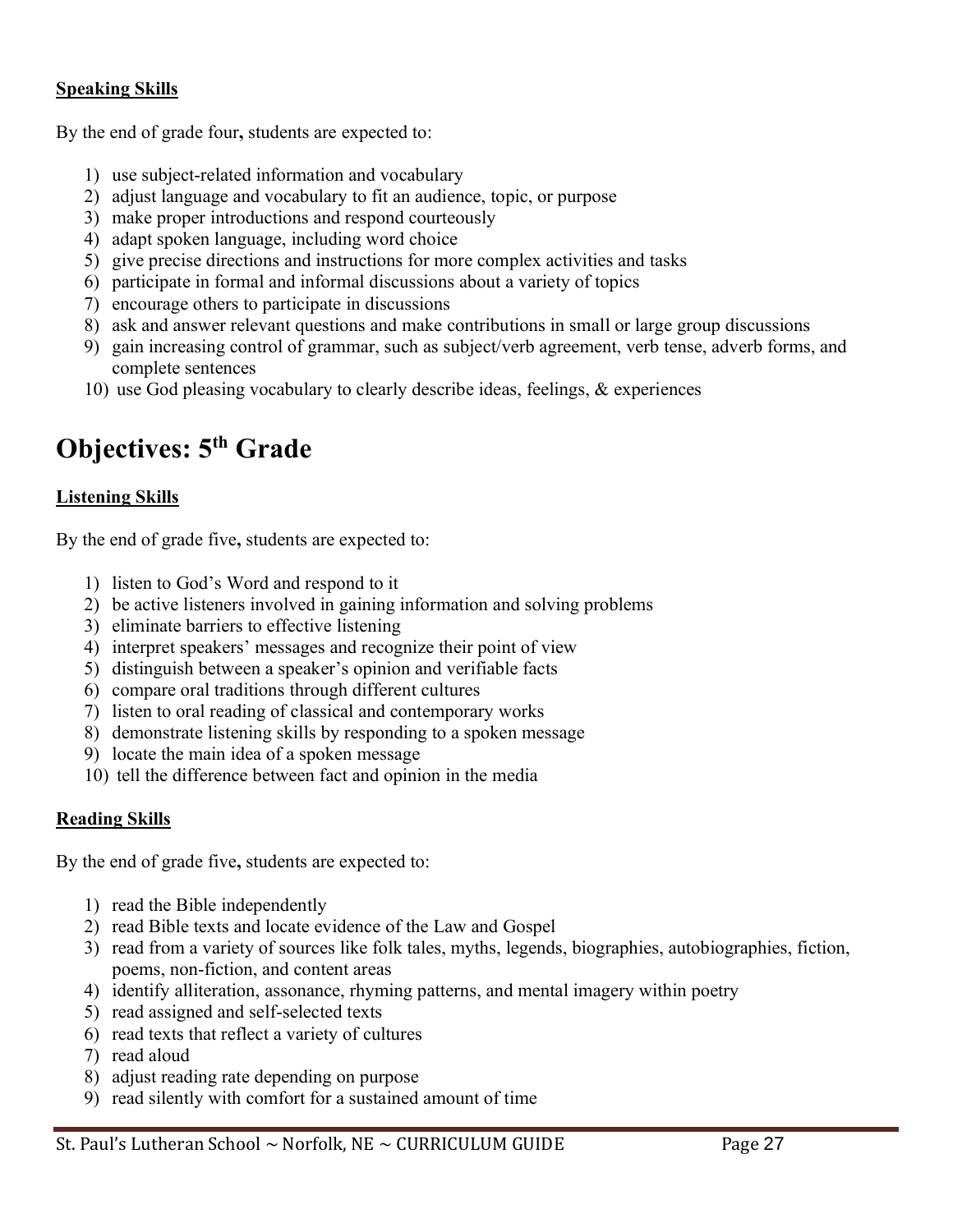- 10) compare different time periods as they read different U.S. literature
- 11) select varied sources for information gathering
- 12) analyze root words with suffixes
- 13) locate the meanings of unknown words using a dictionary or glossary
- 14) locate information to support opinions, make predictions, and conclusions
- 15) connect own background knowledge and personal experiences to make inferences and respond to the text
- 16) make inferences based on a character's thoughts, words and actions
- 17) analyze literary elements such as setting, character, plot, climax, and resolution
- 18) compare and contrast the actions and motives of characters within a text
- 19) identify main ideas and supporting evidence while reading short passages
- 20) scan passages to develop a general idea
- 21) scan passages to locate specific information
- 22) summarize information
- 23) retell stories with detail

#### **Writing Skills**

By the end grade five**,** students are expected to:

- 1) understand and regularly use the 6+1 Trait Writing model: ideas, organization, voice, word choice, sentence fluency, conventions, and presentation.
- 2) write passages from the Bible
- 3) summarize Bible stories
- 4) write letters, stories, poems, and non-fiction reports
- 5) use figures of speech
- 6) respond to written or oral presentations
- 7) write in content areas
- 8) use correct capitalization and punctuation
- 9) use correct pronouns, subject/verb agreement, and verb tenses
- 10) use simple, compound, and complex sentences in their writing
- 11) apply direct quotations correctly to their writing
- 12) write in response to literature
- 13) use literary terminology such as plot, character, setting, climax, problem, and solution
- 14) use D'Nealian handwriting in manuscript and cursive that is legible
- 15) plan, write, revise, and edit written work
- 16) write lists, outlines, cause/effect relationships, problem/solutions
- 17) recognize the eight parts of speech
- 18) identify the simple and complete subjects and the simple and complete predicates within sentences
- 19) use compound subjects and predicates to enhance their writing style
- 20) identify the four kinds of sentences: declarative, imperative, interrogative, and exclamatory
- 21) identify and use simple, compound, and complex sentences
- 22) identify and correct fragments and run-on sentences
- 23) identify and use natural and inverted sentences
- 24) be able to identify the following sentence patterns such as S-V, S-Vt-DO, S-Vt-IO-DO, S-LV-PN, and S-LV-PA
- 25) generate ideas using brainstorming, reading, and discussing
- 26) demonstrate an awareness of the purpose and audience of expository writing
- 27) demonstrate an awareness of the purpose and audience of persuasive writing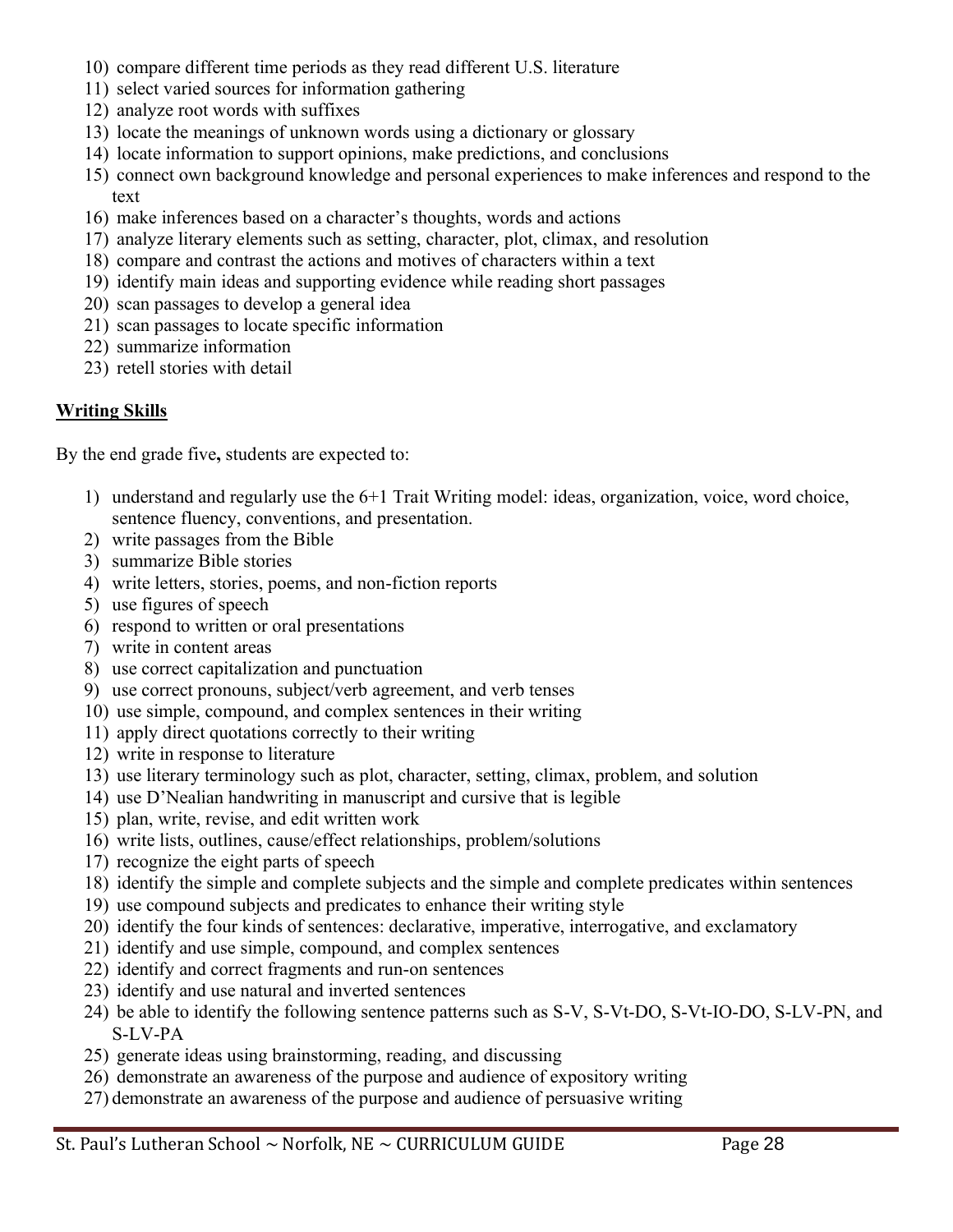- 28) demonstrate an awareness of the purpose and audience of descriptive writing
- 29) be able to select a form of writing that addresses the intended audiences
- 30) use available technology to access information using the Internet and school library
- 31) organize ideas using graphic organizers such as webbing, mapping, charts, graphs, and outlines
- 32) use writing checklist to improve written work
- 33) edit work featuring sentence structure, word order, spelling, subject/verb agreement, correct capitalization, correct punctuation, and spelling
- 34) maintain a writing journal throughout the year
- 35) write poems that use a variety of forms such as sonnet, haiku, limerick, or ballad
- 36) write to reflect on multicultural themes
- 37) develop notes to paraphrase main ideas from text

#### **Speaking Skills**

By the end of grade five**,** students are expected to:

- 1) recite Bible passages from memory
- 2) present a psalm, hymn, of Christian poem
- 3) present dramatic readings of poems, stories, and narratives
- 4) give oral presentations
- 5) give precise directions for an assignment
- 6) develop vocabulary from personal reading and context area texts
- 7) use appropriate eye contact, posture, and volume for dramatic readings
- 8) contribute in classroom discussions
- 9) give verbal evaluations and critiques of peer projects

#### **5 th Grade Instructional Collection**

St. Paul's Lutheran School uses a variety of literary works for the reading curriculum at the middle school level. Through them, students become acquainted with names of

authors, genres, other cultures, writing styles, and unfamiliar words. Students also gain a deeper appreciation for good writing and the ability to use language with power and grace.

- *1) Name this American*
- *2) Bud, Not Buddy*
- *3) We'll Never Forget You, Roberto Clemente*
- *4) Iditarod Dream*
- *5) My Side of the Mountain*
- *6) Rosa Parks*

# **Objectives: grade 6**

#### **Listening Skills**

By the end of grade six**,** students are expected to:

1) listen to God's Word and respond to it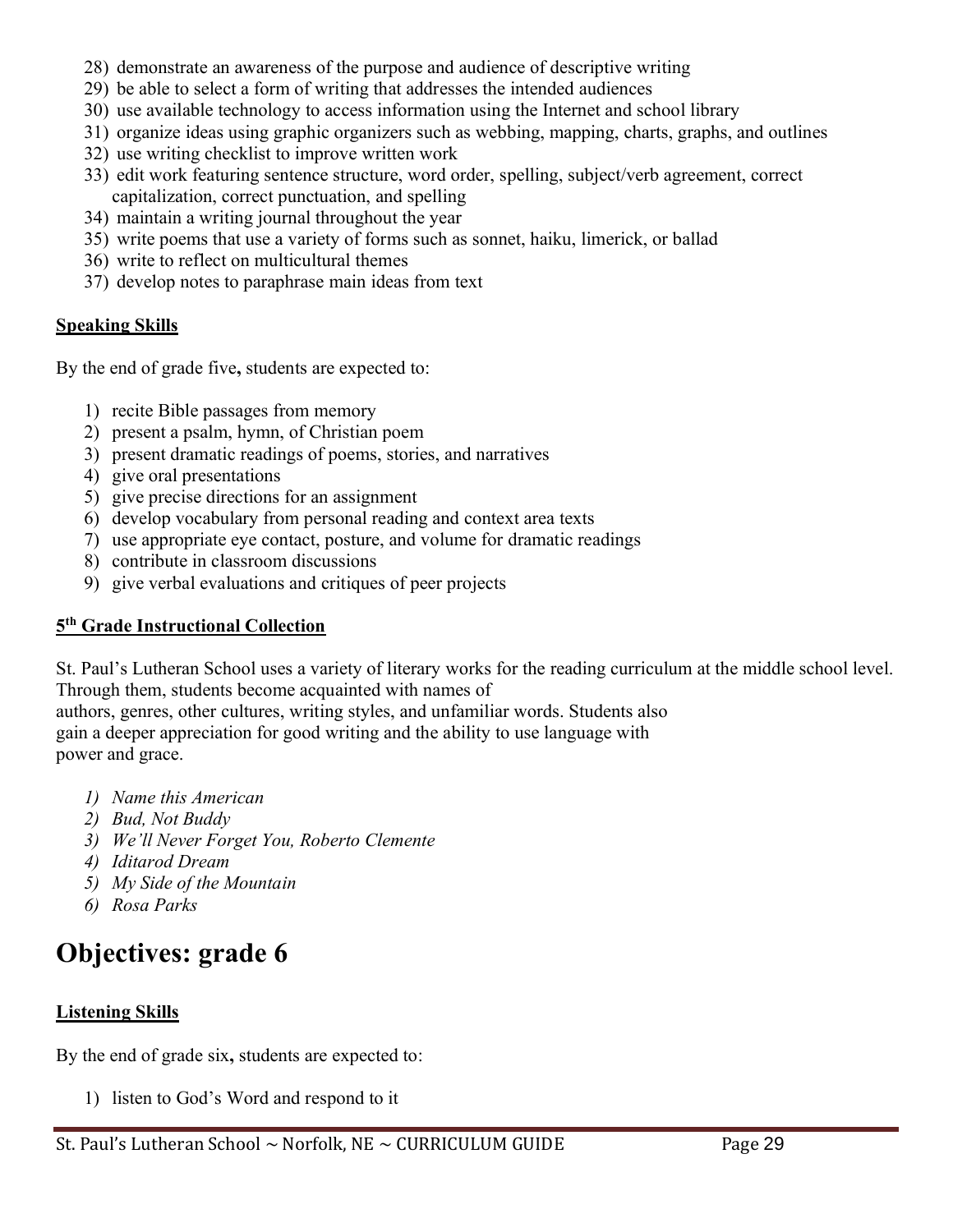- 2) be active listeners involved in gaining information and solving problems
- 3) eliminate barriers to effective listening
- 4) interpret speakers' messages and recognize their point of view
- 5) distinguish between a speaker's opinion and verifiable facts
- 6) compare oral traditions through different cultures
- 7) listen to oral reading of classical and contemporary works
- 8) demonstrate listening skills by responding to a spoken message
- 9) locate the main idea of a spoken message
- 10) tell the difference between fact and opinion in the media

#### **Reading Skills**

By the end of grade six**,** students are expected to:

- 1) read the Bible independently
- 2) read Bible texts and locate evidence of the Law and Gospel
- 3) read from a variety of sources like folk tales, myths, legends, biographies, autobiographies, fiction, poems, non-fiction, and content areas
- 4) identify alliteration, assonance, rhyming patterns, and mental imagery within poetry
- 5) read assigned and self-selected texts
- 6) read texts that reflect a variety of cultures
- 7) read aloud with increasing fluency
- 8) adjust reading rate depending on purpose
- 9) read silently with comfort for a sustained amount of time
- 10) compare different time periods as they read different U.S. literature
- 11) select varied sources for information gathering
- 12) analyze root words with suffixes
- 13) locate the meanings of unknown words using a dictionary or glossary
- 14) locate information to support opinions, make predictions, and conclusions
- 15) connect own background knowledge and personal experiences to make inferences and respond to the text
- 16) make inferences based on a character's thoughts, words and actions
- 17) analyze literary elements such as setting, character, plot, climax, and resolution
- 18) compare and contrast the actions and motives of characters within a text
- 19) identify main ideas and supporting evidence while reading short passages
- 20) scan passages to develop a general idea
- 21) scan passages to locate specific information
- 22) summarize information
- 23) retell stories with detail

#### **Writing Skills**

By the end grade six**,** students are expected to:

- 1) write passages from the Bible
- 2) summarize Bible stories
- 3) write letters, stories, poems, and non-fiction reports
- 4) use figures of speech
- 5) respond to written or oral presentations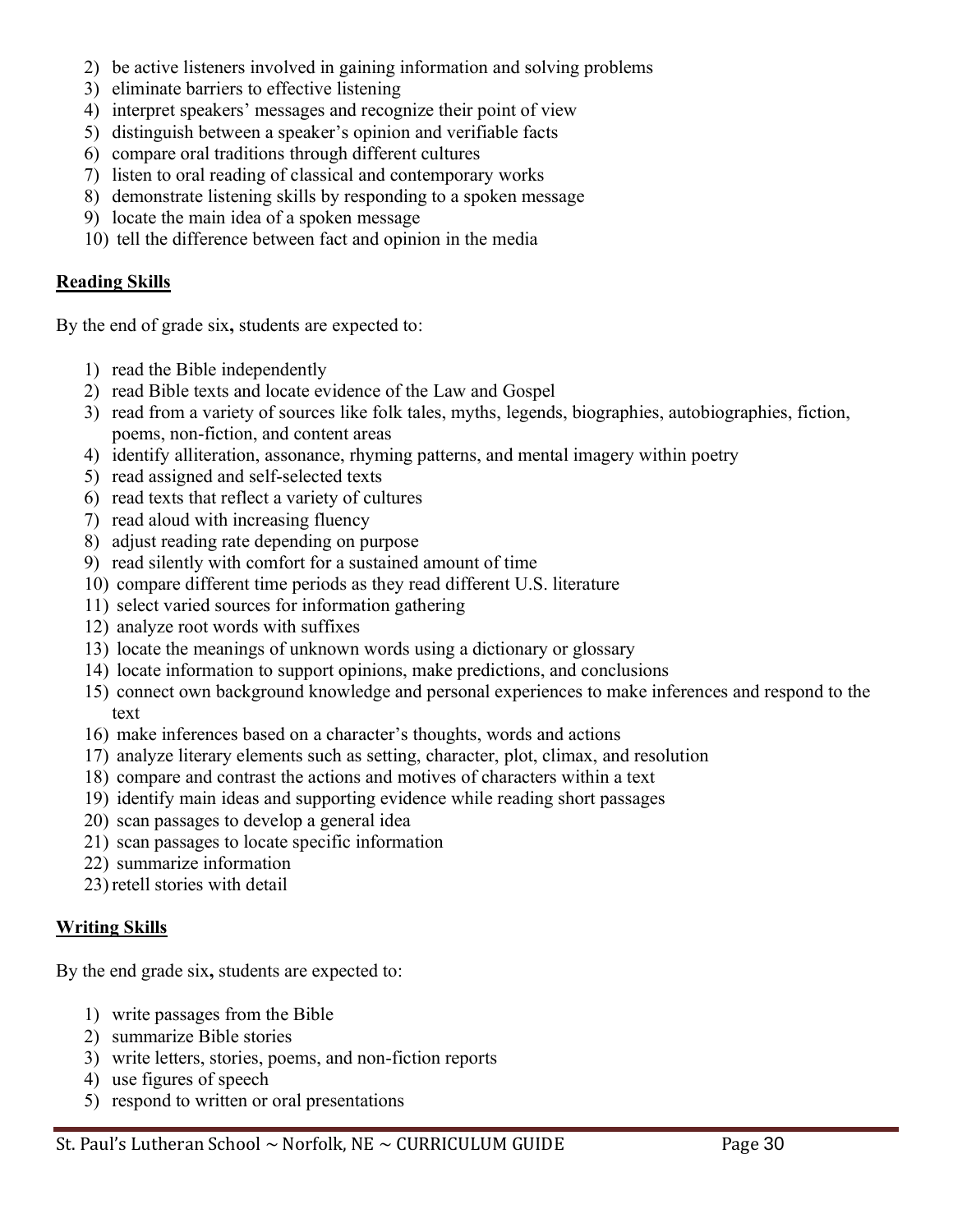- 6) write in content areas
- 7) use correct capitalization and punctuation
- 8) use correct pronouns, subject/verb agreement, and verb tenses
- 9) use simple, compound, and complex sentences in their writing
- 10) apply direct quotations correctly to their writing
- 11) write in response to literature
- 12) use literary terminology such as plot, character, setting, climax, problem, and solution
- 13) use D'Nealian hand writing in manuscript and cursive that is legible
- 14) plan, write, revise, and edit written work
- 15) write lists, outlines, cause/effect relationships, problem/solutions
- 16) recognize the eight parts of speech
- 17) identify the simple and complete subjects and the simple and complete predicates within sentences
- 18) use compound subjects and predicates to enhance their writing style
- 19) identify the four kinds of sentences: declarative, imperative, interrogative, and exclamatory
- 20) identify and use simple, compound, and complex sentences
- 21) identify and correct fragments and run-on sentences
- 22) identify and use natural and inverted sentences
- 23) be able to identify the following sentence patterns such as S-V, S-Vt-DO, S-Vt-IO-DO, S-LV-PN, and S-LV-PA
- 24) generate ideas using brainstorming, reading, and discussing
- 25) demonstrate an awareness of the purpose and audience of expository writing
- 26) demonstrate an awareness of the purpose and audience of persuasive writing
- 27) demonstrate an awareness of the purpose and audience of descriptive writing
- 28) be able to select a form of writing that addresses the intended audiences
- 29) use available technology to access information using the Internet and school library
- 30) organize ideas using graphic organizers such as webbing, mapping, charts, graphs, and outlines
- 31) use writing checklist to improve written work
- 32) edit work featuring sentence structure, word order, spelling, subject/verb agreement, correct capitalization, correct punctuation, and spelling
- 33) maintain a writing journal throughout the year
- 34) write poems that use a variety of forms such as sonnet, haiku, limerick, or ballad
- 35) write to reflect on multicultural themes
- 36) develop notes to paraphrase main ideas from text

#### **Speaking Skills**

By the end of grade six**,** students are expected to:

- 1) recite Bible passages aloud
- 2) recite a Bible story aloud
- 3) present dramatic readings of poems, stories, and narratives
- 4) give oral presentations
- 5) give precise directions for an assignment
- 6) develop vocabulary from personal reading and context area texts
- 7) use appropriate eye contact, posture, and volume for dramatic readings
- 8) contribute in classroom discussions
- 9) give verbal evaluations and critiques of peer projects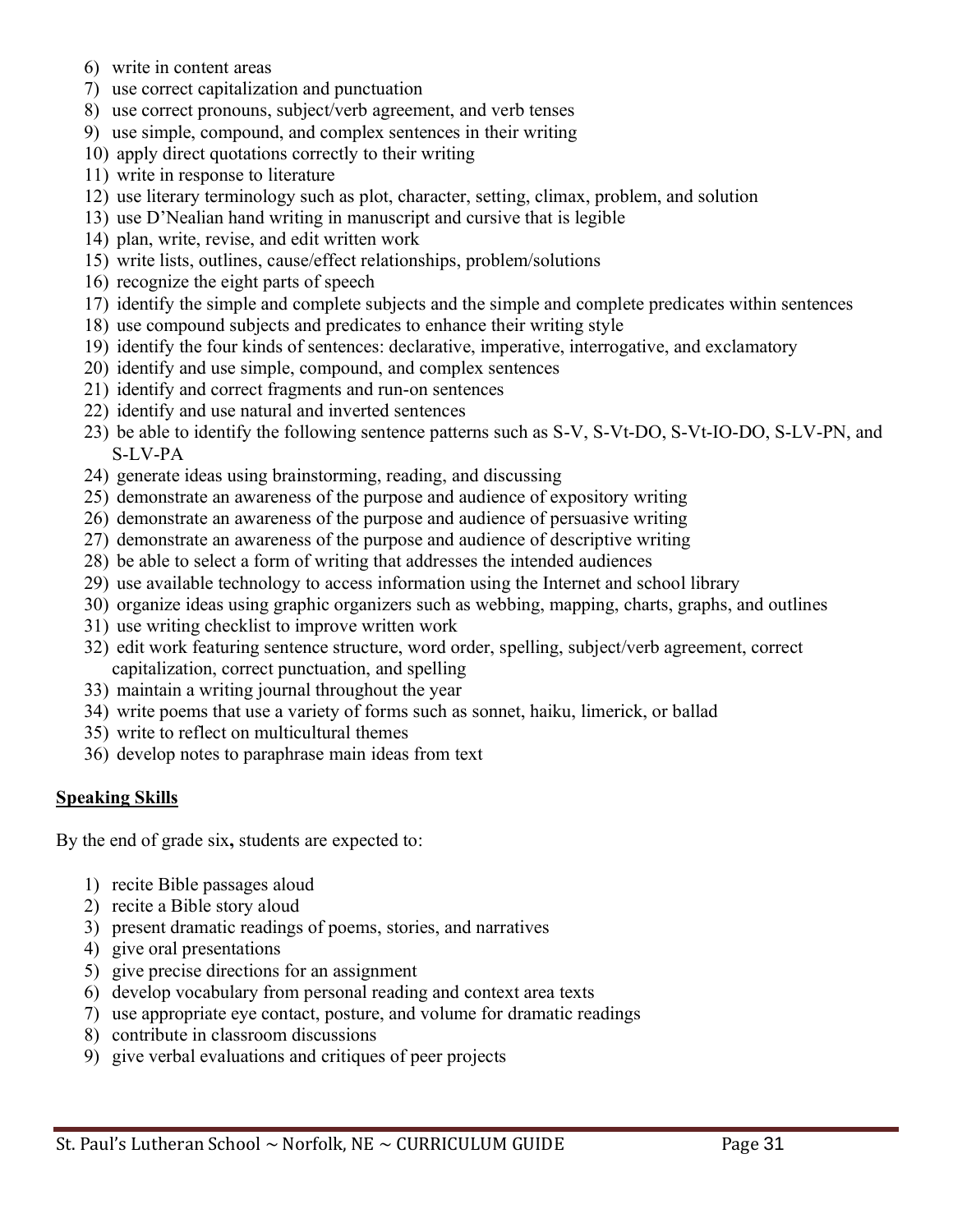St. Paul's Lutheran School uses a variety of literary works for the reading curriculum at the middle school level. Through them, students become acquainted with names of

authors, genres, other cultures, writing styles, and unfamiliar words. Students also gain a deeper appreciation for good writing and the ability to use language with power and grace.

- *1) Number the Stars*
- *2) Cowboys: Roundup on an American Ranch*
- *3) The Westing Game*
- *4) Louis Braille – Out of the Darkness*
- *5) Anne of Green Gables*
- *6) Old Yeller*
- *7) Tuck Everlasting*

# **Objectives: 7th Grade**

# **Listening Skills**

By the end of grade seven**,** students are expected to:

- 1) evaluate presented material from a Christian viewpoint
- 2) establish purpose for listening such as to gain information, to solve problems, or to enjoy and appreciate
- 3) listen attentively for main ideas, details, and organization
- 4) demonstrate attentive listening skills to respond to and interpret speaker's message
- 5) interpret speakers' messages (both verbal and nonverbal), purposes, and perspectives
- 6) distinguish between the speaker's opinion and verifiable fact
- 7) evaluate presentations using established criteria
- 8) listen to proficient, fluent models of oral reading, including selections from classic and contemporary works
- 9) identify how language use reflects regions and cultures
- 10) develop vocabulary by listening to selections read aloud

#### **Reading Skills**

By the end of grade seven**,** students are expected to:

- 1) automatically decode words to ensure focus on comprehension
- 2) continue to develop and maintain an adequate body of sight words
- 3) use knowledge of root words and affixes to determine meaning
- 4) use context to determine meaning of words
- 5) identify and explain similes, metaphors, personification, hyperboles, and analogies to infer the literal and figurative meanings of phrases
- 6) identify how words from other cultures have been incorporated into English vocabulary usage
- 7) locate the meanings, pronunciations, and derivations of unfamiliar words using\ dictionaries, glossaries, and other sources
- 8) use reading strategies such as previewing, predicting, and formulating questions, to activate prior knowledge and establish a purpose for reading
- 9) identify the purposes of different types of texts such as to inform, influence, express, or entertain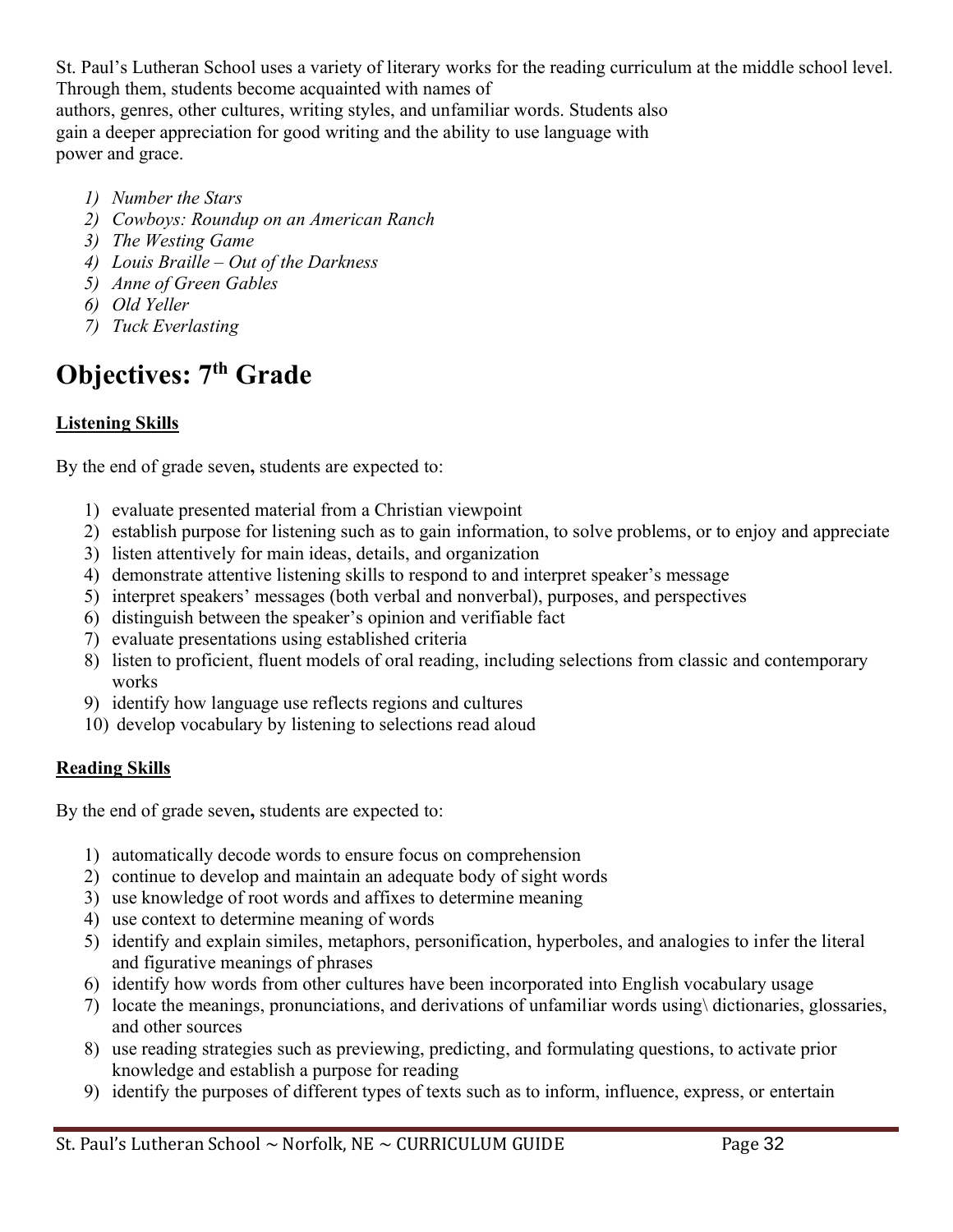- 10) recognize the distinguishing different literary genres such as historical fiction, non-fiction, poetry, plays, fantasy, realistic fiction, and biography
- 11) analyze literary elements of fiction with emphasis on plot development, including conflict, rising action, climax, falling action, and resolution
- 12) analyze characters, including their traits, motivations, conflicts, points of view, relationships, and changes they undergo
- 13) recognize and interpret literary devices such as flashback, foreshadowing, and symbolism
- 14) identify the use of poetic devices such as comparison, alliteration, repetition, onomatopoeia, and rhyme
- 15) examine the effect of imagery on the mood or meaning of the poem
- 16) distinguish fact and opinion in various texts recognize the difference between first person and third person point of view.
- 17) identify main ideas and supporting evidence
- 18) use his/her own knowledge and experience to comprehend
- 19) use reading strategies such as rereading, skimming, reading aloud, asking questions, searching for clues, and studying graphics to help comprehension and recall information
- 20) use paraphrasing, summarizing, outlining, and note-taking of text to recall, inform, or organize ideas
- 21) offer observations, make connections, react, speculate, interpret, and raise questions in response to texts
- 22) use Christian discernment when reading a text to determine if it is God-pleasing
- 23) read regularly in independent-level materials
- 24) read regularly in instructional-level materials that are challenging yet manageable
- 25) adjust reading rate based on purpose for reading
- 26) read aloud in selected texts in ways that both reflect understanding of the text and engage the listeners
- 27) read silently with increasing ease for longer periods of time
- 28) read a variety of literature including short stories, poetry, plays, legends, cross-cultural works, classics, and contemporary works
- 29) determine distinctive and common characteristics of cultures through reading

# **Writing Skills**

By the end grade seven**,** students are expected to:

- 1) generate ideas by selecting and applying appropriate pre-writing strategies such as brainstorming, graphic organizers, and notes
- 2) develop drafts by categorizing ideas and organizing them into paragraphs
- 3) revise selected drafts by organizing, adding, elaborating, deleting, combining, and rearranging text
- 4) edit drafts to ensure standard usage, mechanics, varied sentence structure, and appropriate word choice
- 5) develop a bibliography page to cite authoritative sources
- 6) proofread own writing and that of others
- 7) using available technology, publish written works for a final written product
- 8) evaluate own and other's writing using established criteria
- 9) analyze published examples as models for writing
- 10) frame questions to direct research
- 11) organize prior knowledge about a topic in a variety of ways such as using a graphic organizer
- 12) take notes from relevant and authoritative sources
- 13) summarize and organize ideas gained from multiple sources in useful ways such as outlines, conceptual maps, learning logs, and timelines
- 14) write legibly by selecting D'Nealian cursive or manuscript as appropriate
- 15) correct fragments and run-ons
- 16) use proper capitalization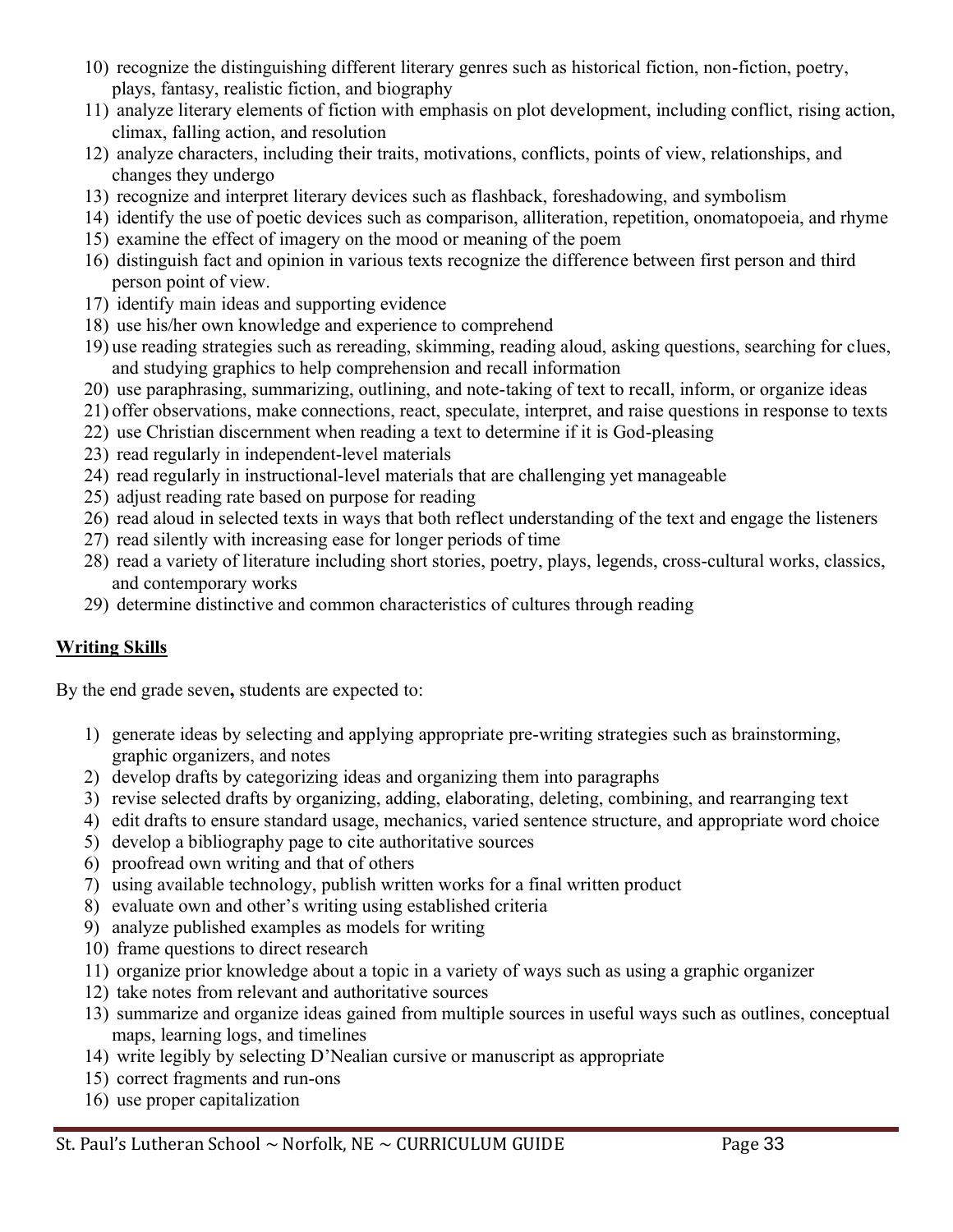- 17) punctuate correctly to clarify and enhance by using quotations, hyphens, semicolons, colons, possessives, and sentence punctuation
- 18) spell frequently misspelled words correctly such as their, they're, and there
- 19) use available resources to find correct spellings
- 20) understand the influence of other languages and cultures on the spelling of English words
- 21) vary sentence structure by using simple, compound, complex, and compound-complex sentences and different kinds of sentences: declarative, interrogative, imperative, exclamatory
- 22) employ standard English usage in writing including subject-verb agreement, pronoun antecedents, and parts of speech
- 23) be able to identify the following sentence patterns such as S-V, S-Vt-DO, S-Vt-IO-DO, S-LV-PN, and S-LV-PA
- 24) use conjunctions to connect ideas meaningfully
- 25) use adjectives and adverbs appropriately to make writing vivid
- 26) use prepositional phrases to elaborate written ideas
- 27) use verb tenses appropriately and consistently such as present, past, and future
- 28) write with increasing accuracy when using apostrophes for contractions and possessives
- 29) write across the curriculum

#### **Speaking Skills**

By the end of grade seven**,** students are expected to:

- 1) contribute appropriately to class discussion
- 2) retell a story or main idea of a story
- 3) use vocabulary from content area texts and personal reading
- 4) use standard English in classroom discussion and presentations
- 5) recite Bible verses, hymns, and parts of the Lutheran Catechism
- 6) share their faith through classroom discussion and personal conversation
- 7) delivery oral presentations, both secular and religious, to an audience
- 8) demonstrate effective communication skills that reflect such demands as interviewing, reporting, requesting, and providing information
- 9) present a variety of oral presentations including research, personal experiences, stories, poems, or plays
- 10) use effective rate, volume, pitch, tone, and eye contact when speaking before an audience
- 11) clarify and support spoken ideas with evidence, elaborations, and examples
- 12) evaluate own oral presentations and the presentations of others based on preset criteria

St. Paul's Lutheran School uses a variety of literary works for the reading curriculum at the middle school level. Through them, students become acquainted with names of

authors, genres, other cultures, writing styles, and unfamiliar words. Students also gain a deeper appreciation for good writing and the ability to use language with power and grace.

- *1) The Outsiders*
- *2) The Bronze Bow*
- *3) The True Confessions of Charlotte Doyle*

# **Objectives: 8th Grade**

#### **Listening Skills**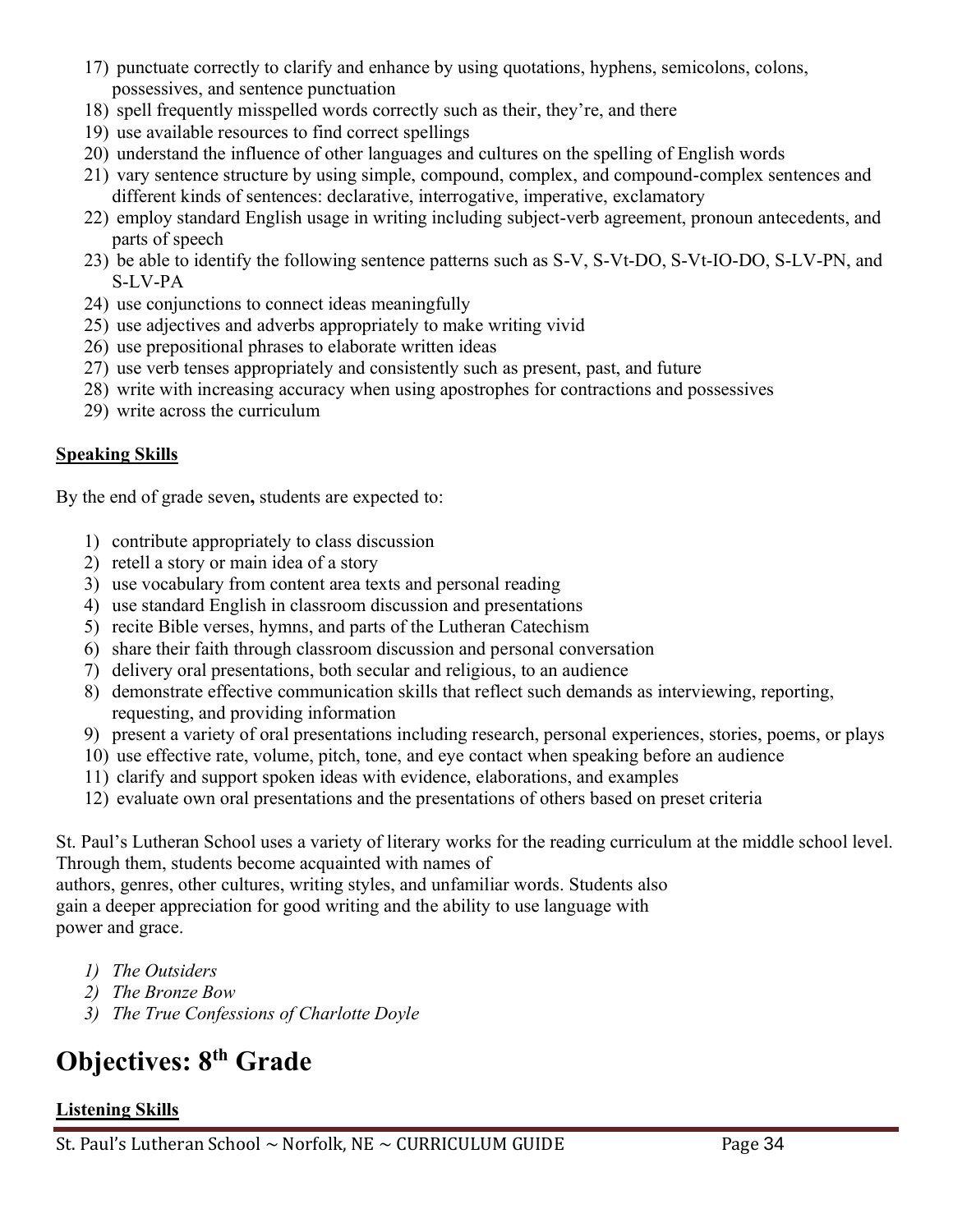By the end of grade eight, students are expected to:

- 1) establish purpose for listening such as to gain information, to solve problems, or to enjoy and appreciate
- 2) listen attentively for main ideas, details, and organization
- 3) demonstrate attentive listening skills to respond to and interpret speaker's message
- 4) interpret speakers' messages (both verbal and nonverbal), purposes, and perspectives
- 5) distinguish between the speaker's opinion and verifiable fact
- 6) evaluate presentations using established criteria
- 7) listen to proficient, fluent models of oral reading, including selections from classic and contemporary works
- 8) evaluate presented material from a Christian viewpoint
- 9) identify how language use reflects regions and cultures
- 10) develop vocabulary by listening to selections read aloud

#### **Reading Skills**

By the end of grade eight**,** students are expected to:

- 1) automatically decode words to ensure focus on comprehension
- 2) continue to develop an expanding vocabulary of challenging words
- 3) use knowledge of root words and affixes to determine meaning
- 4) use context to determine meaning of words
- 5) identify and explain similes, metaphors, personification, hyperboles, and analogies to infer the literal and figurative meanings of phrases
- 6) identify how words from other cultures have been incorporated into English vocabulary usage
- 7) locate the meanings, pronunciations, and derivations of unfamiliar words using dictionaries, glossaries, and other sources
- 8) use reading strategies such as previewing, predicting, and formulating questions, to activate prior knowledge and establish a purpose for reading
- 9) identify the purposes of different types of texts such as to inform, influence, express, or entertain
- 10) recognize the distinguishing different literary genres such as historical fiction, non-fiction, poetry, plays, fantasy, realistic fiction, and biography
- 11) analyze literary elements of fiction with emphasis on plot development, including conflict, rising action, climax, falling action, and resolution
- 12) analyze characters, including their traits, motivations, conflicts, points of view, relationships, and changes they undergo
- 13) recognize and interpret literary devices such as flashback, foreshadowing, and symbolism
- 14) identify the use of poetic devices such as comparison, alliteration, repetition, onomatopoeia, and rhyme
- 15) examine the effect of imagery on the mood or meaning of the poem
- 16) distinguish fact and opinion in various texts
- 17) recognize the difference between first person and third person point of view
- 18) identify main ideas and supporting evidence
- 19) use own knowledge and experience to comprehend
- 20) use reading strategies such as rereading, skimming, reading aloud, asking questions, searching for clues, and studying graphics to help comprehension and recall information
- 21) use paraphrasing, summarizing, outlining, and note-taking of text to recall, inform, or organize ideas
- 22) offer observations, make connections, react, speculate, interpret, and raise questions in response to texts
- 23) use Christian discernment when reading a text to determine if it is God-pleasing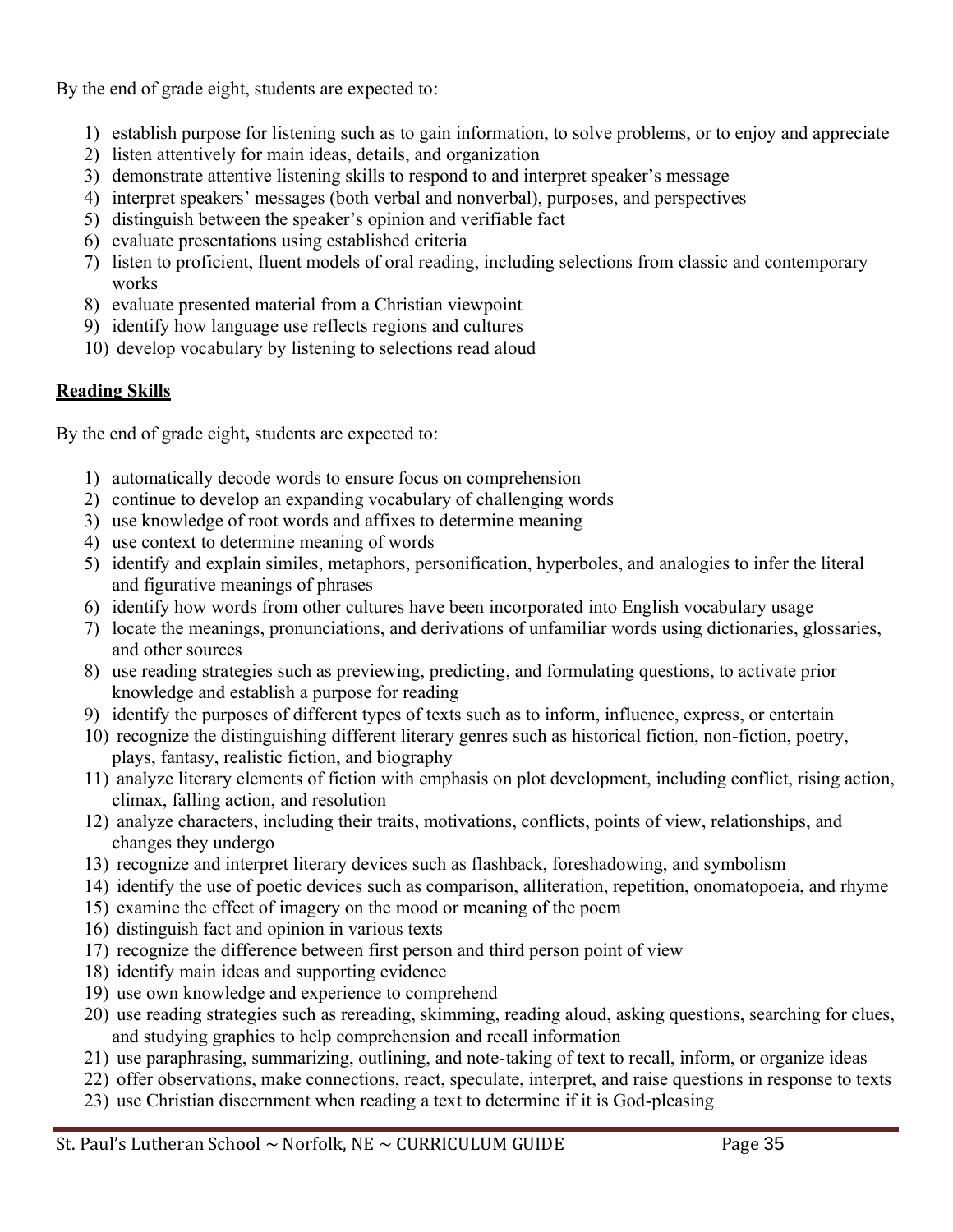- 24) read regularly in independent-level materials
- 25) read regularly in instructional-level materials that are challenging yet manageable
- 26) adjust reading rate based on purpose for reading
- 27) read aloud in selected texts in ways that both reflect understanding of the text and engage the listeners
- 28) read silently with increasing ease for longer periods of time
- 29) read a variety of literature including short stories, poetry, plays, legends, crosscultural works, classics, and contemporary works
- 30) determine distinctive and common characteristics of cultures through reading

#### **Writing Skills**

By the end grade eight**,** students are expected to:

- 1) generate ideas by selecting and applying appropriate pre-writing strategies such as brainstorming, graphic organizers, and notes
- 2) develop drafts by categorizing ideas and organizing them into paragraphs
- 3) revise selected drafts by organizing, adding, elaborating, deleting, combining, and rearranging text
- 4) edit drafts to ensure standard usage, mechanics, varied sentence structure, and appropriate word choice
- 5) develop a bibliography page to cite authoritative sources
- 6) proofread own writing and that of others
- 7) using available technology, publish written works for a final written product
- 8) evaluate own and other's writing using established criteria
- 9) analyze published examples as models for writing
- 10) frame questions to direct research
- 11) organize prior knowledge about a topic in a variety of ways such as using a graphic organizer
- 12) take notes from relevant and authoritative sources
- 13) summarize and organize ideas gained from multiple sources in useful ways such as outlines, conceptual maps, learning logs, and timelines
- 14) write legibly by selecting D'Nealian cursive or manuscript as appropriate.
- 15) correct fragments and run-ons
- 16) use proper capitalization
- 17) punctuate correctly to clarify and enhance by using quotations, hyphens, semicolons, colons, possessives, and sentence punctuation
- 18) spell frequently misspelled words correctly such as their, they're, and there
- 19) use available resources to find correct spellings
- 20) understand the influence of other languages and cultures on the spelling of English words
- 21) vary sentence structure by using simple, compound, complex, and compound-complex sentences and different kinds of sentences: declarative, interrogative, imperative, exclamatory
- 22) employ standard English usage in writing including subject-verb agreement, pronoun referents, and parts of speech
- 23) be able to identify the following sentence patterns such as S-V, S-Vt-DO, S-Vt-IO-DO, S-LV-PN, and S-LV-PA
- 24) use conjunctions to connect ideas meaningfully
- 25) use adjectives and adverbs appropriately to make writing vivid
- 26) use prepositional phrases to elaborate written ideas
- 27) use verb tenses appropriately and consistently such as present, past, and future
- 28) write with increasing accuracy when using apostrophes for contractions and possessives
- 29) write across the curriculum

#### **Speaking Skills**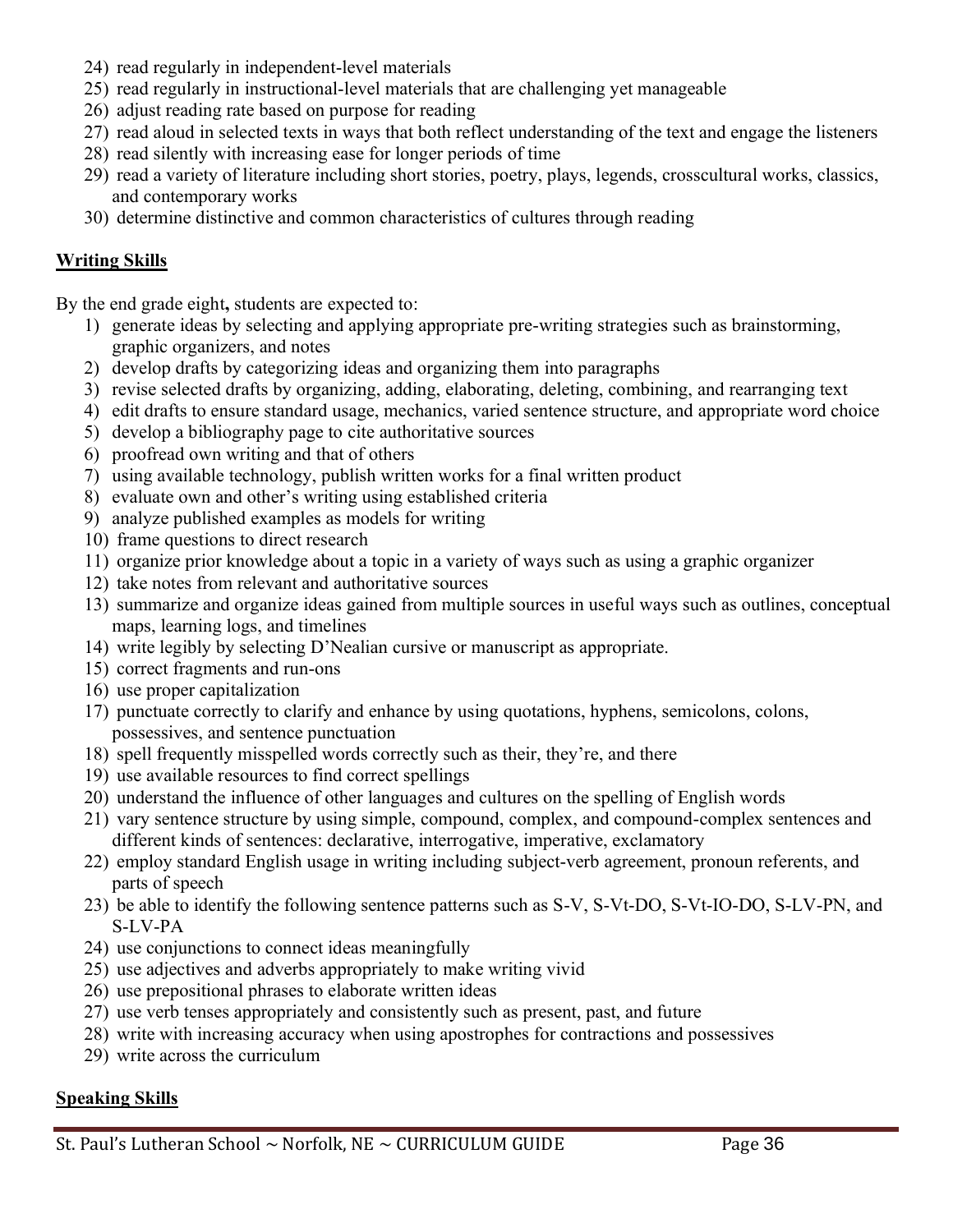By the end of grade eight**,** students are expected to:

- 1) contribute appropriately to class discussion
- 2) retell a story or main idea of a story
- 3) use vocabulary from content area texts and personal reading
- 4) use standard English in classroom discussion and presentations
- 5) recite Bible verses, hymns, and parts of the Lutheran Catechism
- 6) share their faith through classroom discussion and personal conversation
- 7) delivery oral presentations, both secular and religious, to an audience
- 8) demonstrate effective communication skills that reflect such demands as interviewing, reporting, requesting, and providing information
- 9) present a variety of oral presentations including research, personal experiences, stories, poems, or plays
- 10) use effective rate, volume, pitch, tone, and eye contact when speaking before an audience
- 11) clarify and support spoken ideas with evidence, elaborations, and examples
- 12) evaluate own oral presentations and the presentations of others based on preset Criteria

St. Paul's Lutheran School uses a variety of literary works for the reading curriculum at the middle school level. Through them, students become acquainted with names of

authors, genres, other cultures, writing styles, and unfamiliar words. Students also gain a deeper appreciation for good writing and the ability to use language with power and grace.

- *1) The Giver*
- *2) Witch of Blackbird Pond*
- *3) Where the Red Fern Grows*
- *4) Johnny Tremain*

# **SUBJECT: SOCIAL STUDIES**

# **Scripture: Psalm 139:13-16**

For you formed my inward parts; you knitted me together in my mother's womb. I praise you, for I am fearfully and wonderfully made. Wonderful are your works; my soul knows it very well. My frame was not hidden from you, when I was being made in secret, intricately woven in the depths of the earth. Your eyes saw my unformed substance; in your book were written, every one of them, the days that were formed for me, when as yet there was none of them.

# **Philosophy**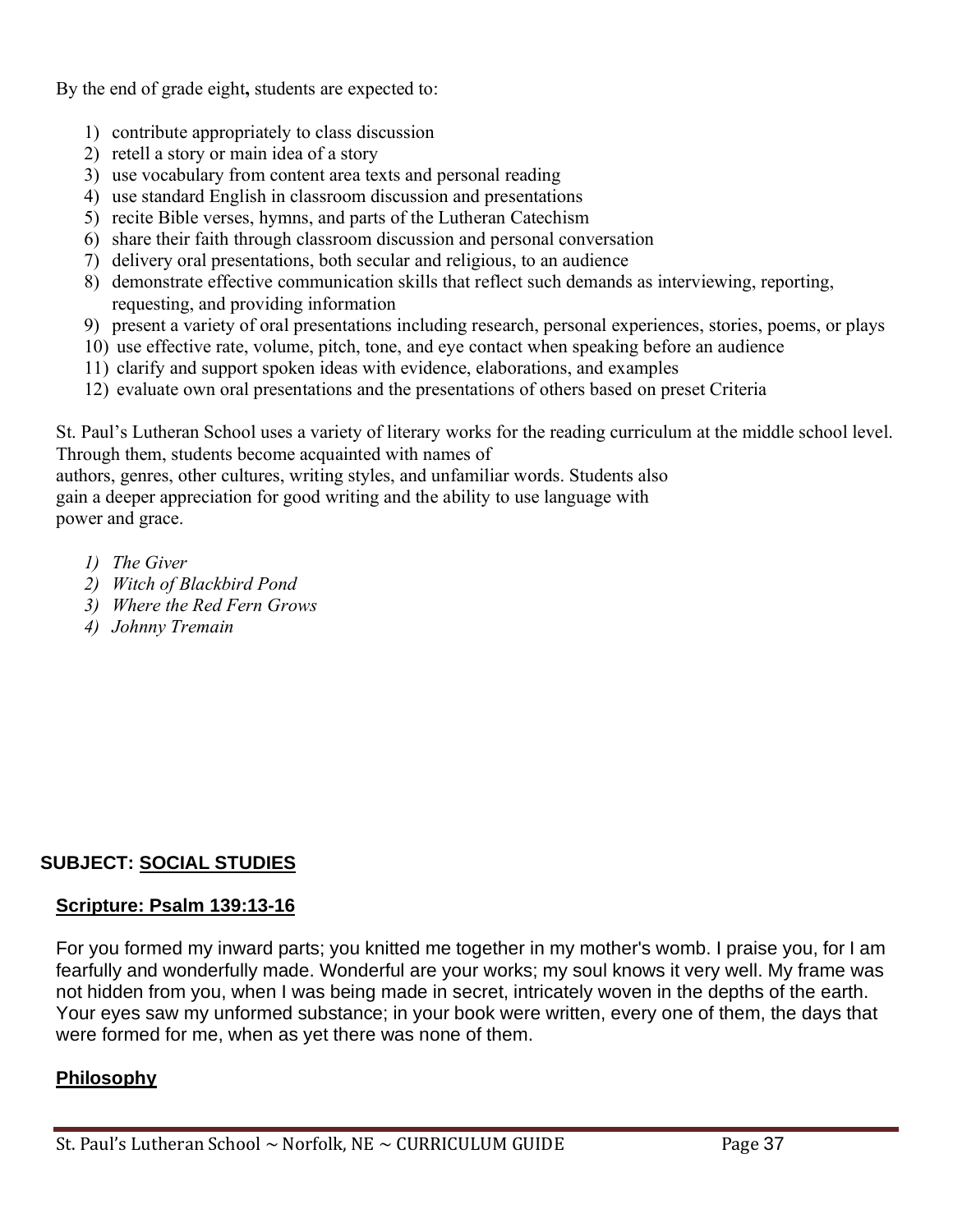We believe social studies is an integrated study of God's created world and humanity and the events that connect them**.**

# **Purpose**

Our social studies curriculum provides students with the necessary tools to be active citizens in God's created world through the study of World, United States, and Nebraska History. Additional emphasis is given to geography, government, citizenship, economics, and culture to complete a well rounded curriculum.

#### **Category Definitions**

History is really the telling of **His story**: learning how our heavenly Father created the world and all in it, how He sustains the world and has preserved it to the present day. In a study of world and American history we learn how we as God's children fit into the world and the opportunities that exist in spreading the story of God's love to all people.

Geography shows the wide variety of climates, land forms, and peoples the Lord has created. Here we learn of the factors that affect history and shape the world in which we live. Geography helps us understand our place in the vast number of different cultures that exist and reminds us of our calling to preach the Gospel to all nations.

Civics is taught to prepare our children for their future role as Christian leaders in the world. As Christians we understand the gift of government that the Lord has established through the Fourth Commandment. Our children need to be trained as responsible citizens who can take active leadership and participator roles, and in doing so serve their Lord and their country.

Current Events leads us to a better understanding of the world and its events as they take place around us. Not only do we need to know how these events will affect us now and in the future, but how the events came about and the relationship of these events to the factors of history, geography, and civics.

Economics is taught to foster the practice of good stewardship. By learning to making reasoned judgments about personal economic questions, students develop understanding of how resources are used to serve God and family. As students study larger economic questions that involve community, country, and world, they develop an understanding of basic economic principles.

# **General Attitudes for Student to Develop in Social Studies**

Through Christ-centered social studies instruction, teachers strive to lead each child to:

- Grow to be a productive citizen with a positive influence in the community--the "salt of the earth" and the "light of the world." (Matthew 5:13-16)
- Respect our government and be thankful for our country's blessings.
- Identify a "world-view," that he or she may better understand God's guiding hand in the world, and better function in the home, community, and the nation.
- Analyze the blessings showered on the world by the overwhelming grace of God and therefore be filled with a greater desire to thank and praise, serve and obey our God.
- Evaluate other cultures in our society and throughout the world by the standards of God's Word.
- Realize the need to spread the Gospel to the whole world.

# **Kindergarten Objectives**

By the end of Kindergarten the students will: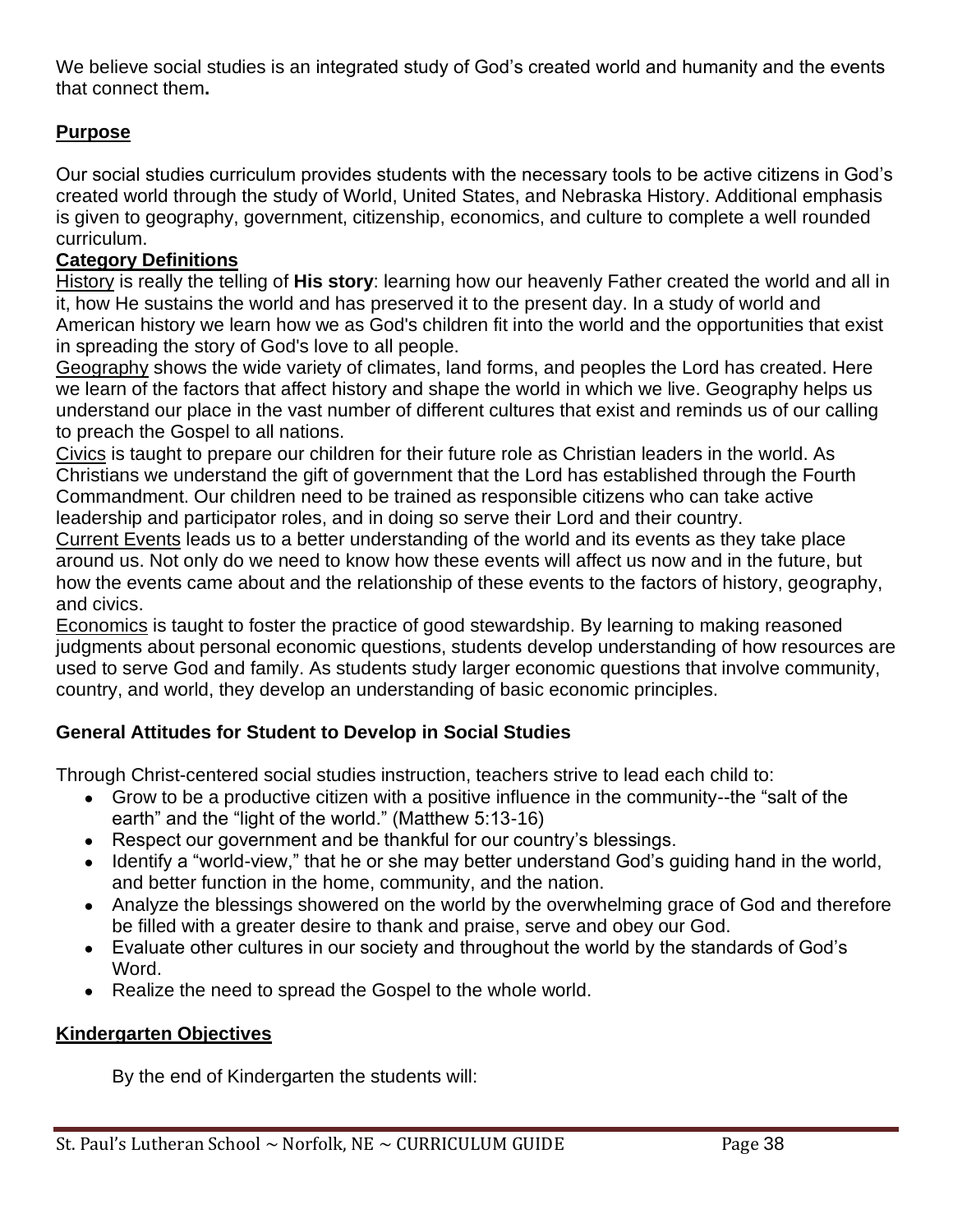- 1. recite the Pledge of Allegiance.
- 2. recognize national symbols.
	- flag
	- bald eagle
	- Statue of Liberty
	- Lincoln Memorial
	- Washington Monument
	- White House
- 3. use words related to chronology and time to show an understanding of how things change.
	- now, long ago
	- before, after
	- morning, afternoon, night
	- today, tomorrow, yesterday
	- first, next, last
	- day, week, month, year
	- past, present, future
- 4. recognize some important historical characters and events.
	- Christopher Columbus
	- the first Thanksgiving
	- Martin Luther King Jr.
	- George Washington
	- Abraham Lincoln
	- Rosa Parks
	- Harriet Tubman
- 5. recognize a globe as a model of the Earth.
- 6. understand the use of maps.
- 7. label the conditions o each season
- 8. recognize different geographic areas such as desert, rainforest, mountains.
- 9. demonstrate an understanding of good citizenship and character.
	- Follow rules such as sharing and taking turns.
	- Recall acts of honest, patriotism, loyalty by historical characters.
	- Understand the benefits of recycling.
- 10.describe the work of people in various occupations.
- 11.recognize the way people work together in a family, neighborhood, and community.
- 12.label their own emotions and deal with them appropriately.
- 13.show and understanding and tolerance for diverse cultures, customs, and mental and physical abilities.

#### **Grades 1 and 2 Objectives**

By the end of grade 2 the students will:

- 1. understand that every community has a history.
- 2. understand that we learn about the past in many different ways.
- 3. understand that people from many lands have made our nation culturally rich.
- 4. understand that we take pride in preserving traditions.
- 5. understand that celebrations link us to the past.
- 6. understand that all cultures are similar in many ways.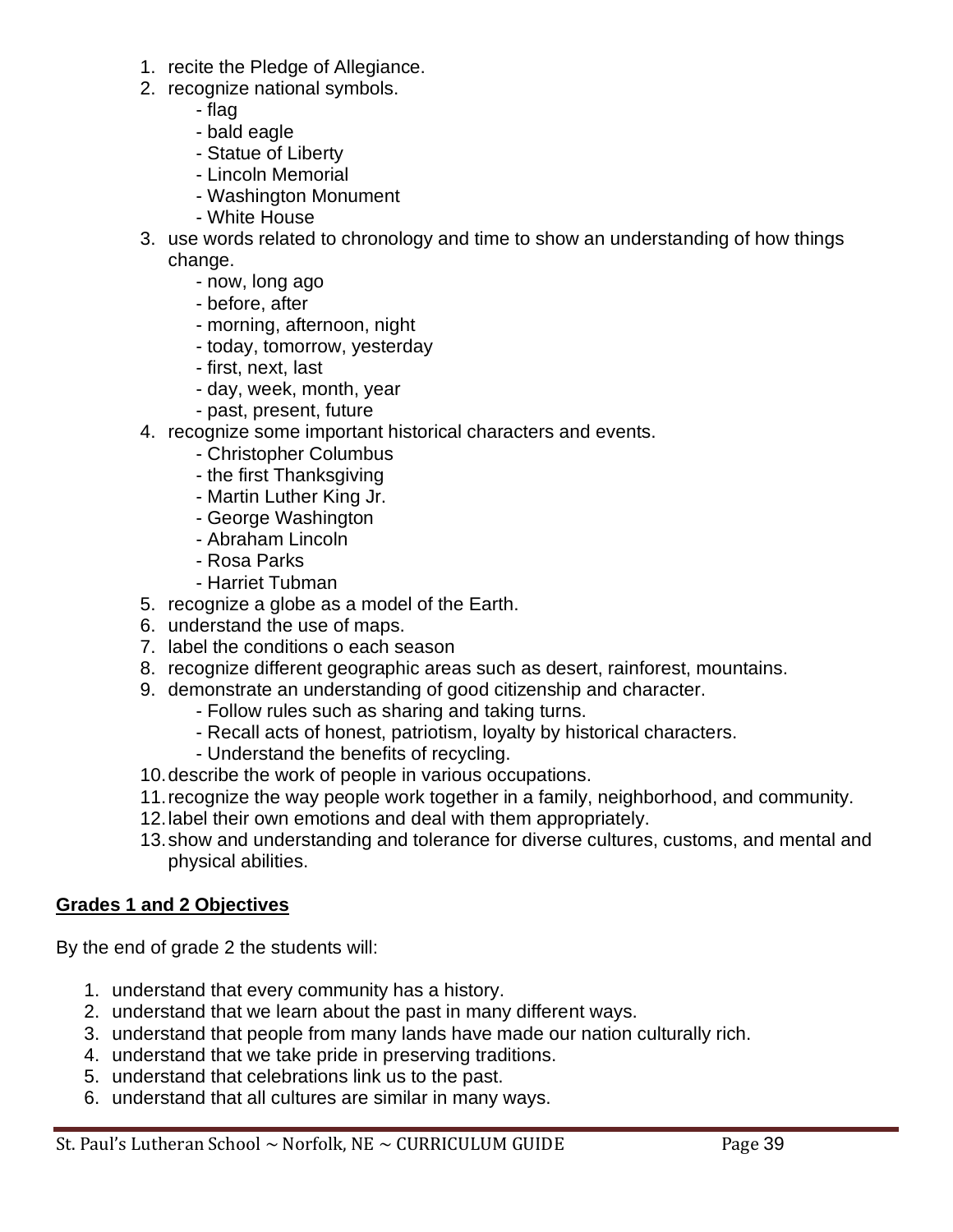- 7. understand that people around the world communicate in many different ways.
- 8. understand that friends work, share, and play together.
- 9. understand that people work together and care for each other at home, at school, and in the community.
- 10.understand that people can work together to solve a problem.
- 11.understand that older and younger people can work together.
- 12.understand that some rules help us work and play together.
- 13.create an American flag.
- 14.understand the meaning of the Pledge of Allegiance.
- 15.learn the rules of respect for the American flag.
- 16.write a report on a president of the United States.
- 17.design their own map.
- 18.evaluate a real map.
- 19.color on a map the different regions of the United States.
- 20.recognize the different landforms.

# **Grades 3-4 (Year 1) By the end of year 1 the students will:**

- 1. Understand how to read and use the map key and parts of a map.
- 2. Understand how globes help us study the earth.
- 3. Understand and name the continents and oceans.
- 4. Identify different kinds of land and water.
- 5. Understand what it means to belong to a community.
- 6. Demonstrate an understanding of the reasons for community rules for a specific community.
- 7. Identify the location of the Mississippi River and its importance to the U.S.
- 8. Identify the geography and locations of the United States mountain ranges, desert communities, and the Great Plains.
- 9. Describe the natural resources of the above communities.
- 10.Understand how location affects farming in an area.
- 11.Recognize that Native Americans were the first people to inhabit the different areas of North America.
- 12.Understand the different ways of living of the Native Americans Groups:
	- a. Northwest Coast, Southwest People, Plains Indians
- 13.Make a Teepee
- 14.Make a live size buffalo
- 15.Identify how the Plains Indians used all different parts of the Buffalo
- 16.Understand who the Pilgrims were and why they came to America.
- 17.Understand how the Native Americans were a help to the Pilgrims' survival.
- 18.Recognize the Spanish as the first Europeans to come to America.
- 19.Describe how urban and rural areas are different
- 20.Describe how cities and suburbs are related
- 21.Infer the importance of transportation on the development of suburbs
- 22.Understand why many Americans made the move westward.
- 23.Understand how the coming of the railroad changed life, travel, and transportation in America.
- 24.Recognize there are three levels of government in the United States
- 25.Begin to understand the different jobs related to the levels of government.
- 26.Know where our state and nation governments are located.
- 27.Understand the relationship of our state and national governments with our lawmaking.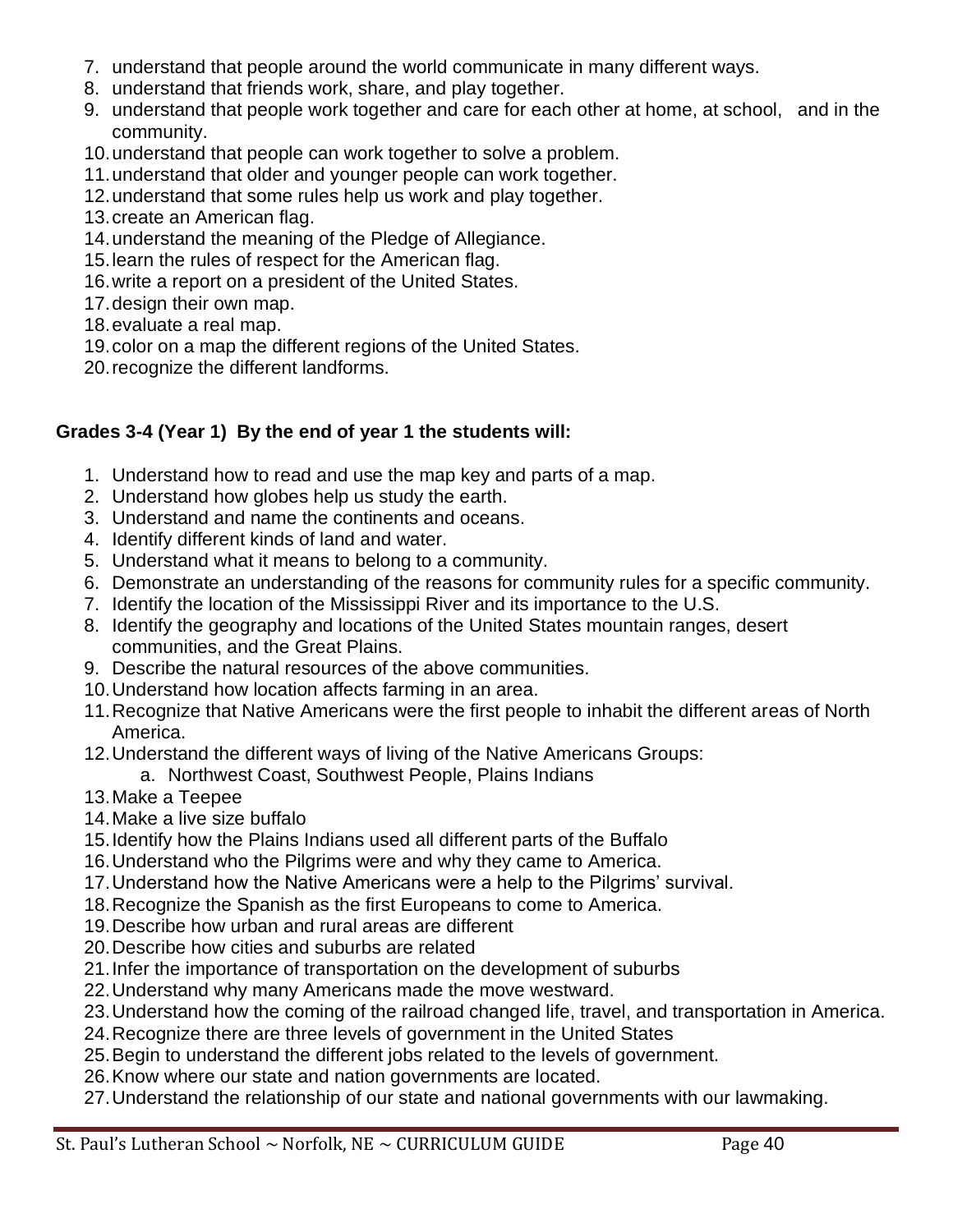28.Recognize Washington D.C. as a city for all Americans.

29.Identify famous Americans and their deeds throughout its history.

# **Grades 3-4 (Year 2) By the end of year 2 the students will:**

- 1. Be introduced to history and geography of the U.S.A. based on regions.
- 2. Identify capitals that correspond with states.
- 3. Identify important facts that correspond with each state.
- 4. Work to make a booklet of states from various regions across the U.S.
- 5. Know cardinal directions and identify locations by using cardinal directions.
- 6. Uses a scale to estimate distance.
- 7. Read special purpose maps (political, physical, product, historical, resources, etc.)
- 8. Understands latitude and longitude are ways to identify places on our globe
- 9. Identify basic locations using latitude and longitude
- 10.Understand the five themes of geography and how they relate to our study of the world
- 11.Has knowledge and application of geographical terms (plateau, isthmus, peninsula, delta, etc.)
- 12.Describe the role of rivers in the development of the U.S.
- 13.Describe how the effect of climate on the economy and ways of life in the U.S.
- 14.Describe how slavery divided our nation.
- 15.Understand the major events of the Civil War and its aftermath.
- 16.Explain how African Americans were denied civil rights after the Civil War.
- 17.Identify Causes of the American Revolution.
- 18.Understand where and why immigrants came to live in our country.
- 19.Use a timeline to select, organize, and sequence information describing eras of history.
- 20.Explain the significance of national holidays.
- 21.Identify national landmarks, parks, and symbols.
- 22.Use various reference resources to gather information about a local community, Nebraska, the U.S., and the world.
- 23.Reads U.S. road maps
- 24.Locate information from a variety of sources.

# **Grades 5-6 (Year 1) By the end of year 1 the students will:**

- 1. Recognize that geography is the study of earth and everything in it
- 2. Explain the five themes of geography
- 3. Identify and locate all world oceans and other major water bodies
- 4. Identify and locate all world continents
- 5. Understand our world has numerous climate regions that influence weather
- 6. Read latitude and longitude coordinates and identify them on maps
- 7. Examine both the Asian and European motivation to explore the world around them
- 8. Comprehend the impact of both Asian and European exploration
- 9. Assess the impact of the new cultures upon indigenous populations
- 10.Measure how global interaction affected inventions and innovations
- 11.Judge the effect of new diseases upon indigenous populations
- 12.Trace the movement of people, ideas, and goods around the world
- 13.Determine the economic impact of exploration on modern societies
- 14.Apply knowledge of the past to analyze present-day issues and events from multiple perspectives.
- 15.Discuss and describe the effects and the development of the Industrial Revolution.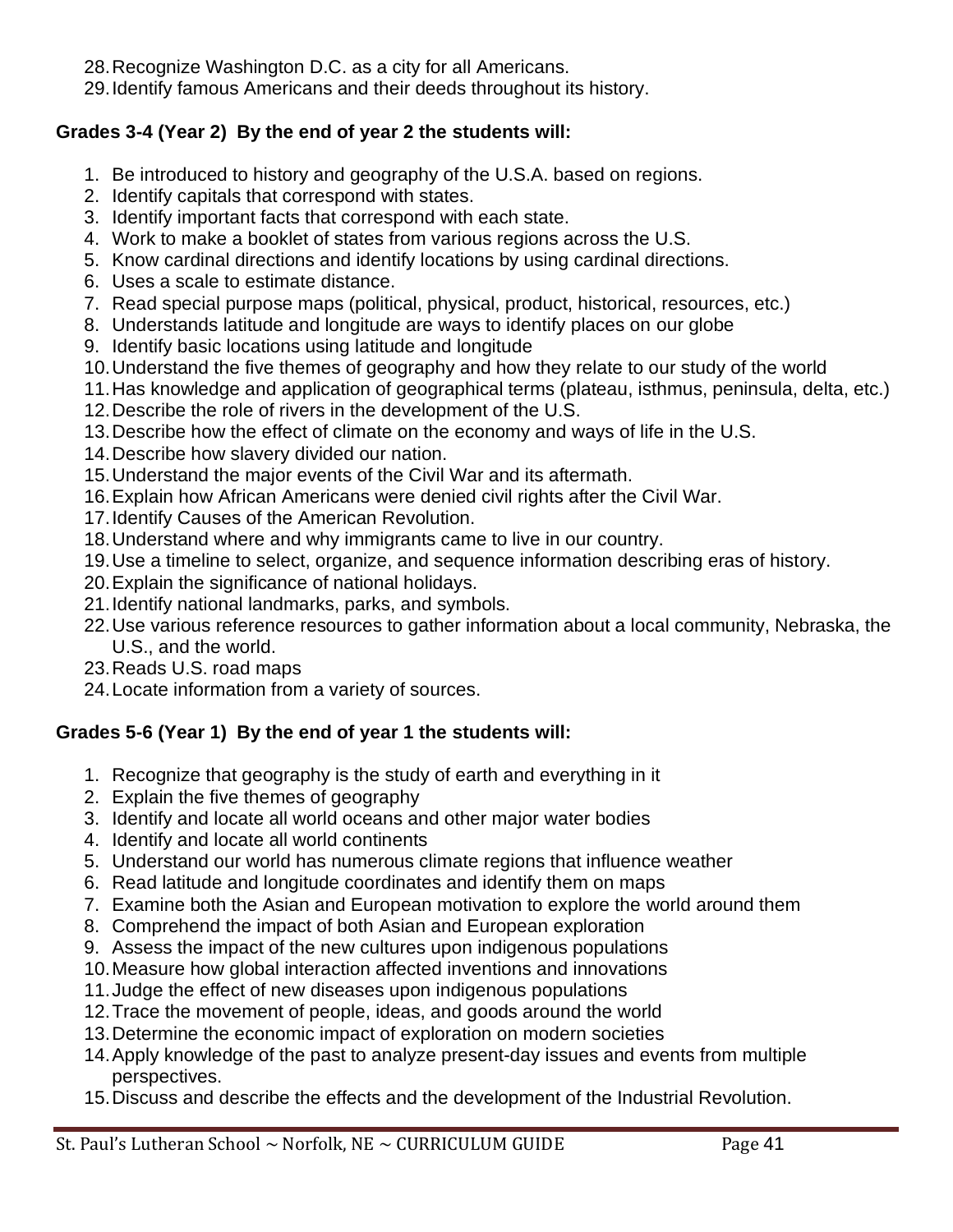- 16.Identify and match the invention to their inventor.
- 17.Analyze and evaluate how transportation improved during the Industrial Revolution for the rapid movement of goods.
- 18.Relate the daily life of children and families during the Industrial Revolution.
- 19.Identify and locate European countries, landmarks, important cities, capitals, and physical features
- 20.Describe the natural resources of European regions
- 21.Create a hand-drawn political map of Europe
- 22.Identify and locate African countries, landmarks, important cities, capitals, and physical features
- 23.Identify and locate Asian countries, landmarks, important cities, capitals, and physical features
- 24.Recognize how different cultures around the world celebrate Christmas
- 25. Understand key inventions, social vernacular, people, places, and events of each 20<sup>th</sup> Century decade.

#### **Grades 5-6 (Year 2) By the end of year 2 the students will:**

- 1. understand all kinds of maps and the terminologies involved with them.
- 2. identify features of geography.
- 3. explain physical and cultural regions.
- 4. identify the elements that make up people's culture.
- 5. identify tools historians use to study and record history.
- 6. understand steps needed in decision making.
- 7. recognize the role of archaeology in learning about history.
- 8. explain how Egyptians used the Nile's flooding to enrich their crops.
- 9. understand the role of a pharaoh and the importance of hieroglyphics in learning Egyptian culture.
- 10.identify the achievements of Egypt in areas such as trade, culture and expansion.
- 11.analyze the social pyramid of Ancient Egypt from slave up to pharaoh.
- 12.explain how Mesopotamian farmers controlled flooding of the Tigris and Euphrates rivers.
- 13.understand the importance of Mesopotamian cultural values to the way they lived their lives.
- 14.explain the cause and effect relationship as it relates to history.
- 15.describe how Judaism influenced others because it was a monotheistic religion among polytheistic people.
- 16.tell how the Indus River contributed to Indian civilization.
- 17.expand on the achievements of Harappan civilization and how geography contributed to its demise.
- 18.identify the major beliefs of Hinduism and Buddhism.
- 19.explain why the Huang River was both feast and famine for the people of China.
- 20.tell how the Shang Dynasty shaped China's cultural legacy.
- 21.describe the events that built the Chinese empire and the government it developed.
- 22.explain why Confucius was considered a great teacher and what impact he had on China.
- 23.analyze how the rough land of Greece led many of them to become seafarers.
- 24.compare and contrast the cultures of Sparta and Athens.
- 25.identify the achievements and thinkers of Athens' Golden Age.
- 26.analyze how Alexander spread Greek culture with his expanding empire.
- 27.describe how Italy's fertile plains helped develop a major civilization.
- 28.define republic and describe how Rome's republic worked.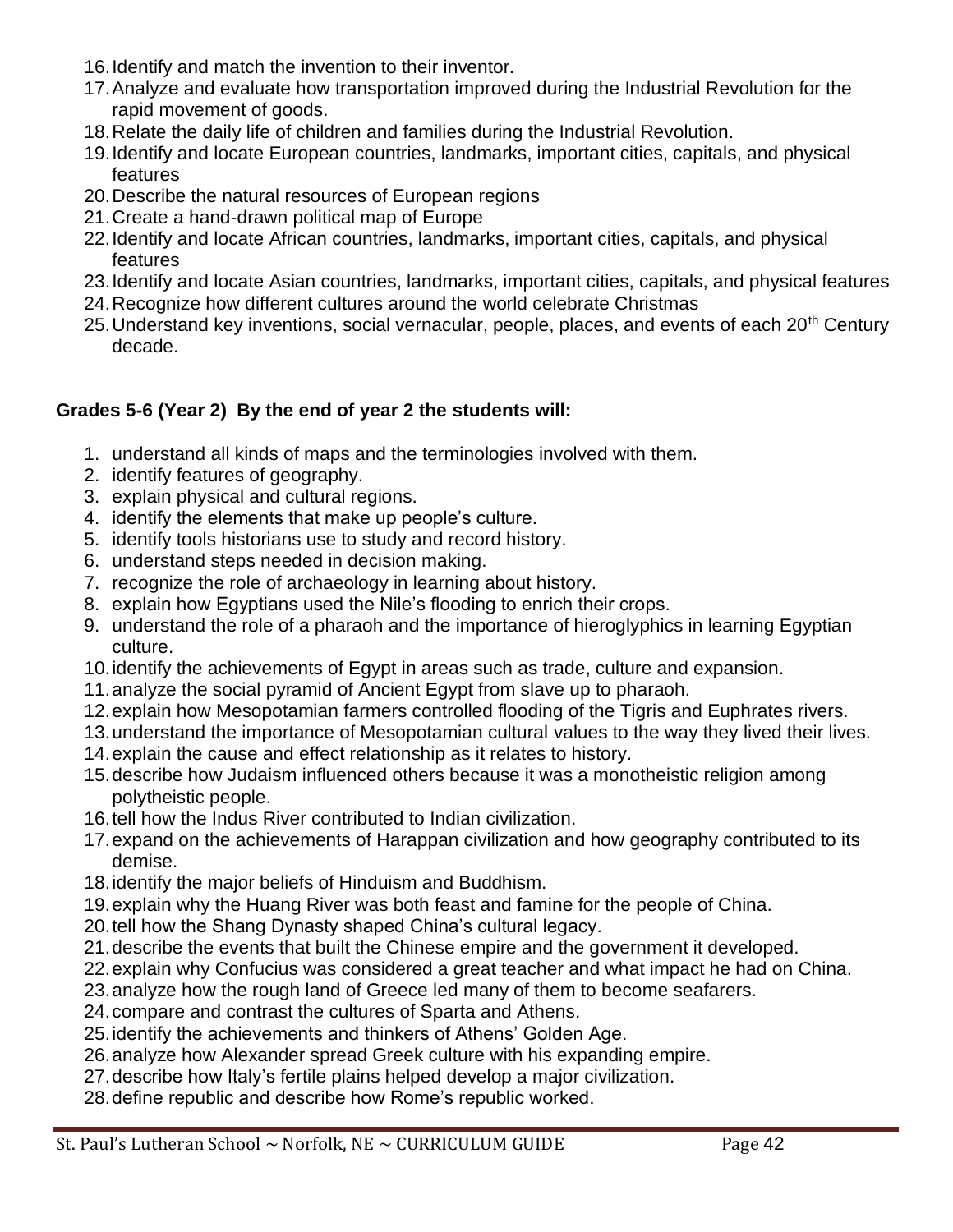- 29.understand how great Rome's empire was and what contributions they gave the world that still exist today.
- 30.explain how Christianity developed and that it happened during the time of the Caesars.
- 31.identify what contributed to the decline of the Roman Empire and what we as Americans can learn from it.
- 32.tell how people of Arabia adapted to their harsh environment.
- 33.identify the major beliefs of Islam, how it developed and spread, and how dangerous the extremists in this faith can be.
- 34.describe the contributions of Islamic civilization to the world.
- 35.explain how people first reached the Americas.
- 36.compare and contrast other religions of the world with Christianity.
- 37.analyze the achievements of the Olmec and Maya civilizations in agriculture, crafts, math and trade.
- 38.evaluate the achievements of the Aztec empire.
- 39.describe Europe's main geographic features and how they have contributed to the growth of civilization there.
- 40.explain feudalism in the Middle Ages and life under it.
- 41.analyze the role of religion in society using the Crusades in Europe as an example.
- 42.identify the roots of the Renaissance and what achievements occurred at this period of time.
- 43.describe Martin Luther's protests, the aftermath and his importance to the religion we practice in our church.
- 44.tell how early Africans adapted to and changed their environment.
- 45.describe the role that trade played in the kingdoms of Ethiopia.
- 46.classify economies of three important empires of West Africa.
- 47.explain why Swahili trading cities emerged to interact with other parts of Africa.
- 48.locate and describe Zimbabwe and how its economy operated.
- 49.locate and describe major physical features of Asia.
- 50.describe the achievements of the Ottoman and Mogul empires, the Khmer kingdom and the Yaun and Ming Dynasties.
- 51.understand how to make generalizations.
- 52.explain how the Tokugawa shoguns managed Japan's development in isolation from the rest of the world.
- 53.write an extensive country report using many varying resources.
- 54.appreciate the vast differences in the varying cultures of God's great creation.
- 55.identify major world religions and compare them with Christianity.

# **Grades 7-8 (Year 1) By the end of year 1 the students will:**

- 1. Explain how people arrived in the Americas.
- 2. Describe the cultural contributions of the Native Americans.
- 3. Classify the explorers and their areas of exploration.
- 4. Evaluate the impact of European exploration on Native American culture.
- 5. Describe the founding of the European colonies in America.
- 6. Discuss economic and cultural aspects of colonial life.
- 7. Explain the causes of the French and Indian War.
- 8. Explain how British changes in policy in North America caused dissatisfaction among the colonists.
- 9. Describe the outbreak of hostilities between Patriot and British forces.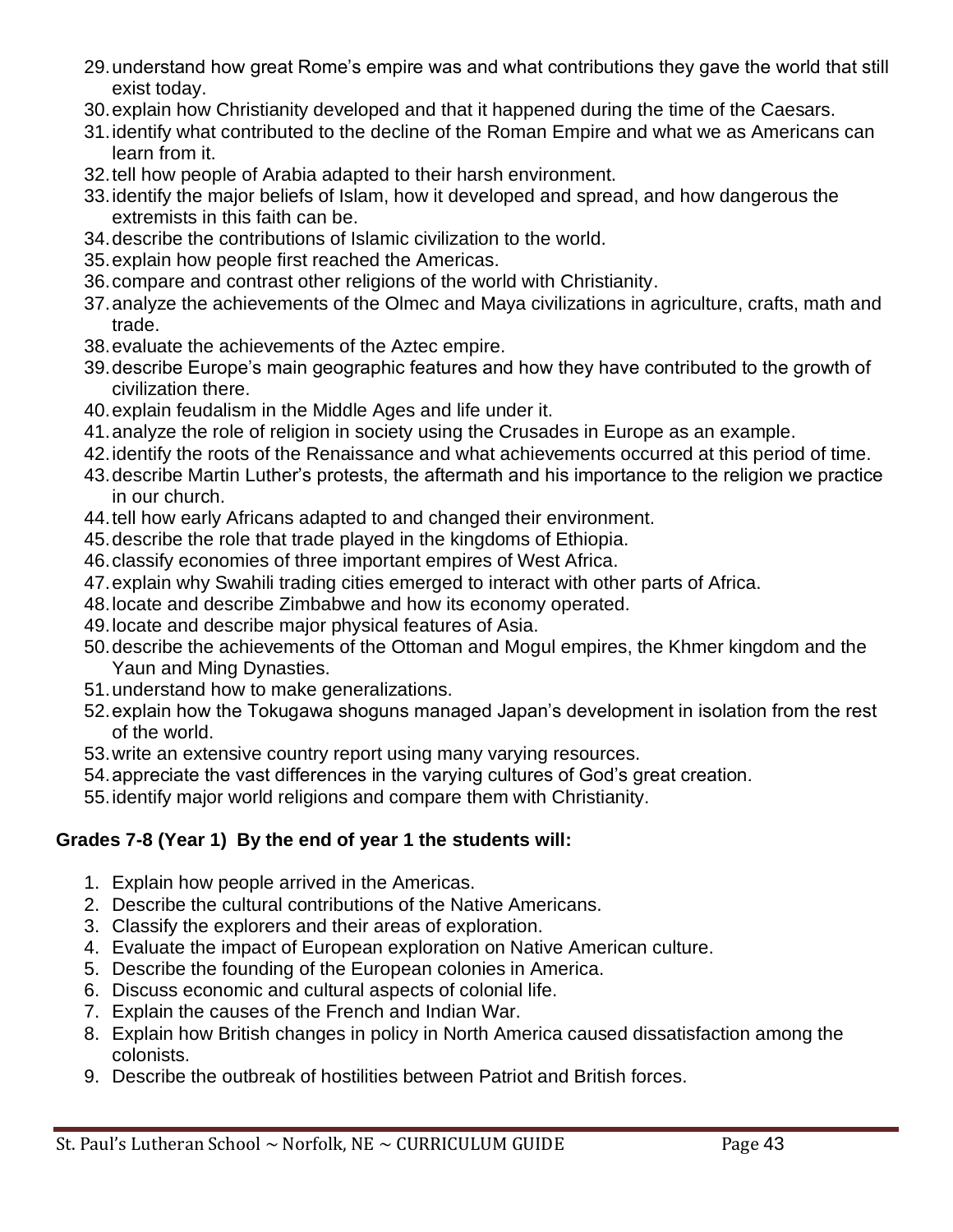- 10.Discuss the preparation of and key points in the Declaration of Independence and the Constitution.
- 11.List highlights of the new government.
- 12.Identify and discuss the importance of various aspects of the Jefferson era.
- 13.Discuss the Industrial Revolution and its effects.
- 14.Explain how sectionalism developed.
- 15.Explain the Monroe Doctrine.
- 16.Describe key political and social events of the Jackson era.
- 17.Explain the concept of Manifest Destiny.
- 18.Compare and contrast the economy and people of the North with those of the South.
- 19.Discuss the social history of the early to mid-1800s.
- 20.Explain how differences between the North and the South led to Civil War.
- 21.Detail the major campaigns and strategies of the Civil War.

# **Grades 7-8 (Year 2) By the end of year 2 the students will:**

- 1. Explain how differences between the North and the South led to Civil War.
- 2. Detail the major campaigns and strategies of the Civil War.
- 3. Describe the Reconstruction policies and their effects on the former Confederacy.
- 4. Discuss the development of the West.
- 5. Explain the role of railroad barons, inventions, corporations, and labor in America in the late 1800s and early 1900s.
- 6. Describe the social history of the late 1800s and the early 1900s.
- 7. Discuss the need for and attempts at governmental and social reform during the late 1800s and early 1900s.
- 8. Explain how and why the United States expanded its influence in the Pacific and in Latin America.
- 9. Describe the causes, course, and outcome of World War I.
- 10.Evaluate the Effects of the 1920s on American culture.
- 11.Analyze the causes and effects of the Great Depression.
- 12.Investigate the causes of World War II.
- 13.Summarize the role of the United States in World War II.
- 14.Describe the origins and effects of the Cold War.
- 15.Discuss the origins, battles, and effects, of the Korean War.
- 16.Trace the history of the civil rights movement.
- 17.Describe American involvement in the Vietnam War.
- 18.Describe the main policy objectives and accomplishments that characterized each of the presidential administrations during the 1970s, 1980s, and 1990s.
- 19.Evaluate the impact of the Nixon, Ford, Carter, Reagan, George H.W. Bush, Clinton, and George W. Bush administrations on American politics.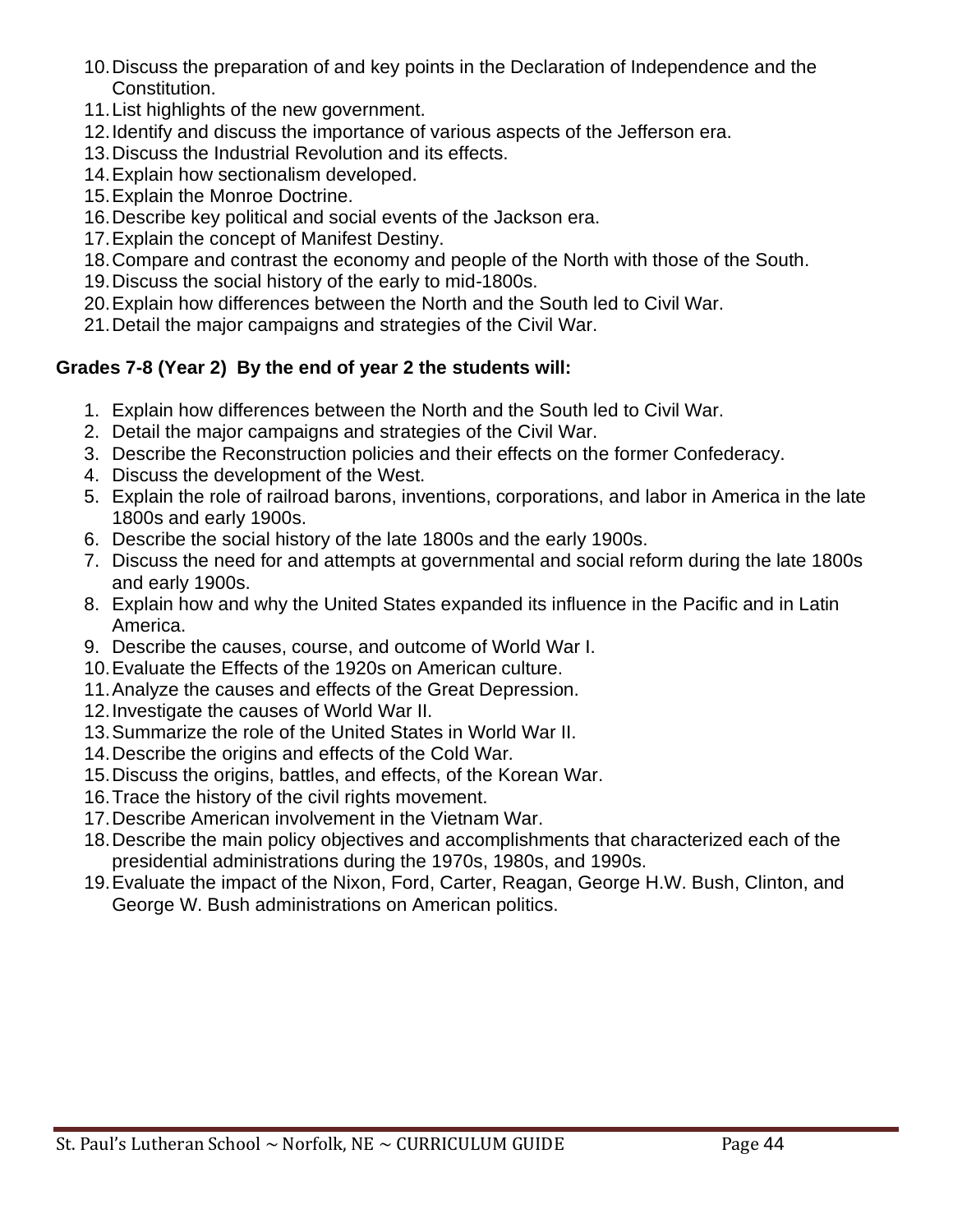#### **SUBJECT: SCIENCE**

#### **Philosophy & Purpose**

We believe science is discovery and investigation within God's creation. Our science curriculum teaches that God created the heavens and the earth including mankind as the crown of His creation as stated in Genesis. Furthermore, our science curriculum teaches scientific processes and concepts through discovery and investigation in the areas of earth/space, physical, and life sciences.

#### **Scripture**

Genesis 1:1 In the beginning, God created the heavens and the earth.

# **Kindergarten Objectives**

By the end of kindergarten the students will:

1. develop an appreciation for the wonders and beauty of God's creation.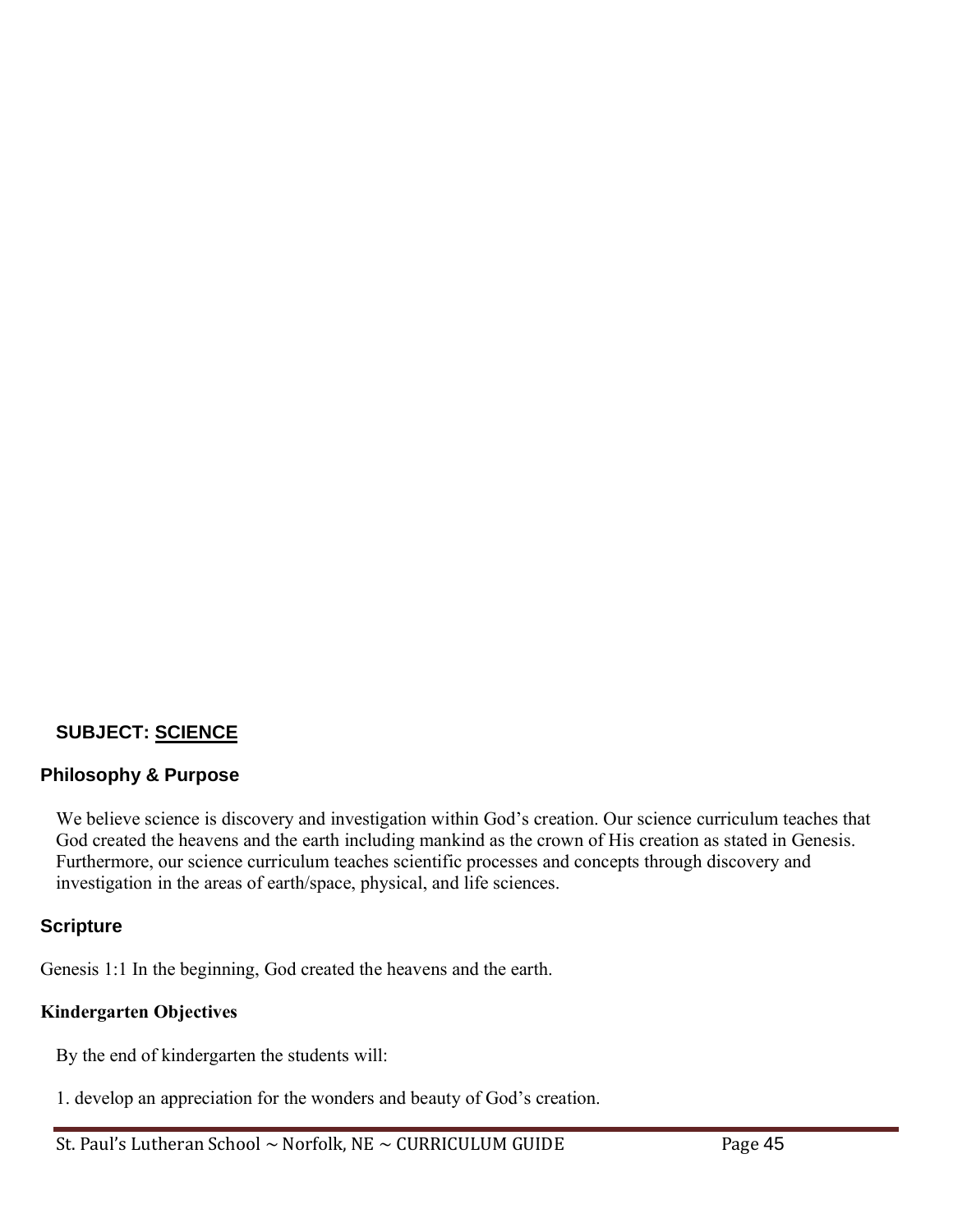- 2. know that they have a responsibility to care for God's world.
- 3. learn the life cycle of certain plants and animals.
- 4. recognize the different habitats around the world.
- 5. identify animals and plants that live in these different habitats.
- 6. see God's hand of protection on the animal world with camouflage.
- 7. understand and appreciate how wonderfully our bodies are created.
- 8. learn to take care of our bodies by proper diet, exercise, hygiene and dental health.
- 9. recognize different types of weather and seasons.

# **1 st-2 nd Grade Objectives**

By the end of  $2^{nd}$  grade, the students will:

- 1. Know that all living and nonliving organisms were placed on this earth by our Creator to identify, observe, compare, and learn.
- 2. Know that organisms, objects, and events have properties and patterns.
- 3. Sort objects and events based on properties and patterns.
- 4. Be able to identify, predict, and create patterns as those seen in charts, graphs, and numbers.
- 5. Know that systems have parts and are composed of organisms and objects.
- 6. Be able to sort organisms and objects according to their parts and characteristics.
- 7. Observe and describe parts of plants and animals.
- 8. Manipulate objects such as toys, vehicles, or construction sets so that the parts that are separated from the whole will result in the whole not working.
- 9. Be able to identify parts that, when put together, can do things they cannot do by themselves, such as a working camera with film, or an airplane flying with fuel.
- 10. Know that many types of change occur and are able to observe, measure, and record those changes in size, mass, color, position, quantity, sound, and movement.
- 11. Be able to distinguish between living organisms and nonliving objects by grouping and comparing.
- 12. To identify characteristics of living organisms that allow basic needs to be met.
- 13. Compare and give examples of the ways living organisms depend on each other for their basic needs.
- 14. Identify and describe a variety of natural sources of water including streams, lakes, and oceans.
- 15. Know that all living and nonliving organisms were placed on this earth by our Creator to identity, observe, compare, and learn.
- 16. Manipulate, predict, and identify parts that, when separated from the whole, may result in the part or the whole not working, such as flashlights without batteries and plants without leaves.
- 17. See that the reverse is also true. Parts only work as a whole such as guitar strings and a guitar.
- 18. Observe and record the functions of plant parts and animal parts.
- 19. Observe, measure, record, analyze, predict, and illustrate changes in size, mass, temperature, color, position, quantity, sound, and movement including melting and evaporating, movement of an object, seasonal, daylight and weather changes.
- 20. Compare the ways living organisms depend on each other and on their environments.
- 21. Describe and illustrate the water cycle.
- 1. Identify uses of natural resources understanding that God has placed us at the head of His creation as the stewards of these resources to use them wisely and to His glory.

# **3 rd-4 th Grade Objectives**

By the end of  $4<sup>th</sup>$  grade the students will: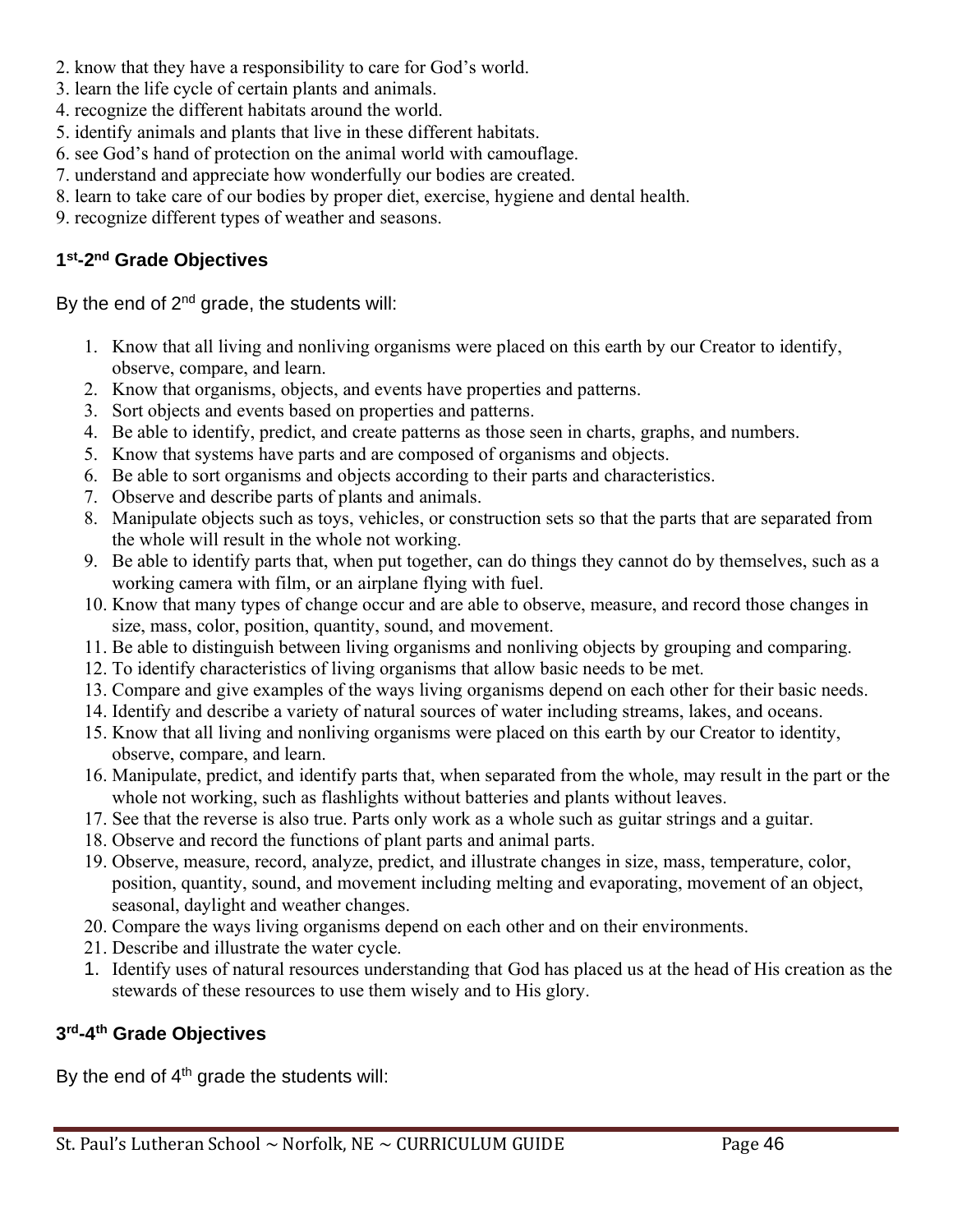- 1. see the wonder of God in our world of living things
- 2. identify reasons why scientists classify living things
- 3. identify the five kingdoms of living things
- 4. recognize how scientists name living things
- 5. identify the two main groups of animals
- 6. describe how vertebrates and invertebrates differ
- 7. give examples of vertebrates and invertebrates
- 8. describe the two main groups of plants
- 9. give examples of vascular and nonvascular plants
- 10. recognize that all animals have five basic needs: food, water, oxygen, shelter, climate
- 11. conclude that animals mmet their needs in different ways
- 12. identify three adaptations birds have to help them meet their needs
- 13. describe animal body part adaptations that enable them to meet their needs
- 14. identify ways animals behave to enable them to meet their needs
- 15. distinguish between instinctual behavior and learned behavior in animals
- 16. identify the four basic needs of plants
- 17. explain how plants make food
- 18. give examples of plant adaptations
- 19. explain how plant adaptations enable plants to survive in different environments
- 20. identify ways that leaves, stems and roots help plants live
- 21. give examples of unusual plant adaptations
- 22. describe the ways plants reproduce
- 23. give examples of ways seeds are spread
- 24. identify the basic parts that make up the body explain how the skeletal and muscular systems work
- 25. describe what breathing does for the body
- 26. identify why blood is important to the body's cells $\setminus$
- 27. describe how the nervous system controls all the body's systems
- 28. analyze what the digestive system does for the body
- 29. understand how God has a plan for all living things
- 30. describe what makes up a system
- 31. identify ways that a system gains stability
- 32. describe the basic parts of an ecosystem
- 33. explain how the living things in ecosystems are organized
- 34. give examples of habitats and niches in ecosystems
- 35. explain how plants and animals interact and change their environments
- 36. explain how tropical rain forests and coral reefs are alike
- 37. describe the resources of rain forests and coral reefs
- 38. explain why the resources are important
- 39. understand how God formed the earth to bring glory to him, how he permits us to see into its past, and how he continues to maintain it
- 40. recognize and describe the layers of Earth
- 41. describe how slabs of Earth's crust and upper mantle move
- 42. explain what causes an earthquake
- 43. describe where earthquakes occur
- 44. explain various ways to measure earthquakes
- 45. describe how volcanoes form
- 46. identify three types of volcanoes
- 47. give examples of how volcano eruptions can be harmful and how they have good effects on land around them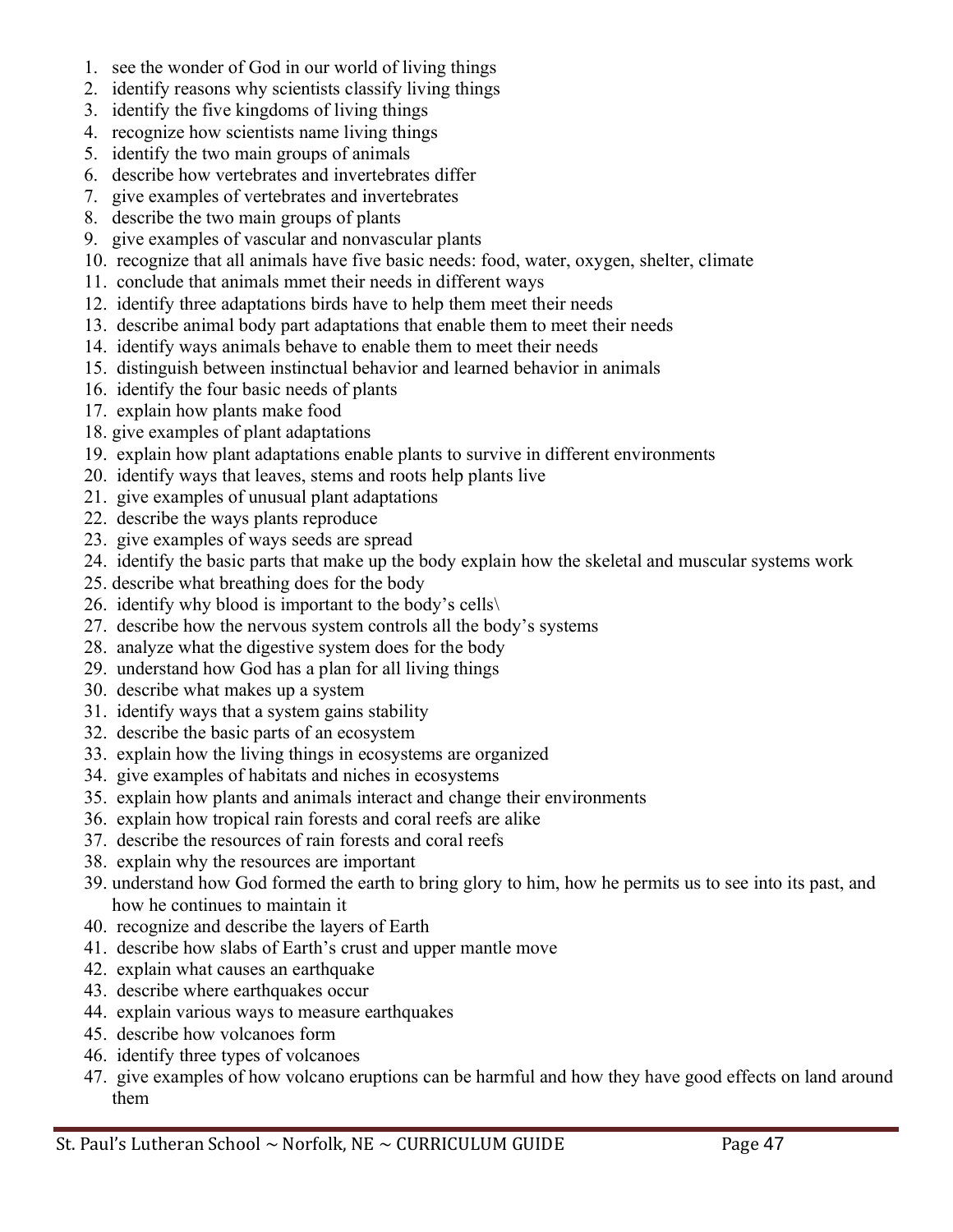- 48. collect information about minerals using observational skills
- 49. describe properties of minerals
- 50. explain how minerals form and how they are used
- 51. differentiate among different kinds of rocks
- 52. describe the relationship between rocks and minerals
- 53. explain how different rocks form
- 54. give examples of sedimentary, igneous, and metamorphic rocks
- 55. observe patterns of change in earth's rocks
- 56. describe processes involved in the rock cycle
- 57. identify the effects of erosion, dissolving, and weathering, which take place over time
- 58. analyze the scientific explanation of how fossils form, using scientific evidence
- 59. describe the steps involved in fossil formation
- 60. compare and contrast various methods of fossil preservation
- 61. analyze and interpret sets of footprints in order to communicate valid conclusions based on direct evidence
- 62. conclude why fossils are important to both the present and the past
- 63. recognize how the hand of God is in control of our weather, waters, and outer space
- 64. review and analyze theories about processes that take place in Earth's atmosphere as to their strengths and weaknesses using scientific evidence and information
- 65. describe the composition of Earth's atmosphere
- 66. explain what is meant by air pressure
- 67. compare and contrast the layers of the atmosphere
- 68. identify the sun as the major source of energy for Earth and recognize that this star provides the energy needed to generate wind and weather
- 69. compare and contrast air masses, and explain what happens when they pass over an area
- 70. construct a device to measure and observe changes in air pressure
- 71. explain how different weather conditions are measured
- 72. recognize symbols used on weather maps
- 73. recognize the hand of God in all aspects of science
- 74. conclude that matter has three forms: solid, liquid, and gas
- 75. recognize that heat can cause a change in the state of matter
- 76. conduct tests to compare data and draw conclusions about states of matter
- 77. use numerical data to measure, describe and compare physical property of matter
- 78. conduct tests, compare data, and draw conclusions about mass, volume, and density
- 79. identify buoyancy as a physical property of matter
- 80. conduct tests, compare data and draw conclusions about the buoyancy of different materials
- 81. recognize that some materials combine to form solutions
- 82. thank God for the fun in science
- 83. identify ways to describe motion
- 84. define *frame of reference* and *relative motion*
- 85. calculate speed using data of distance and time
- 86. define *force*
- 87. demonstrate how forces are added and subtracted
- 88. measure forces using a spring scale
- 89. recognize the relationship between gravity and weight
- 90. identify and describe the parts of an atom
- 91. give examples of different kinds of natural forces

#### **5 th-6 th Grade Objectives**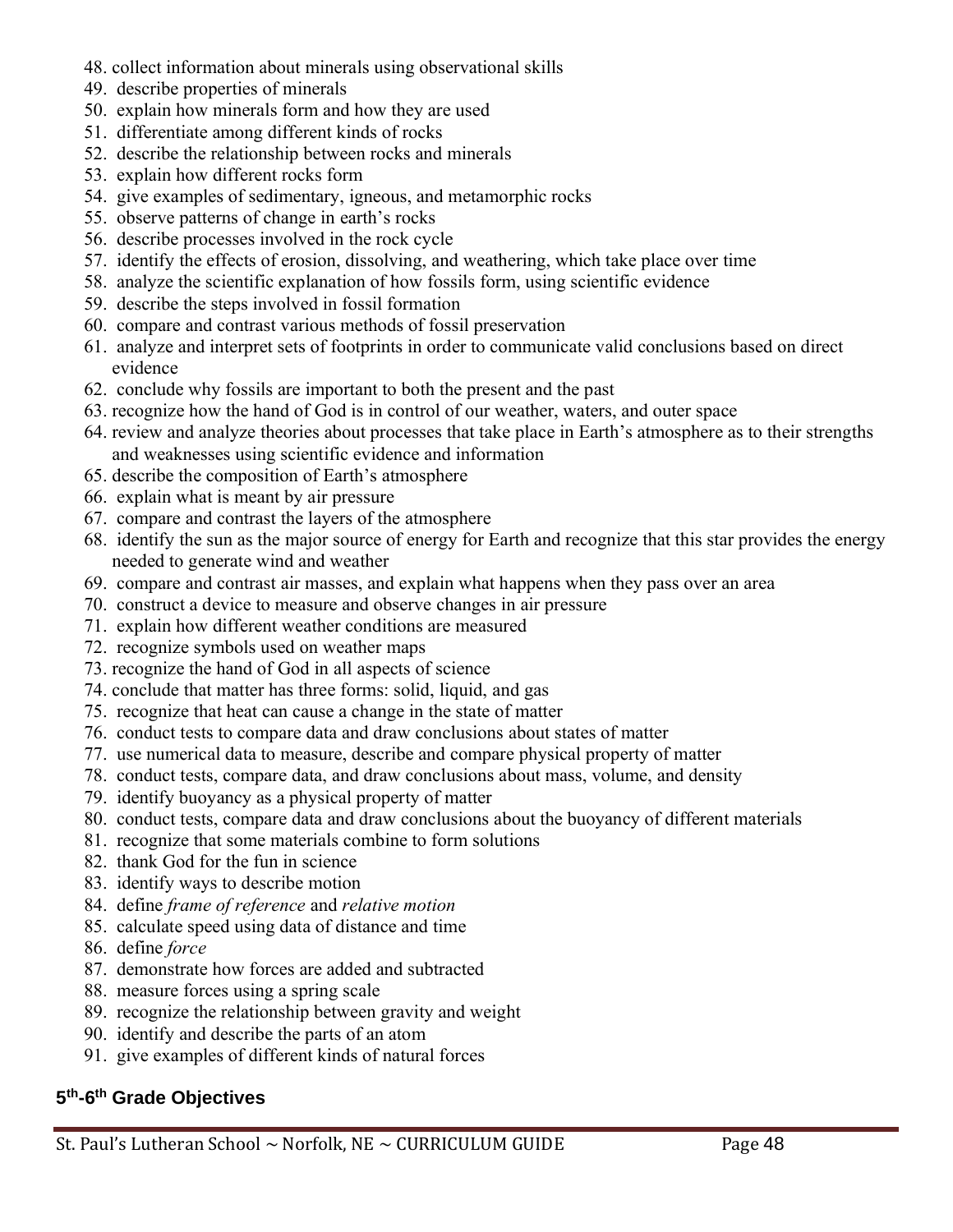By the end of  $6<sup>th</sup>$  Grade Students will:

- 1. distinguish between erosion and deposition.
- 2. explain how Earth's crust is broken down into soil.
- 3. describe how water, wind, and ice change landforms.
- 4. describe the three layers of earth.
- 5. explain how mountains form.
- 6. describe what causes volcanoes and earthquakes.
- 7. explain the theory of continental drift.
- 8. understand how fossils help scientists to learn about plants and animals of the past.
- 9. define natural resources.
- 10. distinguish between renewable and nonrenewable resources.
- 11. identify why some natural resources might get used up.
- 12. compare the three types of fossil fuels.
- 13. describe the formation of coal.
- 14. explain where petroleum and natural gas are found.
- 15. describe how people use natural resources and tell how people can conserve them.
- 16. identify careers related to science.
- 17. specify where most weather occurs.
- 18. describe how weather conditions are measured.
- 19. explain how clouds form and tell about the different types.
- 20. identify the causes of wind and describe their patterns.
- 21. explain what determines a climate and identify the five climate zones.
- 22. describe how waves move.
- 23. explain what causes currents and tides.
- 24. explain how waves, currents and human activities shape and affect the shore.
- 25. describe how scientists have explored the oceans and tell how people use ocean resources.
- 26. recognize the time-and-space relationships of the sun-earth-moon system.
- 27. describe lunar and solar eclipses.
- 28. identify telescopes, satellites, and space probes as instruments scientists use to study the solar system.
- 29. connect science concepts with the contributions of scientists.
- 30. evaluate information to construct reasonable explanations from direct evidence.
- 31. describe the structure and cycles of the sun.
- 32. classify stars based on their physical properties.
- 33. identify star formation.
- 34. recognize how scientists use telescopes to collect information about stars.
- 35. describe the four basic types of galaxies.
- 36. compare galactic clusters to nebulae.
- 37. recognize that matter is anything that has mass and takes up space.
- 38. conclude that an object's physical properties remain constant and can be used to identify it.
- 39. compare and classify matter according to its physical state.
- 40. recognize that heat is responsible for changes in the state of matter.
- 41. identify melting and boiling points as constant temperatures at which substances change state.
- 42. compare a physical change and a chemical change.
- 43. conclude that physical and chemical properties can be used to identify substances and to separate mixtures.
- 44. identify an atom and its major parts.
- 45. describe an element.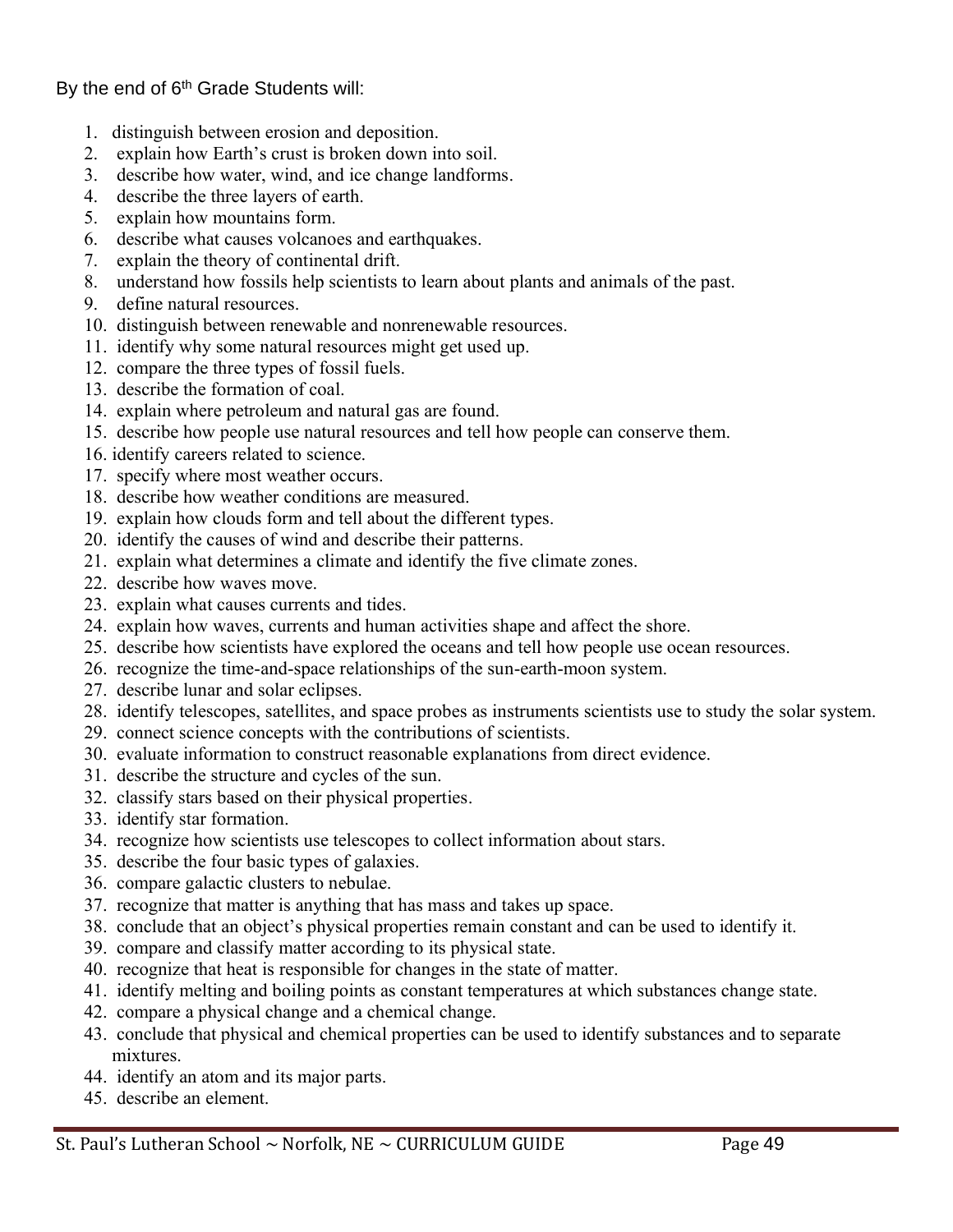- 46. describe and compare the properties of metals.
- 47. recognize how the elements are grouped in the periodic table.
- 48. identify a compound as a combination of two or more elements.
- 49. describe what a chemical formula reveals about a molecule.
- 50. connect science concepts with the history of science.
- 51. describe potential and kinetic energy.
- 52. list the various forms of energy.
- 53. explain what electric energy is.
- 54. tell what an electric current is.
- 55. describe how electromagnets work.
- 56. describe the characteristics of light and sound energy.
- 57. identify and compare the characteristics of light waves and sound waves.
- 58. describe thermal energy.
- 59. explain how thermal energy moves.
- 60. describe chemical energy.
- 61. explain how fossil fuels form.
- 62. list some ways that people use fossil fuels.
- 63. explain why fossil fuels are nonrenewable resources.
- 64. explain how electric energy is produced from the mechanical energy of moving water.
- 65. explain how tidal energy stations work.
- 66. describe other energy sources that are used in the United States.
- 67. tell about the energy sources that we might rely on in the future.
- 68. understand that God our maker is in control of all things scientific.
- 69. describe structures that are found in cells.
- 70. analyze processes that take place in cells.
- 71. describe interactions that take place in cells.
- 72. recognize that many-celled organisms have specialized structures.
- 73. describe how the blood, heart, and lungs work together to help the body take in oxygen and give off carbon dioxide.
- 74. analyze how the parts of the digestive system function.
- 75. explain the role of the excretory system, and identify its organs.
- 76. describe the structures that make up the skeletal system.
- 77. identify and describe the structures that make up the muscular system.
- 78. explain how the parts of the nervous system work to carry messages through the body.
- 79. connect science concepts with the history of science.
- 80. connect science concepts with the contributions of scientists.
- 81. describe the role of mitosis in the growth of an organism.
- 82. identify meiosis as a process of sexual reproduction.
- 83. distinguish between mitosis and meiosis.
- 84. compare the life cycles of different animals.
- 85. identify actions that require time for changes to be measurable, including growth.
- 86. identify traits that animal young inherit from their parents.
- 87. identify traits that young plants inherit from their parents.
- 88. evaluate careers that are related to science.
- 89. compare characteristics of plants that improve their ability to survive in a specific environment.
- 90. describe how food is transported in plants.
- 91. describe the function of plant leaves.
- 92. compare the adaptive characteristics of species that improve their ability to survive and reproduce in an ecosystem.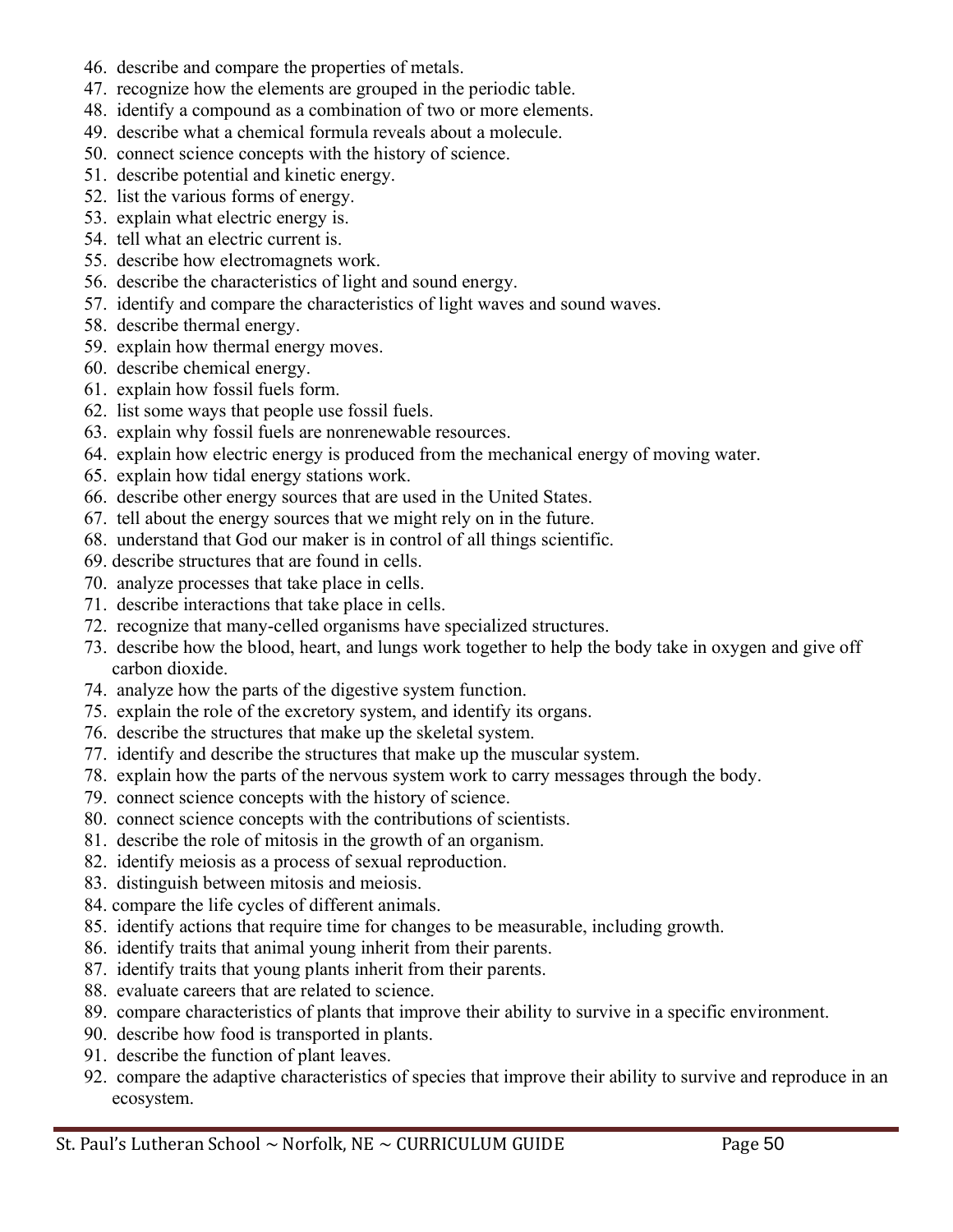- 93. compare life cycles of plants and animals.
- 94. identify the role of plants in the daily diet.
- 95. describe how people use plants in their daily lives.
- 96. describe the structures and processes involved in the food-making process of plants.
- 97. recognize photosynthesis as an adaptive characteristic of plants that improves their ability to survive in an ecosystem.
- 98. Understand photosynthesis is how plants use carbon dioxide and energy from sunlight to build molecules of sugar for growth and maintenance, and that plants release oxygen into the air.
- 99. recognize that tropisms are adaptive characteristics of plants that improve their ability to survive in an ecosystem.
- 100. compare plant responses to light and gravity.
- 101. predict how plants will respond in order to get the light they need to survive in their ecosystem.
- 102. compare the adaptive characteristics of plants that result in their ability to reproduce.
- 103. identify traits in plants that are passed on from parents to offspring.
- 104. describe some structures that make up the reproductive systems of flowering plants.
- 105. describe structures that are found in a simple system such as a sprouting seed.
- 106. describe life cycles of plants.
- 107. compare the adaptive characteristics of species that improve their ability to survive or reproduce in an ecosystem.
- 108. identify the significance of the carbon dioxide-oxygen and nitrogen cycles.
- 109. describe processes responsible for the formation of coal and petroleum.
- 110. describe the importance of the water cycle.
- 111. describe the main processes in the water cycle.
- 112. recognize that water is a limited resource that needs to be protected.
- 113. describe interactions that occur within an ecosystem.
- 114. analyze adaptive characteristics that result in an organism's unique niche in an ecosystem.
- 115. identify factors that limit the number and type of organisms in an ecosystem.
- 116. identify the roles of producers, consumers, and decomposers in an ecosystem.
- 117. describe how energy flows from one organism to another in food chains and in food webs.
- 118. recognize that because energy is lost as heat at each level of consumption, ecosystems must have more producers than consumers.
- 119. identify ways in which organisms are adapted to compete for resources.
- 120. describe some mutually beneficial interactions that occur within ecosystems.
- 121. compare instinctive behaviors with learned ones.
- 122. describe some natural and human causes of extinction.
- 123. identify ways humans can work to prevent the extinction of endangered species.
- 124. recognize that the climate of an area determines which biome will develop there.
- 125. identify characteristics of each of the six major land biomes in North America.
- 126. compare the adaptive characteristics of species that improve their ability to survive in a particular biome.
- 127. observe pond organisms and classify them as producers and consumers.
- 128. identify three types of water ecosystems.
- 129. describe adaptations that allow organisms to survive in saltwater environments.
- 130. understand what it takes to live a healthy lifestyle
- 131. identify the food groups and know the breakdown of how much to consume from each one.
- 132. value the sanctity of life.
- 133. understand that God our maker is in control of all things scientific

# **7 th-8 th Grade Objectives**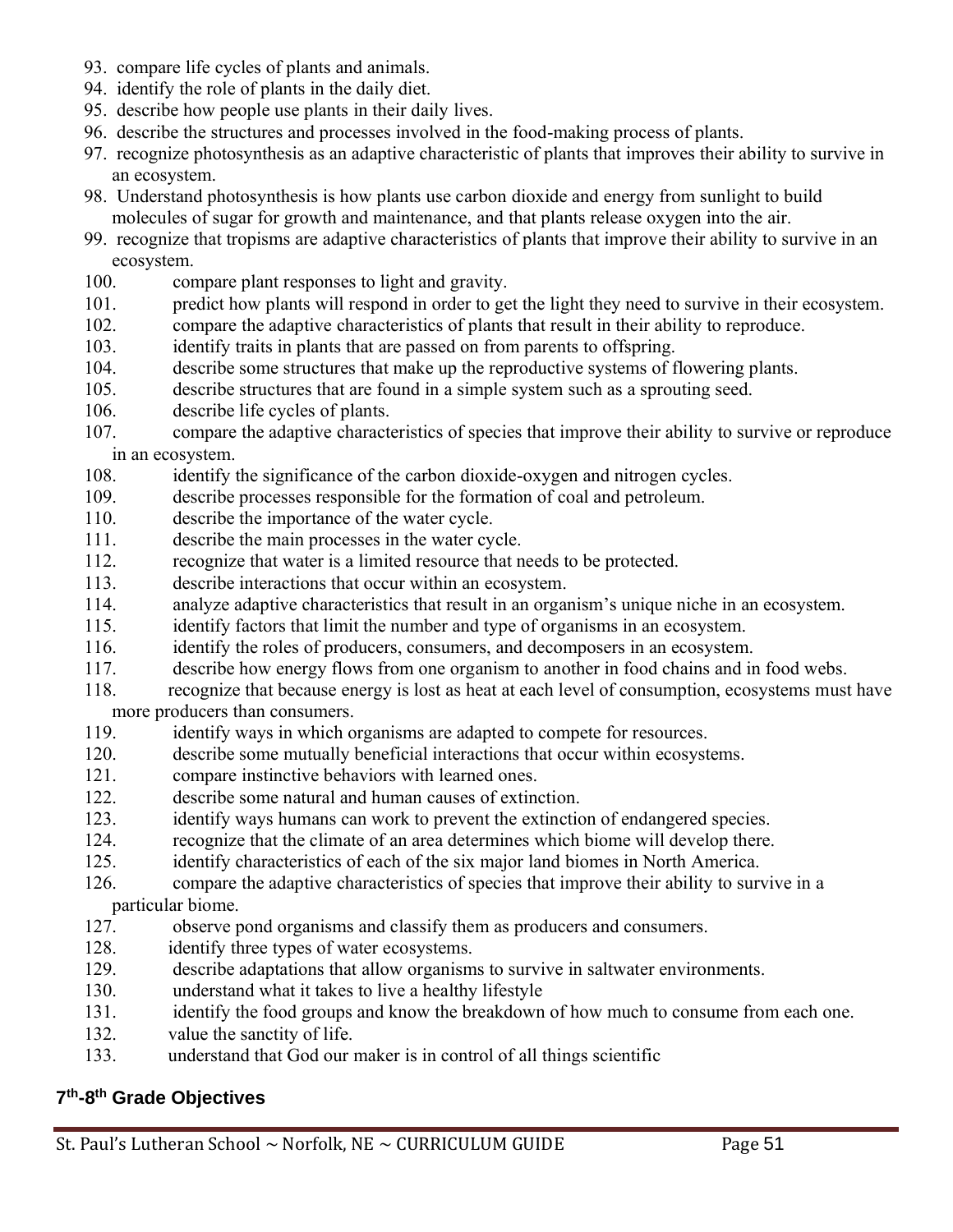By the end of  $8<sup>th</sup>$  Grade the students will:

- 1. Appreciate orderliness of God's created world.C
- 2. Conduct field and laboratory investigations using safe, orderly, and appropriate practices.
- 3. Use the scientific inquiry methods of observing, asking questions, formulating hypotheses, collecting data, evaluating data through the use of graphs, tables, maps, and charts, accepting or rejecting hypotheses, and forming conclusions.
- 4. Know how to use tools such as beakers, graduated cylinders, microscopes, computers, dissecting equipment, calculators, and thermometers to conduct science inquiry activities.
- 5. Communicate results of their investigations through written reports, graphic displays, or oral presentations.
- 6. Know that "In the beginning God created the heavens and the earth." (Genesis 1:1)
- 7. Know that God created the world in six normal, natural, consecutive 24 hour days and created mankind as the crown of His creation.
- 8. Understand that classification schemes can be used to understand the structure of organisms.
- 9. Know that living organisms have physical and/or behavioral responses to external stimuli (i.e. hibernation, migration, plant growth)
- 10. Know that living organisms strive to maintain a constant internal environment called homeostasis.
- 11. Identify the different human body systems and their specific functions (i.e.- circulatory, respiratory, skeletal, and nervous)
- 12. Recognize that all living organisms are composed of cells, from one to many trillions, whose details usually are visible only through a microscope.
- 13. Know that different types of cells have basic structures, components, and functions (i.e.- differences between plant cell and animal and human cell, the function of the cell membrane, nucleus, cytoplasm, chloroplast)
- 14. Understand that there is a differentiation among levels of organization (cells, tissues, and organs) and their roles within the whole organism.
- 15. Distinguish the difference between photosynthesis and cellular respiration.
- 16. Understand that a typical cell of any organism contains genetic instructions that specify its traits.
- 17. Understand that reproduction is the process by which organisms give rise to offspring and heredity is the passing of traits to offspring.
- 18. Distinguish the differences between the life cycles and reproduction methods of sexual and asexual organisms.
- 19. Know that DNA (deoxyribonucleic acid) is the genetic material of living organisms and is located in the chromosomes of each cell.
- 20. Understand that chromosomes and genes play a role in heredity (i.e.- genes control traits, while chromosomes are made up of many genes)
- 21. Identify the components of an ecosystem.
- 22. Understand that there is a flow of energy and matter in an ecosystem.
- 23. Recognize that biologists organize living organisms based on internal and external structure (i.e. vertebrates and invertebrates)
- 24. Appreciate the adaptations that God gives to living organisms.
- 25. Recognize the theory of biological evolution developed by Charles Darwin and reject it based on God's errorless word.
- 26. Identify and understand the characteristics of each layer of the atmosphere.
- 27. Understand the difference between global winds and local winds.\
- 28. Identify the major types of clouds: stratus, cumulus, cumulonimbus, cirrus.
- 29. Compare and contrast different air masses and fronts.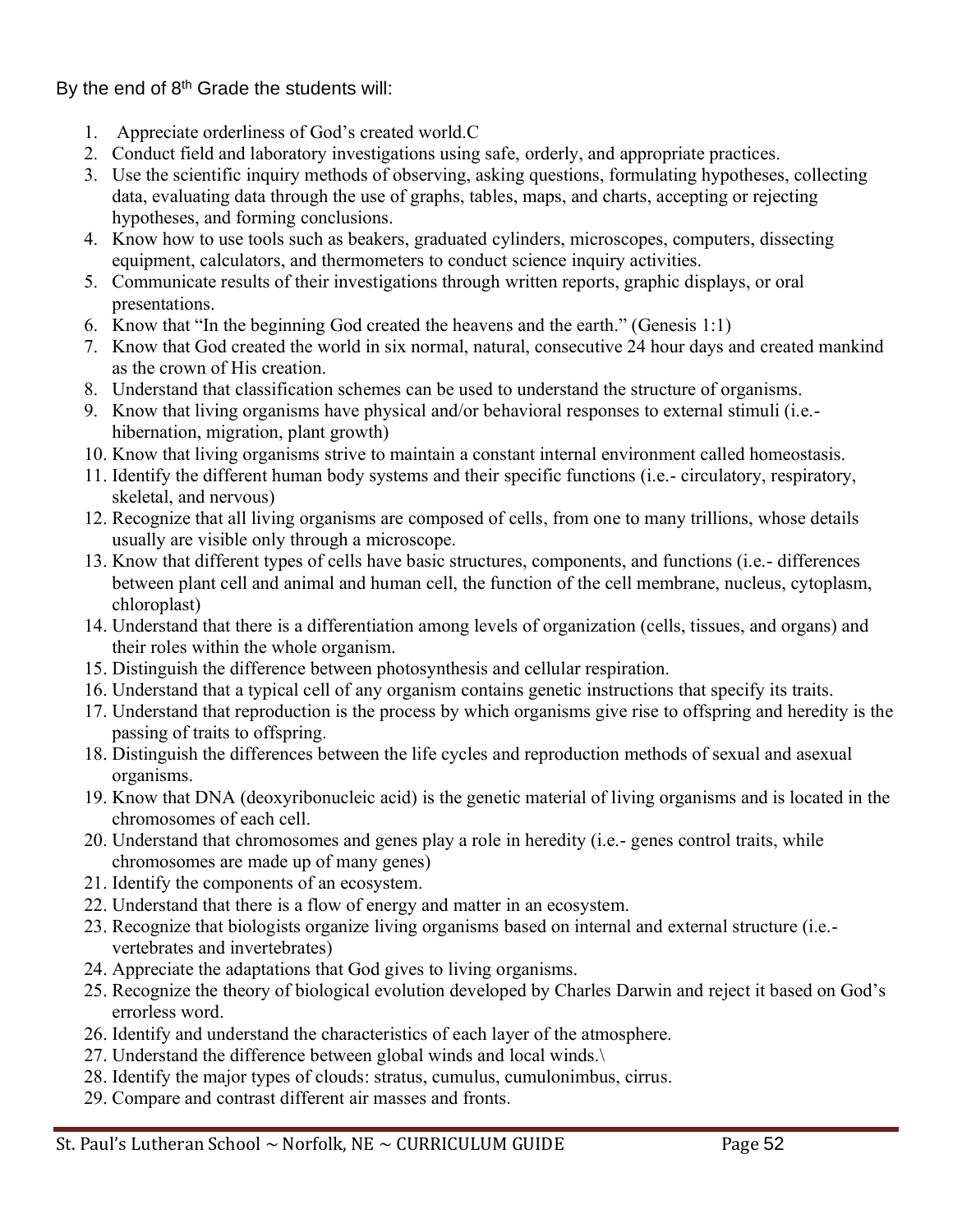- 30. Explain the characteristics of severe weather such as thunderstorms, tornadoes, and hurricanes.
- 31. Identify different tools that meteorologists use to forecast weather.
- 32. Explain the difference between climate and weather.
- 33. Identify different climate zones of the earth.
- 34. Recognize that galaxies are clusters of billions of stars and have different shapes
- 35. Know how to use astronomical units and light years as measures of distances between the Sun, stars, and Earth.
- 36. Know that the Sun is one of many stars in the Milky Way galaxy and that stars differ in size temperature, and color.
- 37. Identify the components of our solar system located in the Milky Way.
- 38. Understand that stars are the source of light for all bright objects in outer space and that the Moon and planets shine by reflected sunlight, not by their own.
- 39. Know the appearance, general composition, relative position and size, and motion of objects in the solar system, including planets, planetary satellites, comets, and asteroids.
- 40. Know that gravity is the force that governs the motion of the solar system and holds us to the earth's surface\
- 41. Understand that landforms result from constructive forces such as crustal deformation, volcanic eruption, and deposition of sediment and destructive forces such as weathering and erosion
- 42. Explain the difference between renewable and nonrenewable resources.
- 43. Know the different types of fossil fuels and their method of extraction.
- 44. Identify the advantages and disadvantages of various alternative energy resources.
- 45. Recognize that rocks are comprised of minerals.
- 46. Know the formation, weathering, sedimentation, and reformation of rockconstitute a continuing rock cycle in which the total amount of material stays the same as its form
- 47. Understand the differences between sedimentary, metamorphic, and igneous rock.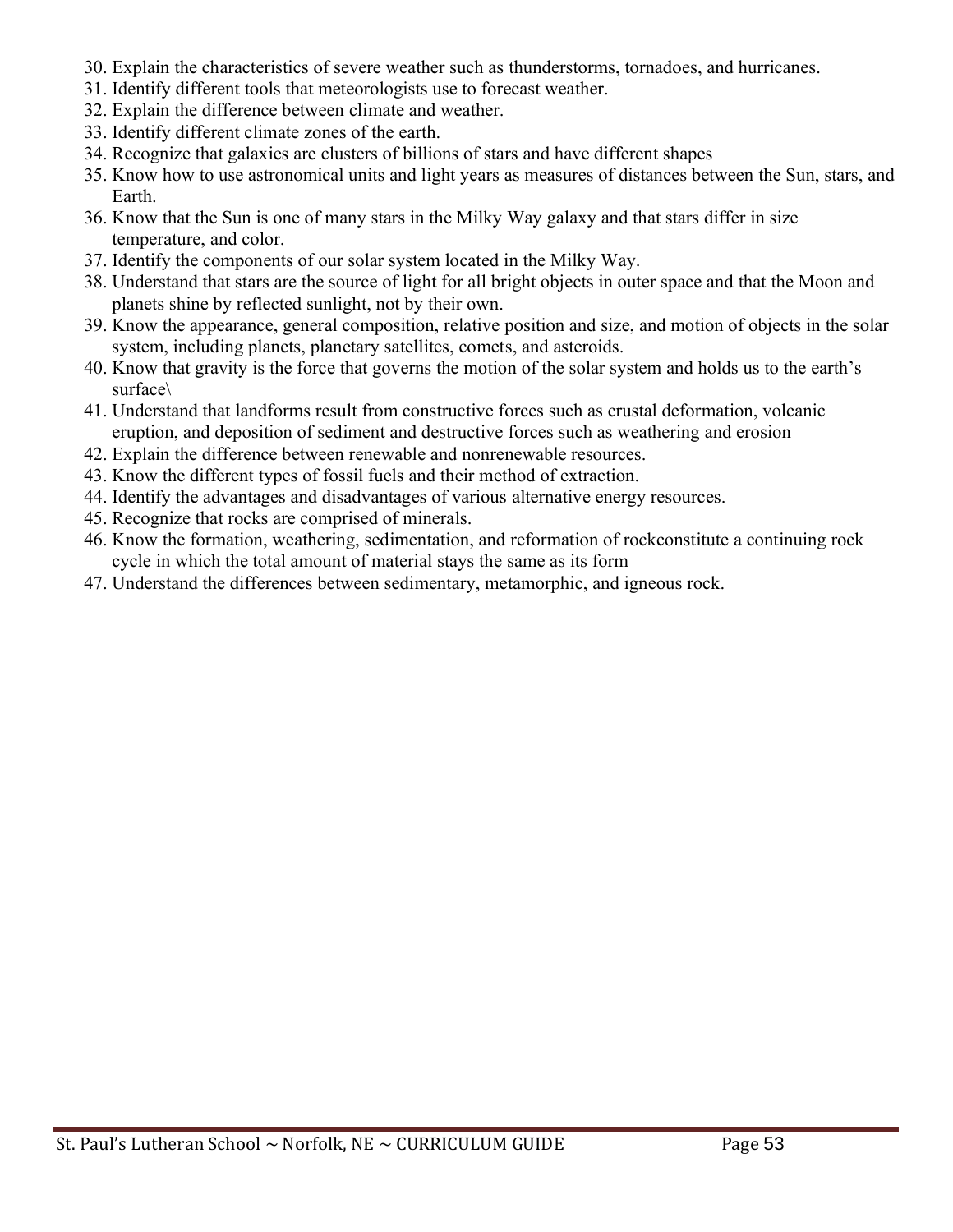# **SUBJECT: HEALTH & PHYSICAL EDUCATION**

# **Philosophy**

We want to maintain the thought that our bodies are temples of the Holy Spirit. It is our goal to educate students how to treat and use their bodies as such through physical activity. We instruct our students to continue an active lifestyle not only at St. Paul's but throughout their lives. We wish to promote sportsmanship, teamwork, respect for others, cooperation, and a healthy lifestyle.

The curriculum that St. Paul's uses is SPARK. This curriculum offers a variety of units that enable students to complete physical fitness and skills benchmarks.

# **Scripture**

"Do you not know that your bodies are temples of the Holy Spirit, who is in you, whom you have received from God? You are not your own; you were bought at a price. Therefore honor God with your bodies" (1 Corinthians 6:19-20).

# **General Objectives**

Through Christ-centered physical education instruction, the students will:

- A. Be aware of the fact that his body is the temple of the Holy Spirit and, therefore, should be used to glorify God.
- B. Realize that her physical health and abilities (skills) area gift from God and should be preserved and developed to the fullest extent through instruction in a knowledge of and proper application of certain physical activities and sports.
- C. Participate regularly in physical activity.
- D. Develop competency in motor skills and movement needed to perform a variety of physical activities.
- E. Utilize good sportsmanship and fair play.
- F. Exhibit responsible personal behavior that respects self and others in physical activity settings.
- G. Use and care for all physical education equipment and facilities.
- H. Value physical activity foor health, enjoyment, challenge, self-expression, and/or social interaction.
- I. each the child to suppress interests and goals and foster and understanding of cooperation with others. (teamwork)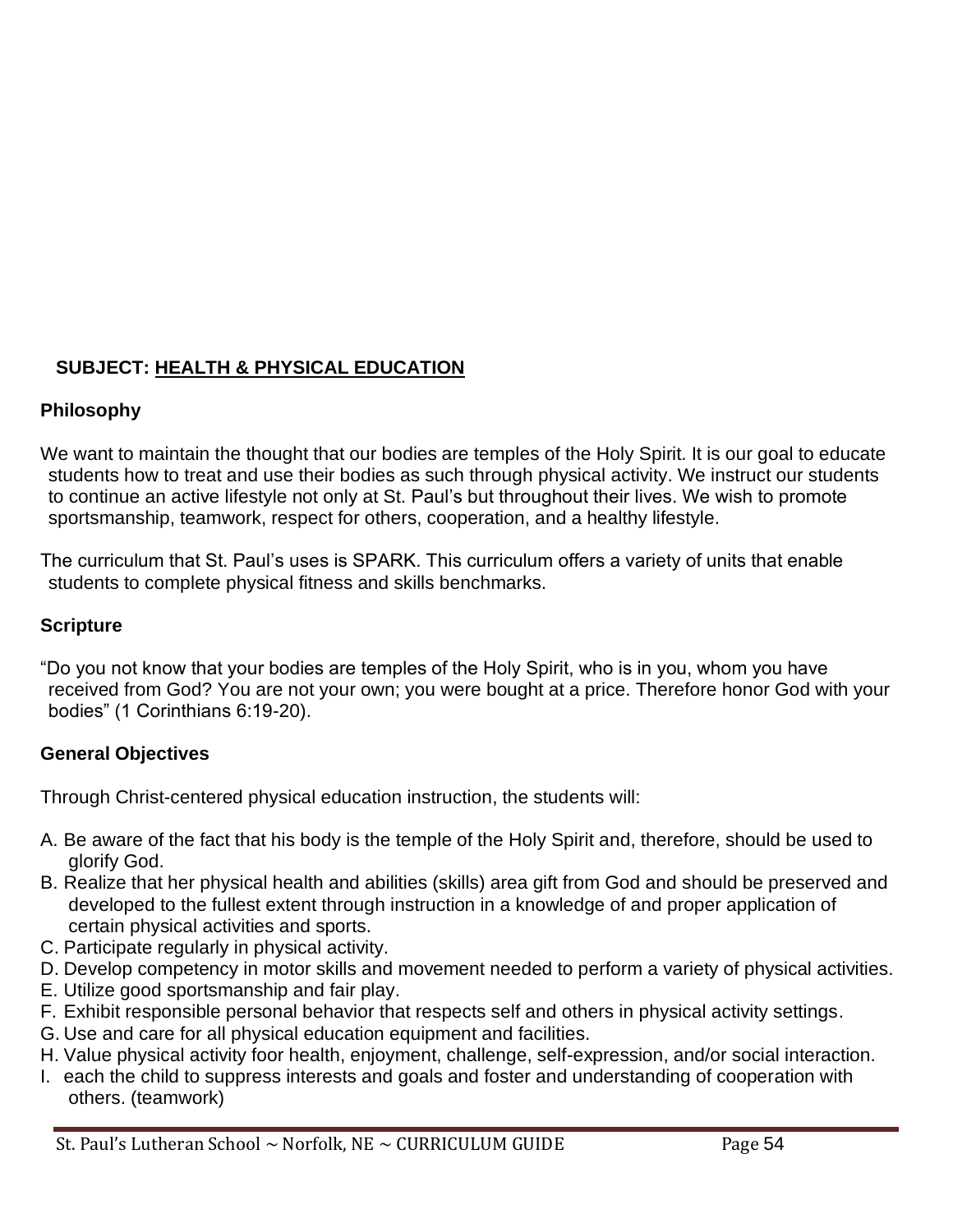J. Provide equal opportunity for both boys and girls.

# **Objectives: grades K-4**

# **Cognitive Development**

By completion of 4th grade students are expected to:

- A. realize their bodies are temples of the Holy Spirit
- B. learn and identify the basic parts of the basketball court: side line, baseline, lane, free throw, 3 point arc
- C. understand the basic rules of basketball: double dribble, traveling, illegal use of the body
- D. understand basic terminology of basketball: offense, defense, foul, out-of-bounds
- E. learn and identify the basic parts of a soccer field: sideline/end-line, corner arc, penalty box, goal
- F. understand the basic rules of soccer: handball, tripping
- G. understand basic terms of soccer: goalie, offense, defense, free kick, save, penalty, out-ofbounds
- H. learn basic track terminology: events, fault, shuttle run, hand offs and dash/sprint vs. run
- I. learn basic volleyball terminology: bump, set/overhand pass, rotation, serve (overhand/underhand), volley and side out
- J. identify basic parts of the volleyball court: end line, side line, center line and 10 ft. line
- K. learn basic volleyball rules: double hits, 3 hits per side, six players on the court, rally scoring (must win by two points) and matches consists of best 2 out of 3 sets (first two to 25, final to 15)

# **Physical Skills Development**

By completion of 4th grade students are expected to:

- A. understand our bodies are temples of the Holy Spirit and developing our physical skills builds up the temple
- B. learn basic track skills: sprinting (short distances), running (long distances), jumping rope, tugo-war, softball throw, standing long jump and running long jump
- C. learn basic volleyball skills: underhand serve, setting, passing and rotation
- D. master locomotor movements such as walking, running, leaping, hopping, jumping, galloping, sliding, skipping, and pivoting
- E. master non-locomotor movements such as bending, stretching, turning, shaking, pushing, pulling, and swaying
- F. demonstrate progress towards the mature forms of throwing, catching, kicking, trapping, rolling, dribbling, striking
- G. acquire beginning skills in a few specialized movement forms such as dribbling and passing a basketball to a moving teammate
- H. recognize and apply concepts that affect the quality of complex movement performance such as using an appropriate grip to strike a ball with a bat
- I. develop patterns and combinations of movement into repeatable sequences
- J. demonstrate the ability to change directions (dodge), transfer weight (feet to hands) and fall with control
- K. recognize proper form and provide feedback to his/her partner (i.e.- throwing, striking, dribbling)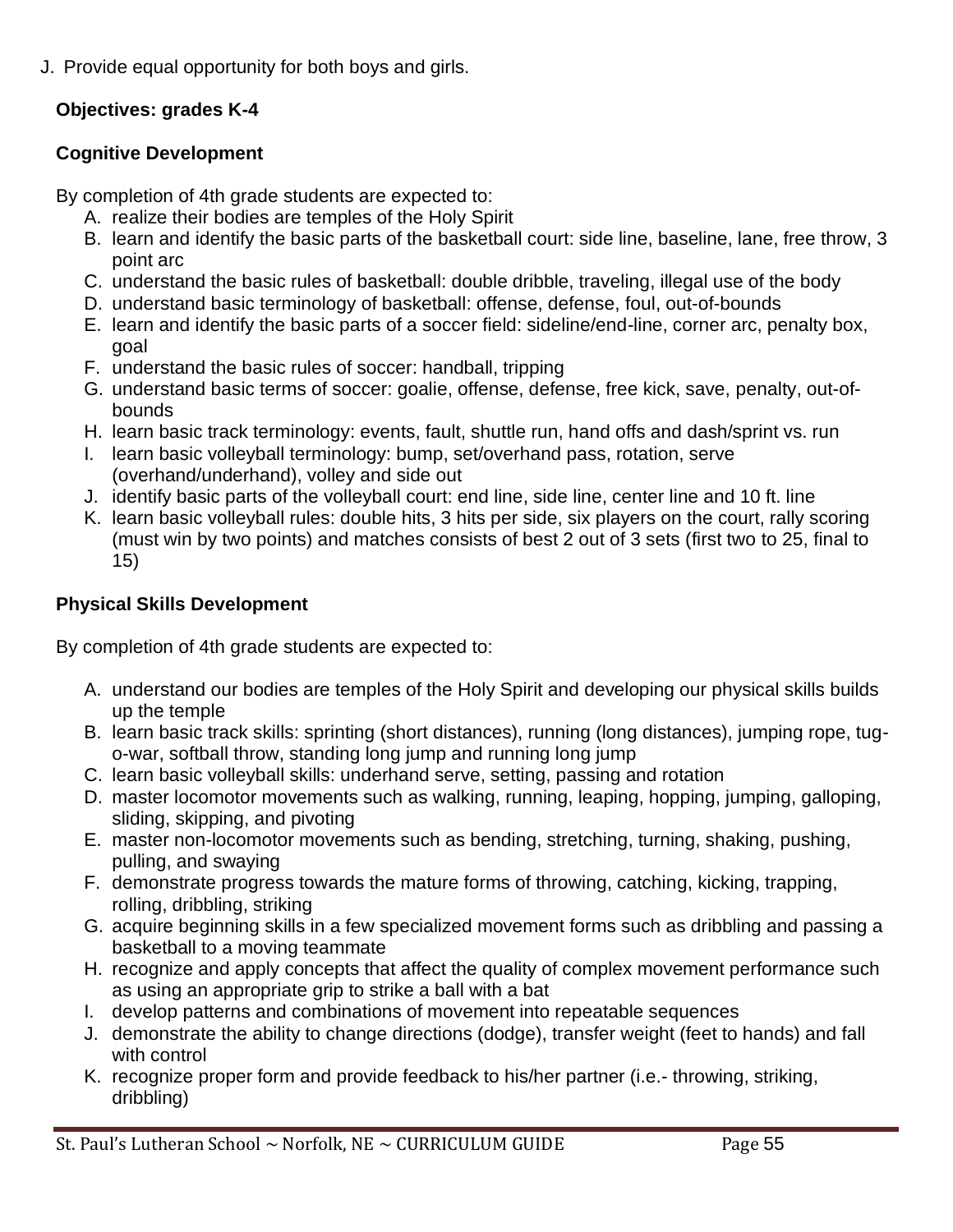- L. learn to enjoy practicing activities to increase skill competence
- M. develop fundamental basketball skills: shooting, passing, dribbling, rebounding, defensive positioning
- N. develop fundamental volleyball skills: serving, setting, bumping, and passing
- O. develop fundamental soccer skills: passing, dribbling, shooting, trapping, throw-ins
- P. develop fundamental track and field skills: short and long distance running, running and standing long jump, baton exchanges, and shot put
- Q. learn and develop basic basketball skills: dribbling, passing, shooting
- R. learn and develop basic soccer skills: dribbling, stop ball, passing, throw-in, shooting

#### **Social Development**

By completion of 4th grade students are expected to:

- A. follow Jesus' example by treating others with love and respect
- B. follow activity-specific rules, procedures, and etiquette with little or no reinforcement
- C. distinguish between compliance and noncompliance with rules and regulations
- D. use equipment and space safely and properly
- E. develop positive self-management and social skills needed to work independently and with others in physical activity settings
- F. respond to winning and losing with dignity and understanding
- G. demonstrate effective communication, consideration and respect for the feelings of others during physical activities such as encourage others, allow others equal turns, and invite others to participate
- H. accept the teacher's decision regarding a personal rule infraction without displaying negative reactions towards others
- I. demonstrate acceptance of the skill and ability of others through verbal and nonverbal behavior
- J. learn that it is teamwork that wins a game
- K. learn the benefits of practice

#### **Physical Fitness and Well Being**

By completion of 4th grade students are expected to:

- A. understand physical fitness is an important component to caring for our God-given bodies
- B. celebrate personal successes and achievements as well as those of others
- C. identify several moderate to vigorous physical activities that provide personal pleasure
- D. participate in physical activities that provide for enjoyment and challenge
- E. identify activities that promote the physical fitness components of strength, endurance, and flexibility
- F. describe healthful benefits that result from regular physical activity
- G. select and participate regularly in physical activities for the purpose of improving skill and maintaining good health
- H. learn and practice basic stretching skills to increase flexibility and range of motion and correct form
- I. learn and practice building muscle strength and stability through simple exercise. ie. squats, lunges, push-ups and sit ups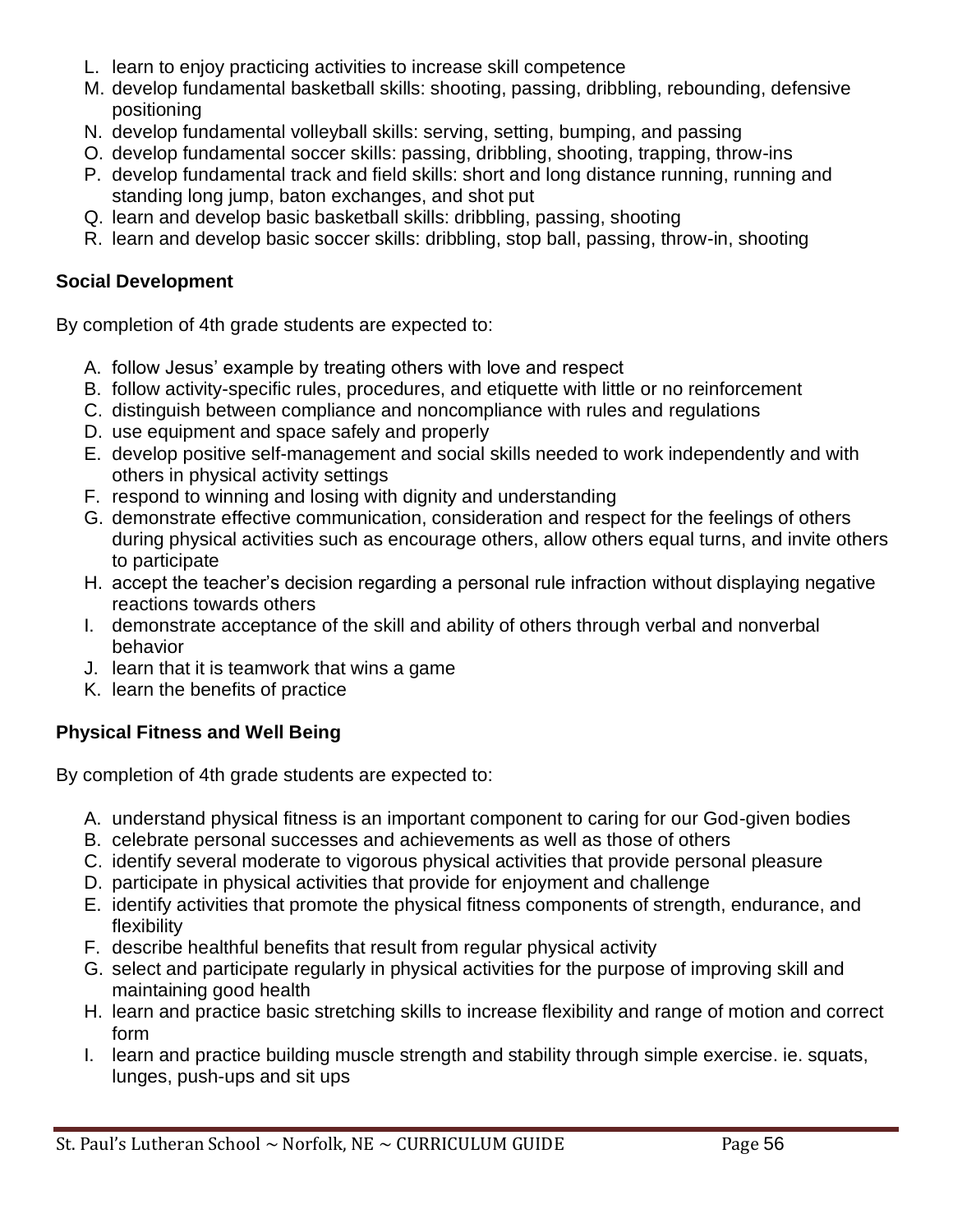- J. learn and practice basic stretching skills to increase flexibility and range of motion and correct form
- K. learn and practice building muscle strength and stability through simple exercise. ie. squats, lunges, push-ups and sit ups

### **Objectives: grades 5-8**

#### **Cognitive Development**

By the completion of 8th grade, students are expected to:

- A. believe our bodies are temples of the Holy Spirit
- B. understand the basic history of volleyball, including the game's inventor, William G. Morgan
- C. learn the basic parts of a volleyball court, including the baselines and center line
- D. understand the basic terminology of volleyball, including bump, set, spike, and rotation
- E. learn the basic rules of volleyball, including carrying and foot faults
- F. understand the basic history of basketball, including the game's inventor, Dr. James Naismith
- G. learn the basic parts of a basketball court, including free throw lane and three point line
- H. understand the basic terminology of basketball, including boxing out, fast break, and officials
- I. understand the basic rules of basketball, including double dribble and lane violations
- J. understand the basic history of soccer, including many early civilizations once playedvarious forms of soccer
- K. learn the basic parts of a soccer field including penalty box and center circle
- L. understand the basic terminology of soccer, including free kicks and yellow and red cards
- M. understand the basic rules of soccer, including handball, tripping, throw-ins
- N. understand the benefits of stretching, including body preparation for exercising and preventing injuries
- O. learn the benefits of cool downs, including slowing your heart rate to a normal speed, return breathing to regular pace, avoid muscle stiffness and soreness, and reduce risk of dizziness and lightheadedness

# **Physical Skill Development**

By the completion of 8th grade, students are expected to:

- A. understand our bodies are temples of the Holy Spirit and developing our physical skills builds up the temple
- B. demonstrate increasing competence in more advanced specialized physical skills
- C. develop and understand strategies for competitive and noncompetitive games
- D. identify the characteristics of highly skilled performance in movement forms such as describing the characteristics that enable success in passing and spiking after observing a team of skillful volleyball players
- E. identify and apply basic biomechanical principles such as lowering the center of gravity and widening the base of support
- F. demonstrate appropriate relationships to an opponent in dynamic game situations such as staying between opponent and goal and moving between opponent and the ball
- G. demonstrate appropriate speed and generation of force such as running sprints, running distance, throwing a disc, jumping, kicking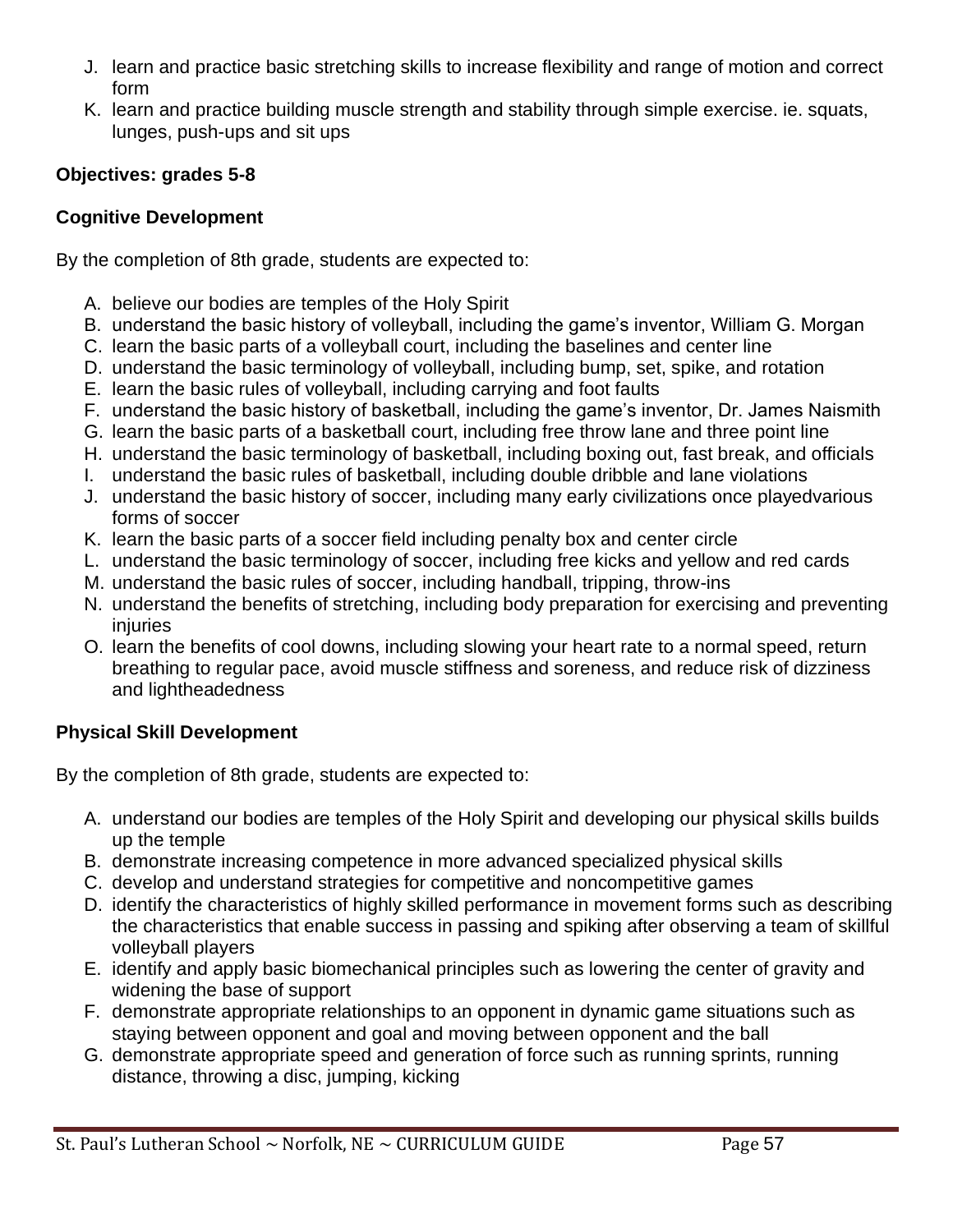- H. identify and apply principles of practice and conditioning to enhance performance (i.e. conditioning allows one to play for longer periods of time without fatigue)
- I. detect, analyze, and correct errors in personal performance
- J. detect and correct errors in his/her or partner's skill performance

#### **Social Development**

By the completion of 8th grade, students are expected to:

- A. follow Jesus' example by treating others with love and respect
- B. demonstrate a knowledge of games, rules, and sportsmanship
- C. demonstrate a knowledge of the roles of team members and officials
- D. recognize the social benefits of participation in physical activity such as the joy of participating with a team and sensing team fulfillment
- E. identify positive and negative peer influence
- F. make choices based on the safety of self and others
- G. consider the consequences when confronted with behavior choice
- H. work cooperatively with a group to achieve group goals in competitive as well as cooperative settings
- I. respect the physical and performance limitations of self and others

#### **Physical Fitness and Well Being**

By the completion of 8th grade, students are expected to:

- A. understand physical fitness is an important component to caring for our God-given bodies
- B. enjoy learning new activities
- C. demonstrate correct techniques for warming up and cooling down prior to and following aerobic and anaerobic exercise
- D. participate in a variety of aerobic and anaerobic activities to attain cardiovascular endurance
- E. demonstrate correct techniques for increasing and maintaining flexibility
- F. participate in a variety of strength building activities
- G. establish personal physical activity goals
- H. participate at least three times a week in physical activities that contribute to the attainment of and maintenance of physical fitness
- I. explore personal interests in a variety of new physical activities both in and out of physical education class
- J. explain how people can enjoy an activity even if they are not gifted athletes
- K. feel satisfaction when engaging in physical activity
- L. acquire stretching skills, including an increase of flexibility and joint range of motion, correct exercise posture, and better athletic coordination
- M. acquire the ability to cool down and stretch after workouts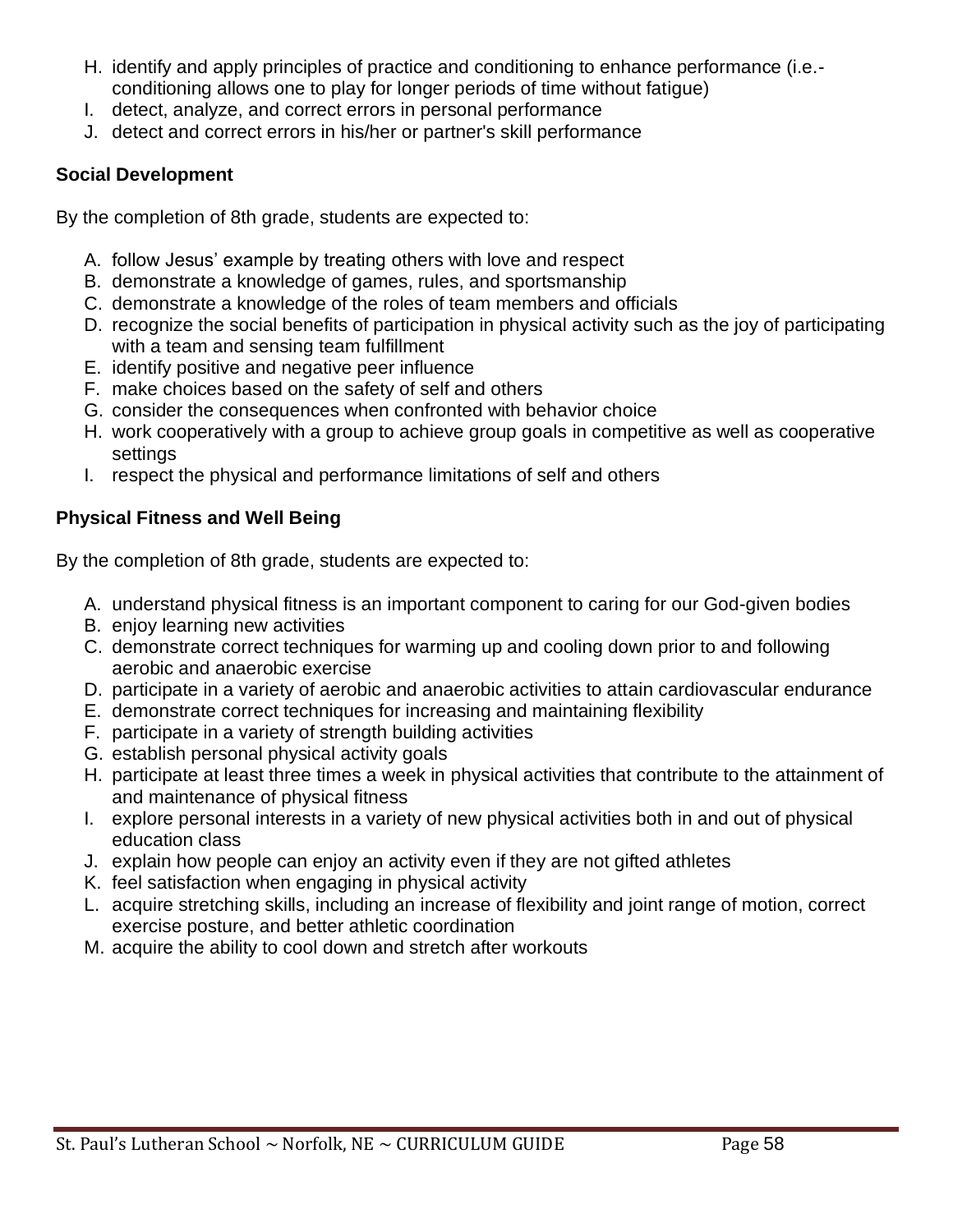#### **SUBJECT: MUSIC**

#### **Philosophy**

Music and the ability to produce music are precious gifts of our God. Not only does music exert cultural influences and provide enjoyment and recreation, but above all, it is a wonderful way for us to praise and glorify God. Music speaks to every person in unique ways: emotionally, intellectually, and spiritually. Repeatedly Scripture calls upon us to sing to the Lord.

The Christian teacher has many opportunities to develop the gift of music in the children at St. Paul's Lutheran School. Music embraces, enhances, and supports all other subject areas and still maintains its own integrity as a very special gift of God. Not only should it be the concern of the Christian teacher to develop beautiful singing, but also to develop a knowledge of and an appreciation for all styles of music including a love for the great heritage that our Lutheran Church has in its treasury of Christian hymns.

#### **Purpose**

Our music curriculum encourages children to become involved in making music, develop performance skills, increase their understanding and appreciation of God's gift of music.

#### *We Teach Music*

Not because we expect you to major in music, Not because we expect you to sing or play all your life, Not just so you can relax, Not just so you can have fun,

> But --- So you will grow in your faith, So you can witness to that faith, So you can praise your Lord in song.

#### **Scripture**

Psalm 57:7 "My heart, O God, is steadfast, my heart is steadfast; I will sing and make music." Psalm 147:7 "Sing to the Lord with thanksgiving; make music to our God on the harp."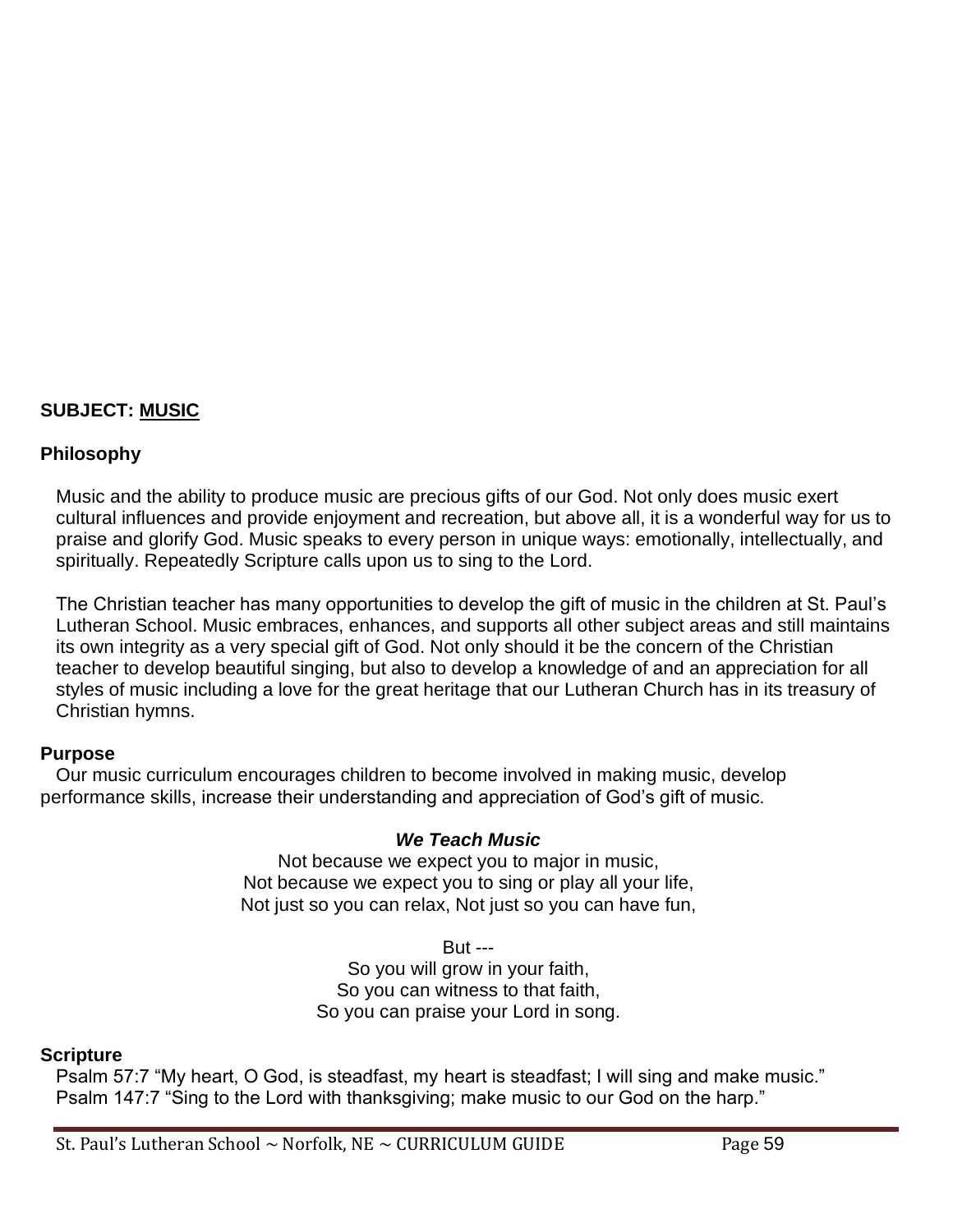Psalm 96:1 "Sing to the Lord a new song: sing unto the Lord, all the earth."

# **GENERAL OBJECTIVES**

The child will:

- 1. Recognize that music and the ability to make music are gifts from God.
- 2. Use music as a means to praise and glorify God.
- 3. Respect and appreciate all types of music in the light of God's Word.
- 4. Understand and use music in worship settings.
- 5. Know and value the heritage of Lutheran church music.
- 6. Sing independently and with others, to the best of their abilities.
- 7. Sing melodies
- 8. Use music vocabulary.
- 9. Develop God-given talents to express thoughts, feelings, and faith through music.
- 10.Develop a basic repertoire of religious and non-religious music.
- 11.Develop a basic knowledge of music fundamentals including: pitch, rhythm, harmony, form, tempo, etc.
- 12.Become a perceptive listener.
- 13.Become acquainted with different instruments and the orchestra.

# **SPECIFIC OBJECTIVES**

# **Grades K-2**

By the end of  $2^{nd}$  grade, students will...

- 1. Sing a large variety of songs and hymns in pitch.
- 2. Develop singing mechanics.
- 3. Practice keeping specific rhythm while singing.
- 4. Sing the major scale in any key-within their vocal range.
- 5. Follow words when written with music.
- 6. Become acquainted with staff lines and notation.
- 7. Know the value of the four basic notes: whole, half, quarter, and eighth
- 8. Know the names of notes in the Treble Clef.
- 9. Be introduced to instruments of the orchestra.
- 10. Listen to various types of music for appreciation.

# **Grades 3-5**

By the end of 5th grade, students will…

- 1. Recognize music and the ability to make music as gifts from God.
- 2. recognize, read, and perform music having the following note values: half note and rest, quarter note and rest, eighth note and rest, sixteenth note and rest.
- 3. recognize, read, and perform music having syncopated patterns, triplets, dotted notes, and compound meters
- 4. interpret time signatures
- 5. recognize the tonal relationship between the do-re-mi syllables and will be able to read and use symbols that represent them
- 6. recognize rounds and ostinato patterns and will be able to sing and play them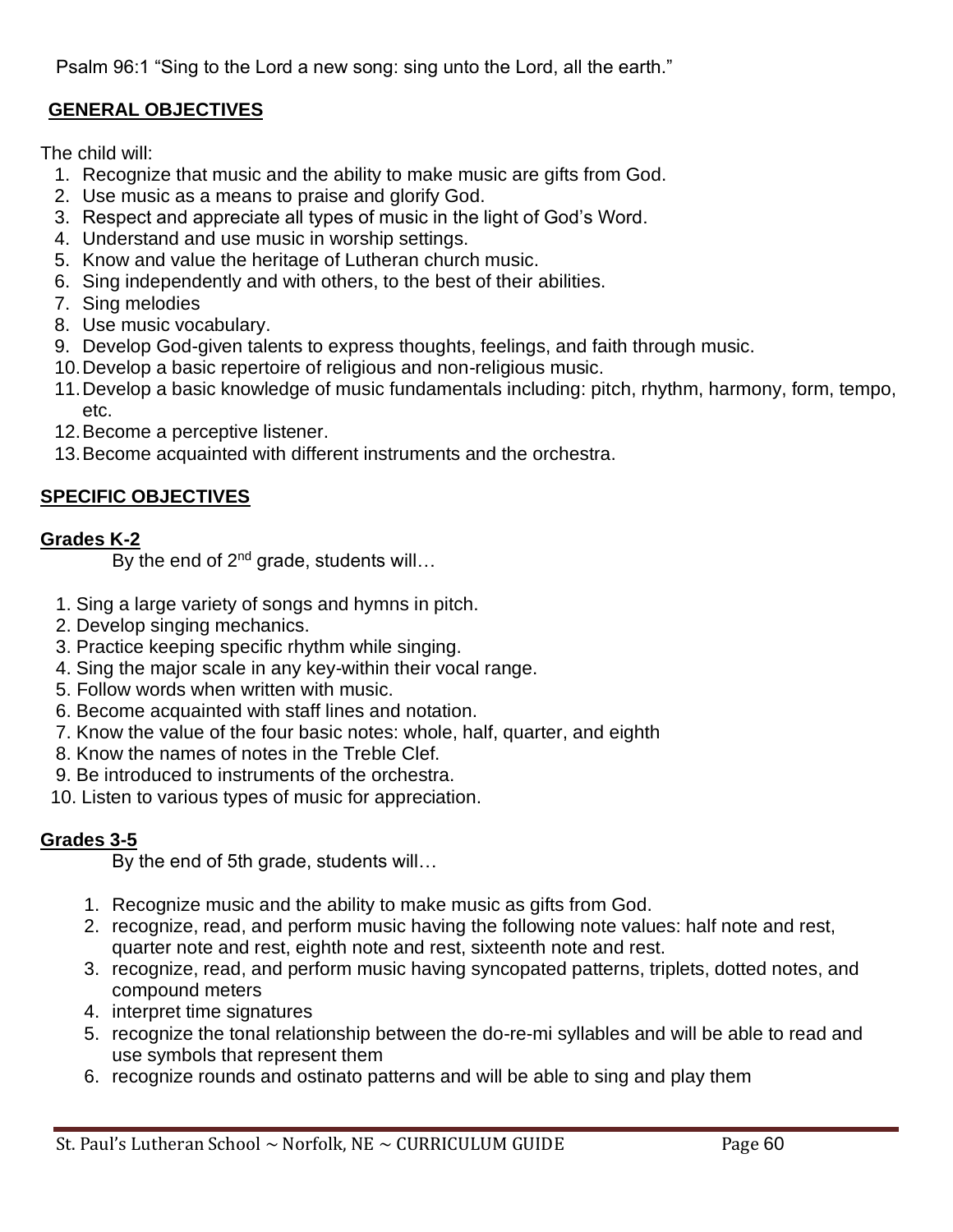- 7. improve the ability to sing in the following areas: respiration (posture and breathing), phonation (voice production in lower and upper registers), and pitch accuracy
- 8. recognize that music has different volumes, and be loud, moderately loud, soft, and moderately soft
- 9. recognize that music has crescendo and decrescendo, and gradually become louder or softer
- 10.know and apply some Italian terms and symbols that relate to dynamics
- 11.recognize phrases in music
- 12.recognize that there are many tempos in music
- 13.gain greater proficiency in singing harmony
- 14.recognize the tonal relationships between do-re-mi-so anb di-mi-so-la
- 15.be able to read tonal relationships in music
- 16.distinguish keyboard instruments their shapes, methods of sound production, and timbres
- 17.gain competence in reading and playing a score made for rhythm band instruments
- 18.become aware of and respond to phrases and sections of a musical composition
- 19.gain a better understanding of Christian worship in these areas: music for worship, orders of worship, the church year, musical instruments for worship, and the church building and its appointments
- 20.Use dance to practice rhythm and beat.
- 21.Express musical ideas by playing common classroom instruments, by moving to music, and by creating music.
- 22.Sing parts other than melody.
- 23.Sing with correct vocal techniques.
- 24.Distinguish between pitches that are higher, lower, or the same.
- 25.Identify melody movement: up, down, same, step, skip, pattern, scale, and chord notes.
- 26.Differentiate beat accent, and meter.
- 27.Recognize note values and rhythm patterns.
- 28.Identify instrumental and vocal timbres.
- 29.Identify dynamic levels and changes.
- 30.Be able to perform learned music in church or in other public forums.
- 31.Be able to identify musical instruments by hearing them played.

In grades 3-5, the students will experience these units and complete them all by the end of fifth grade:

- Non-hymnal Singing
	- o Patriotic/America Songs Singing
	- o Favorite, Children's, and Folk Songs
	- o Religious VBS type songs
	- o Round Singing, 2-3 part singing
	- o Pitch relationship identification (high, lower, same)
	- o Pitch movement identification ( up, down, same, step, skip, pattern)
- Spring Musical
	- o Song, lines, choreography, sequencing memorization
- Hymnal Studies
	- o Singing Hymns of the Week
	- o Koine accompaniments
	- o Lent, Holy Week, and Easter hymn singing
	- o Psalms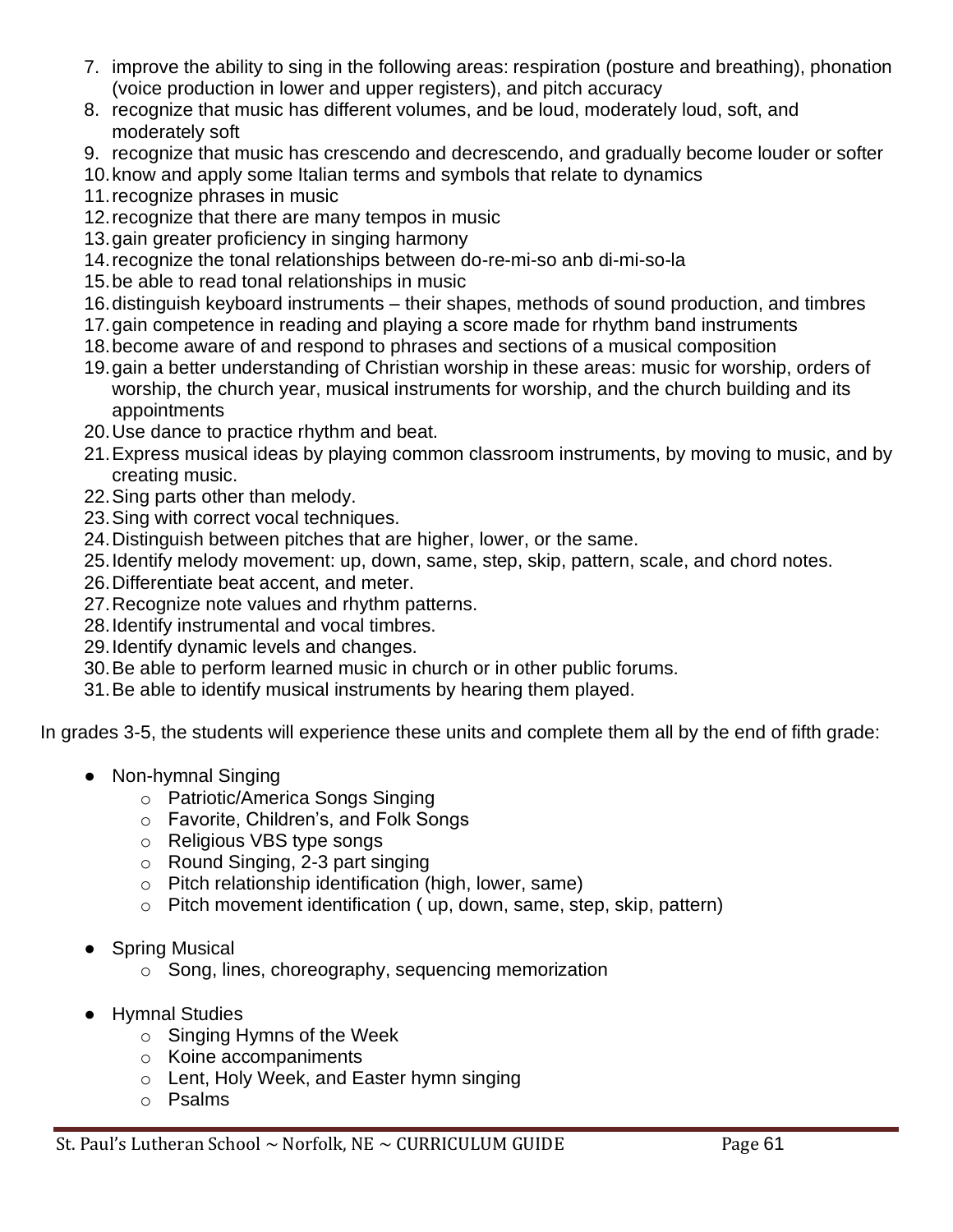- o Exploring Christian Worship hymnal
- Shake it up rhythm/percussion instrument Unit
- Orchestration
	- o Strings
	- o Brass
	- o Percussion
	- o Woodwinds
- Recorders
	- o Note identification, reading, and finger to note memorizations
- Basic Music Theory
	- $\circ$  (staffs, clef, notes, rhythms, accidentals, time signatures, rests, pitch & note names, Italian symbols and terms, dynamics)
- Action Songs/Folk Dancing/Line Dancing Unit
	- o Father Abraham
	- o Bunny Hop
	- o Chicken Dance
	- o YMCA
	- o Macarena
	- o Square dancing
	- o Electric slide
	- o Etc…

#### **Grades 6-8**

By the end of 8th grade, students will…

- 1. Listen to music with understanding.
- 2. Become familiar with many types of music.
- 3. Appreciate music of all different types from varying ethnic backgrounds around the world.
- 4. Understand the difference between religious and secular music.
- 5. Recognize triads and chords, chord changes and progressions, major and minor modes.
- 6. Identify repetitions, alterations, and contrasts.
- 7. Recognize song forms.
- 8. Identify texture.
- 9. Identify tempos and changes.
- 10.Know the difference among soprano, alto, tenor, and bass parts.
- 11.Review the treble and bass clef signs.
- 12.review the names of the lines and spaces on the staffs.
- 13.learn to use ledger lines, the alto clef, and octave transposition signs.
- 14.identify the location of the syllable *do* on the staff through an analysis of the key signature.
- 15.use information on vocal tone production to improve singing ability. review the syllables, intervals, and notation of the major scale and understand and use key signatures.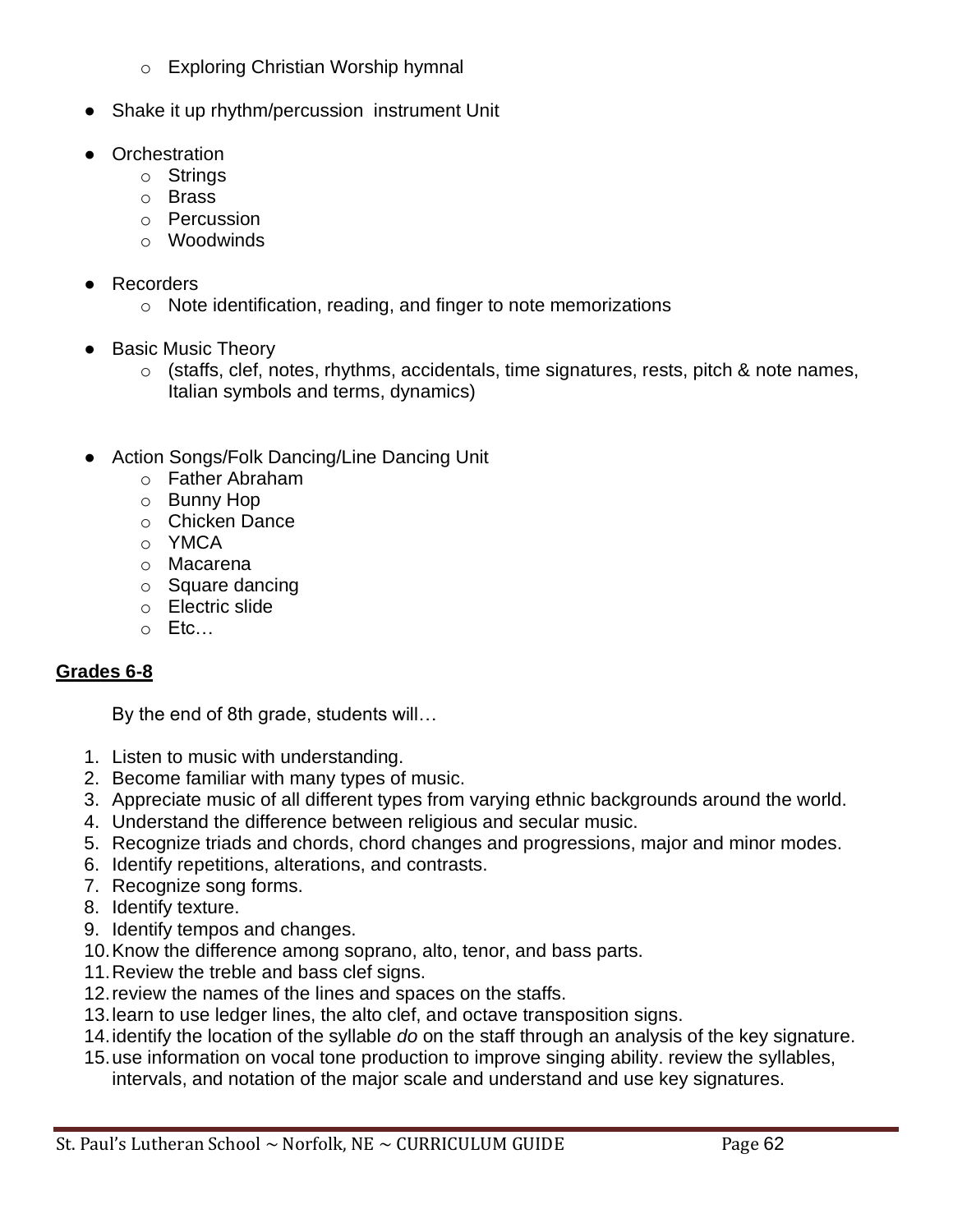- 16.review the syllables of the major scale and the concepts of raised and lowered syllables and be able to use *fi, si,* and *te* in theoretical and melodic settings.
- 17.understand the structure and use of minor scale.
- 18.become more proficient at sight-reading melodies in major and minor scales.
- 19.understand the concept of triads and write them.
- 20.identify the I, IV, and V chords.
- 21.identify the terms and symbols for many musical facts and concepts.
- 22.gain further insights about meters and syncopated patterns and skill in using them.
- 23.know how to name and classify intervals.
- 24.become aware of the characteristics of music in the Baroque, Classical, Romantic, Impressionism, Modernism, American, Jazz, Blues, and Rock Eras by studying a composer and one of his compositions.
- 25.gain a better understanding of Christian worship as it relates to the following:
	- a. music in the worship of Bible times
	- b. liturgical songs
	- c. order of worship
	- d. types of hymns
	- e. the church year- calendar and symbols for the seasons
	- f. the history of church architecture.
- 26.Use note-reading abilities to play music on the recorder instrument.
- 27.Understand the role of Martin Luther in the Reformation of the Church.
- 28.Gain further insight about how the Christian Church has developed and diverged from Reformation times to today.
- 29.Review the basic families of instruments in orchestras.
- 30.Become aware of how instruments developed in history.

In grades 6-8, the students will complete these units by the end of the first year of the three year curriculum rotation (Year 1 of 3)

- o Impressionism (Semester 1)
- o Modernism (Semester 1)
- o American Composers (Semester 1)
- o Jazz, Blues, Rock (Semester 2)
- o Scales and Music Theory, basic music composition (Semester 2)
- o Brass (Semester 2)
- o Percussion (Semester 2)

In grades 6-8, the students will complete these units by the end of the second year of the three year curriculum rotation (Year 2 of 3)

- o Martin Luther & Reformation (Semester 1)
- o Worship & Liturgy (Semester 1)
- o Church Year & Symbols (Semester 2)
- o Church History from Reformation to today (Semester 2)
- o World Missions (Semester 2)
- o World Music styles (Semester 2)

In grades 6-8, the students will complete these units by the end of the third year of the three year curriculum rotation (Year 3 of 3)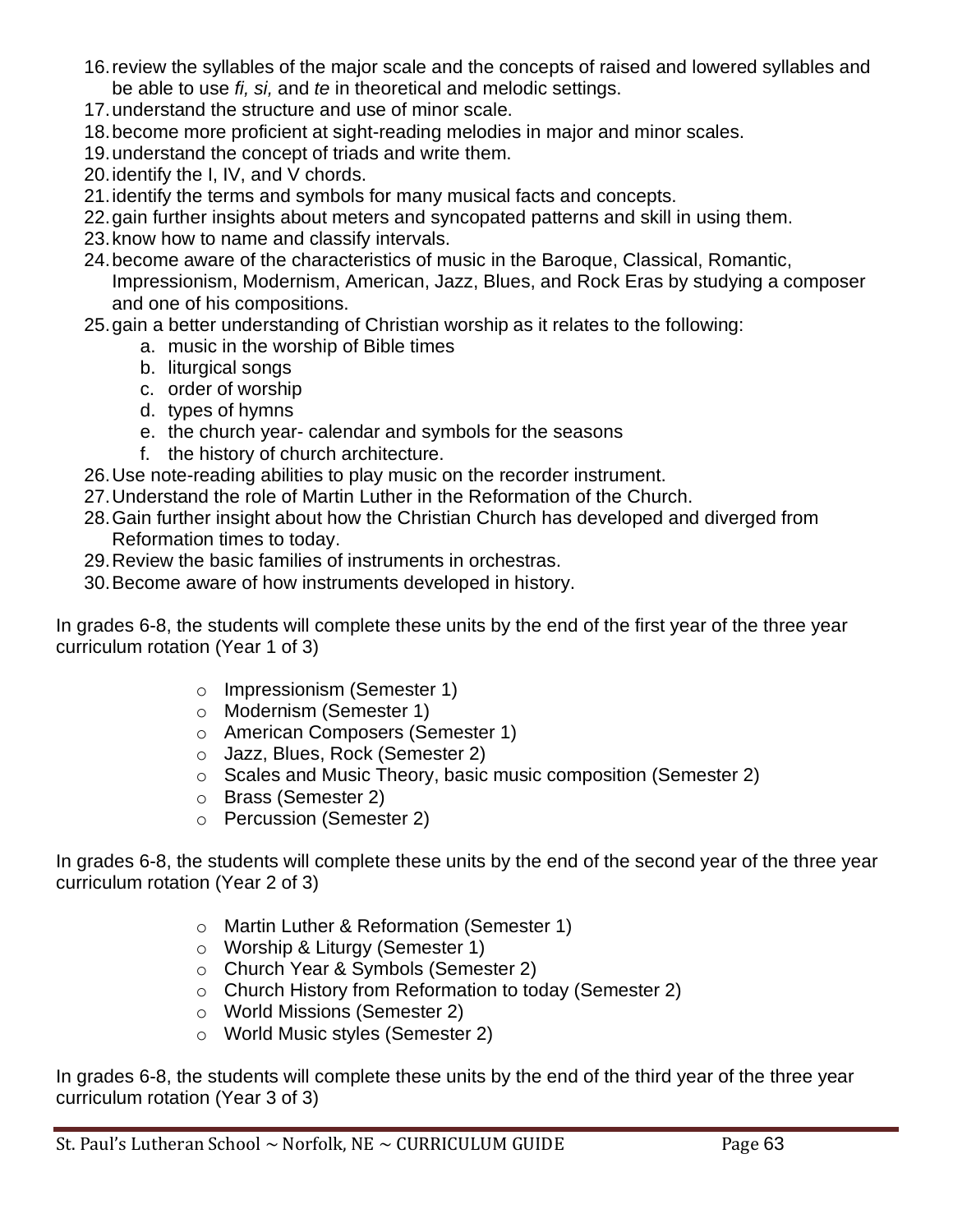- o Baroque Period (Semester 1)
- o Classical Period (Semester 1)
- o Romantic Period (Semester 1)
- o Strings (Semester 2)
- o Woodwinds (Semester 2)
- o Recorder Playing (Semester 2)

#### **SUBJECT: ART**

#### **Philosophy**

We believe that art is a visual form of communication where students can translate God's creation around them into self-expression of ideas all the while developing flexible, original, and imaginative thinking.

#### **Purpose**

Our art curriculum helps students learn that art is a personal way God has given them to express themselves. It teachers about time and places, and connects in important ways to other areas of learning. Students understand that their works of art are unique and valuable as self-expression

#### **Scripture**

Isaiah 64:8 "But now, O Lord, you are our Father; we are the clay, and you are our potter; we are all the work of your hand."

#### **A. GENERAL OBJECTIVES**

The child will:

- 1. Learn to observe and appreciate the beauty of God's creation.
- 2. Learn to best express his observations and feeling.
- 3. Become acquainted with and appreciate the work of famous artists.
- 4. Experience the use and technique of different media in art.
- 5. Recognize that the Lord has blessed all people with varied artistic abilities.
- 6. Be instilled with the desire to put forth a God-pleasing effort.
- 7. Realize that art plays a role in his everyday life.
- 8. Realize that art is ongoing and reflects the life and times of its people.
- 10. The following concepts will be taught: color, shape and form, composition, texture, rhythm, pattern and repetition, balance, variety and contrast, perspective, and line.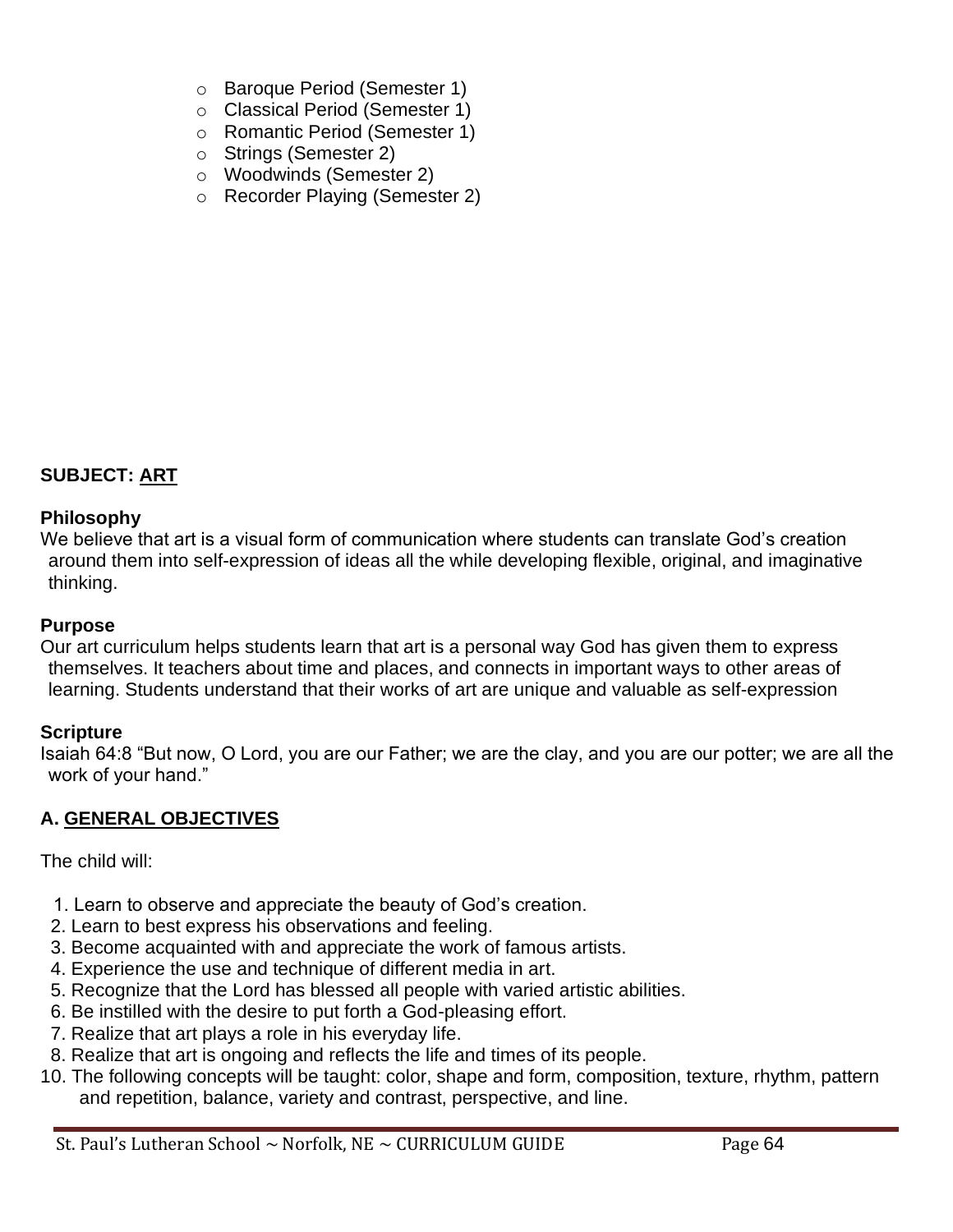# **COURSE OF STUDY**

#### *Lower Grades* **(K-2)**

By the end of 2<sup>nd</sup> grade, students will...

- 1. Discover and use primary, secondary, warm, cool, and complimentary colors.
- 2. Learn simple painting techniques by completing individual projects.
- 3. Learn simple crayon and chalk techniques.
- 4. Learn to use colored construction paper for weaving, linear designs, posters, etc.
- 5. Use different chalk types
- 6. Use ordinary shapes to make a composition.
- 7. Experience portrait drawing techniques.
- 8. Gain experience in drawing realistically
- 9. Become aware of size relationships to show perspective in objects.
- 10.Create two-dimensional and three dimensional objects.
- 11.Depict a three-dimensional object on a two-dimensional surface.
- 12.Create landscapes

#### *Upper Grades* **(3-8)**

By the end of 8th grade, students will…

- 1. Experiment with more colors on the color wheel.
- 2. Refine painting techniques adding brush, ink, and water color wash to previous learned skills.
- 3. Refine crayon techniques.
- 4. More experiences with colored paper; mosaics, paper sculptures, murals, and mobiles.
- 5. More experience with printing techniques using; sponge, vegetables, stencils, and spatter printing.
- 6. Learn sculpturing techniques: soap carving, toothpick sculptures.
- 7. Create replicas of masterpieces.
- 8. Identify a wide-variety of major (important & popular) pieces of art.
- 9. Understand how artistic styles evolve and influence people.
- 10.Understand that people have different responses to visual arts.
- 11.Yearly field trips to observe critique, and be inspired by different art. Locations include: Norfolk, Omaha, Sioux City.
- 12.Understand the following ideas:
	- a. Color choices affect the final tone of art.
	- b. Shape it is a basic part of art.
	- c. Proportion are we using size realistically?
	- d. Neatness are we striving to concentrate on careful work?
	- e. Creativity are we striving to add our own ideas?
	- f. Medium using a variety of mediums creates different effects (such as paint, water colors, marker, chalk, pastels, crayons, pencil, paper).
	- g. Perspective rather than just a flat surface, strive to create depth (near & far).
- 13. Items specific to our  $6<sup>th</sup>$ -8<sup>th</sup> grade curriculum include:
	- a. Art journals are used to interact with "famous" art work.
	- b. Students complete a written report on an artist.
	- c. Sewing is learned.
	- d. Studying a rotation of various artists including: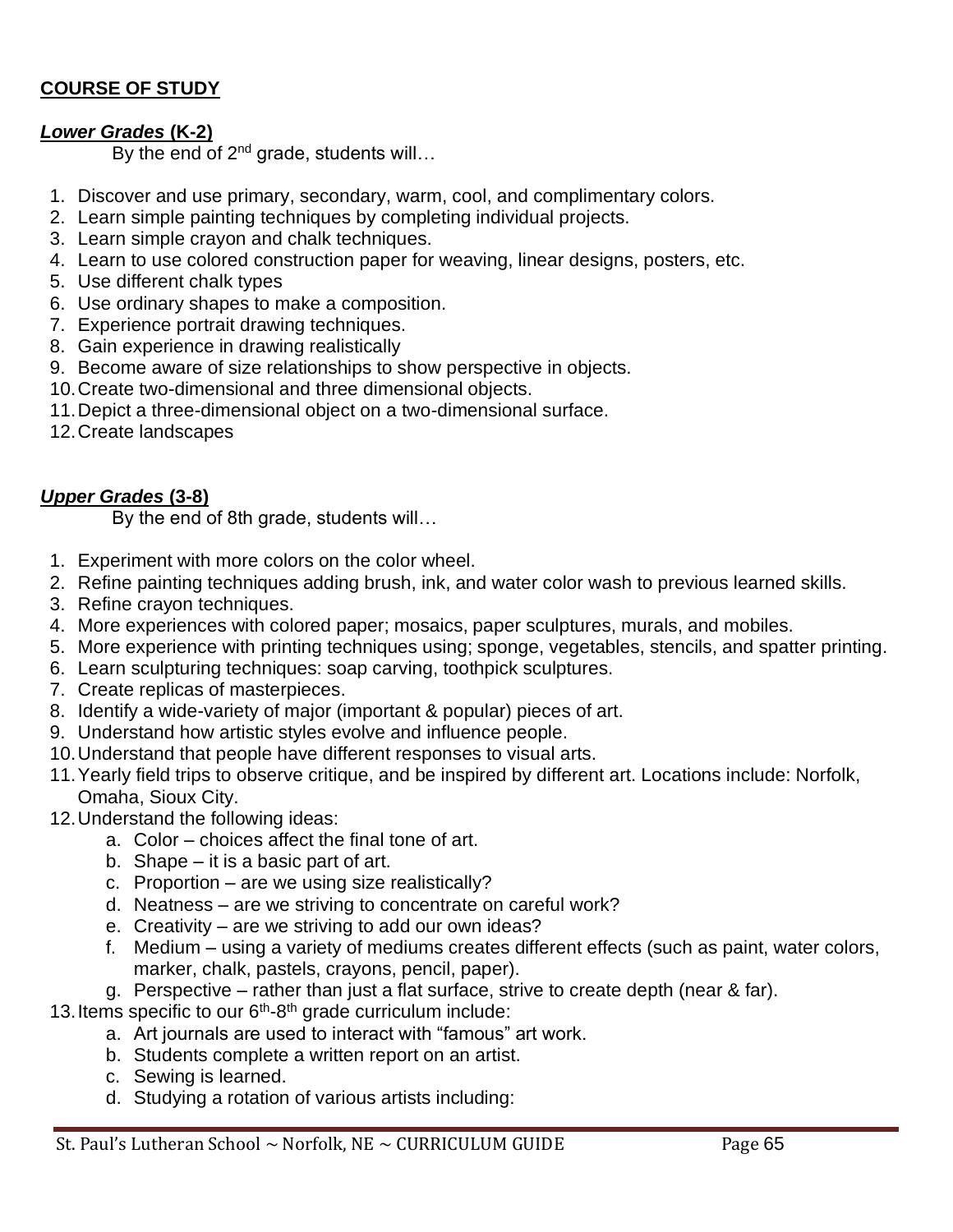- i. Women
	- 1. Dorothea Lange
	- 2. Mary Cassatt
	- 3. Georgia O'Keefe
- ii. American
	- 1. Frank Lloyd Wright
	- 2. Norman Rockwell
	- 3. Jackson Pollack
- iii. European
	- 1. DaVinci
	- 2. Picasso
	- 3. Rembrandt
	- 4. Botticelli
	- 5. VanGogh
	- 6. Georges Seurat
- iv. Other
	- 1. Jacob Lawrence (African-American)
	- 2. Diego Rivera (Mexican)
	- 3. Native American Thunderbirds
	- 4. Church Art Stained-glass

# **SUBJECT: TECHNOLOGY**

#### **Philosophy**

Technology is included in the curriculum of St. Paul's Lutheran School because knowledge of it is essential in today's society for our students to utilize their God-given abilities to their fullest, out of glory to Him. Through the Holy Spirit, by using technology our students will be able to most effectively follow through with the mission of our school and our Lord's command to "go and make disciples of all nations" (Matthew 28:19). Technology is considered a tool that facilitates and enhances instruction of the other content areas while also exposing students to real-world skills that will be used in higher education and the work place. We will offer technology education in order to give our students an excellent, applicable, and thorough education.

#### **Purpose**

Our technology curriculum equips students with the knowledge, skills, and ability to use God's gift of technology in their educational and personal lives. Technology can be used to gather information, demonstrate knowledge, and complement learning. As Christians, students will learn how to use technology in God-pleasing manner.

#### **General Attitudes for Student to Develop in Technology**

Through Christ-centered technology instruction, teachers strive to lead each child to:

- Appreciate technology as another way of sharing their faith and spreading God's Word.
- Learn about the many resources that the internet has to offer.
- Understand how to use technology for furthering their Christ-centered education.
- Utilize technology as another tool to use.
- Appreciate the good in technology while discerning from the bad and avoiding it.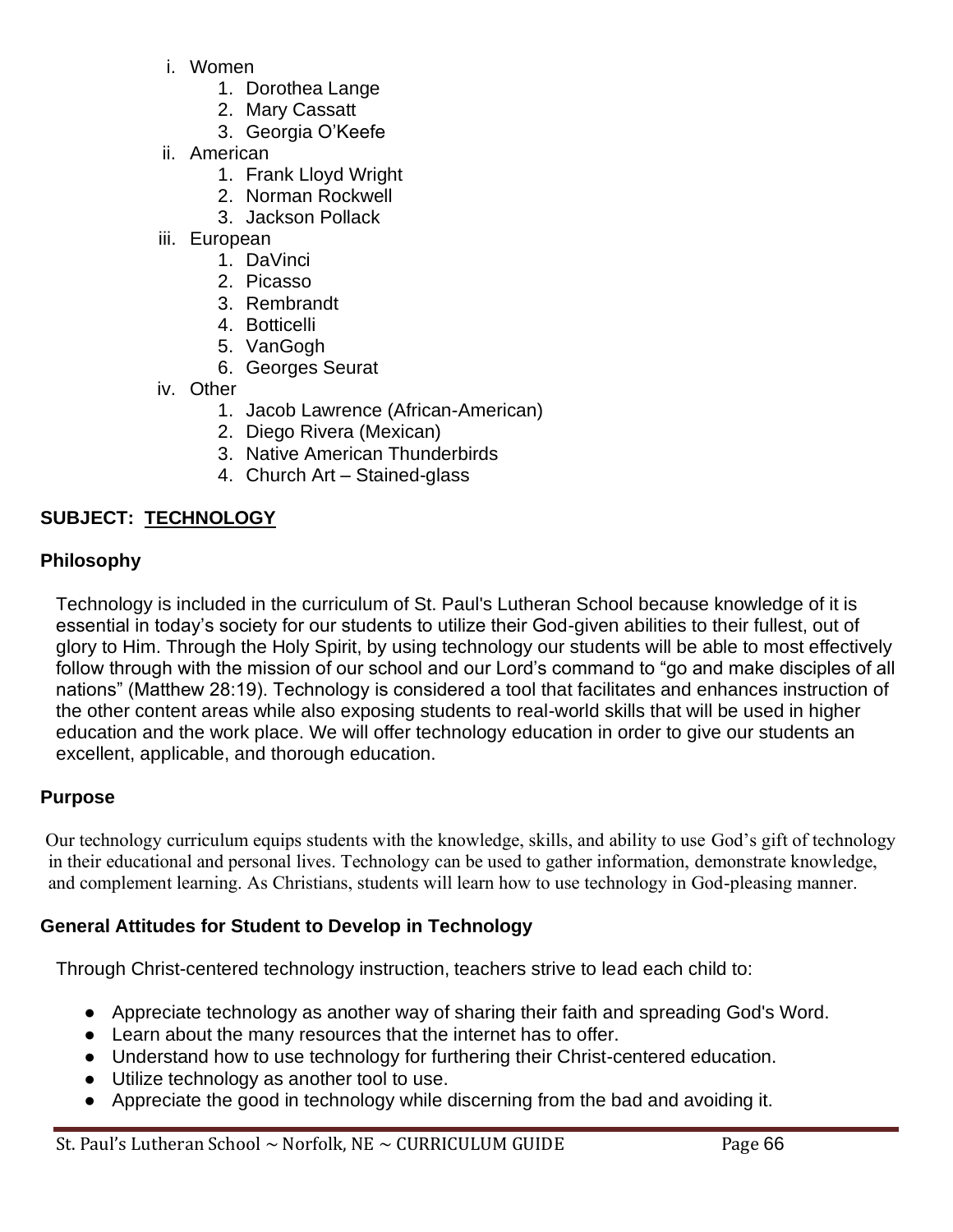- Enjoy learning more about the world God has given them through the wealth of information available through technology.
- Desire to practice their skills in a variety of formats.
- Understand how technology improves communities worldwide.
- Appreciate the benefits technology gives to their academic, social, and religious lives.

#### **Graduation Standards**

By the time the students graduate from St. Paul's Lutheran School, the students will:

- List ways that technology can be used to further Christ's kingdom by making disciples of all nations.
- Navigate through the internet and be able to locate needed information.
- Produce organized and aesthetically pleasing documents in various programs.
- Demonstrate a sound understanding of technology concepts, systems, and operations.
- Understand human, cultural, and societal issues related to technology and practice legal and ethical behavior.

# **A. SPECIFIC OBJECTIVES**

#### **Kindergarten-Second Grade**

By the end of  $2^{nd}$  grade, students will...

- 1. Open, use and exit a variety of software programs (not just close file)
- 2. Insert, remove, and care for media
- 3. Point & left-click
- 4. Turn on/off computer
- 5. Identify and name parts of a computer
- 6. Know that software runs computers
- 7. Use terminology related to software being used
- 8. Left-click & drag to move
- 9. Left-click & drag to highlight
- 10.Log into Accelerated Reader and take tests
- 11.Double click
- 12.Log on/off network
- 13.Create, name, save, retrieve files (from icons) in various locations (file menu, button, shortcut keys)

# **Third-Fourth Grade**

By the end of 4<sup>th</sup> grade, students will...

- 1. Discuss and use networks effectively
- 2. Choose appropriate printer
- 3. Type in word processor Microsoft Office
- 4. Print documents (file menu, right-click, shortcut keys)
- 5. Navigate internet search engines to find basic informatin